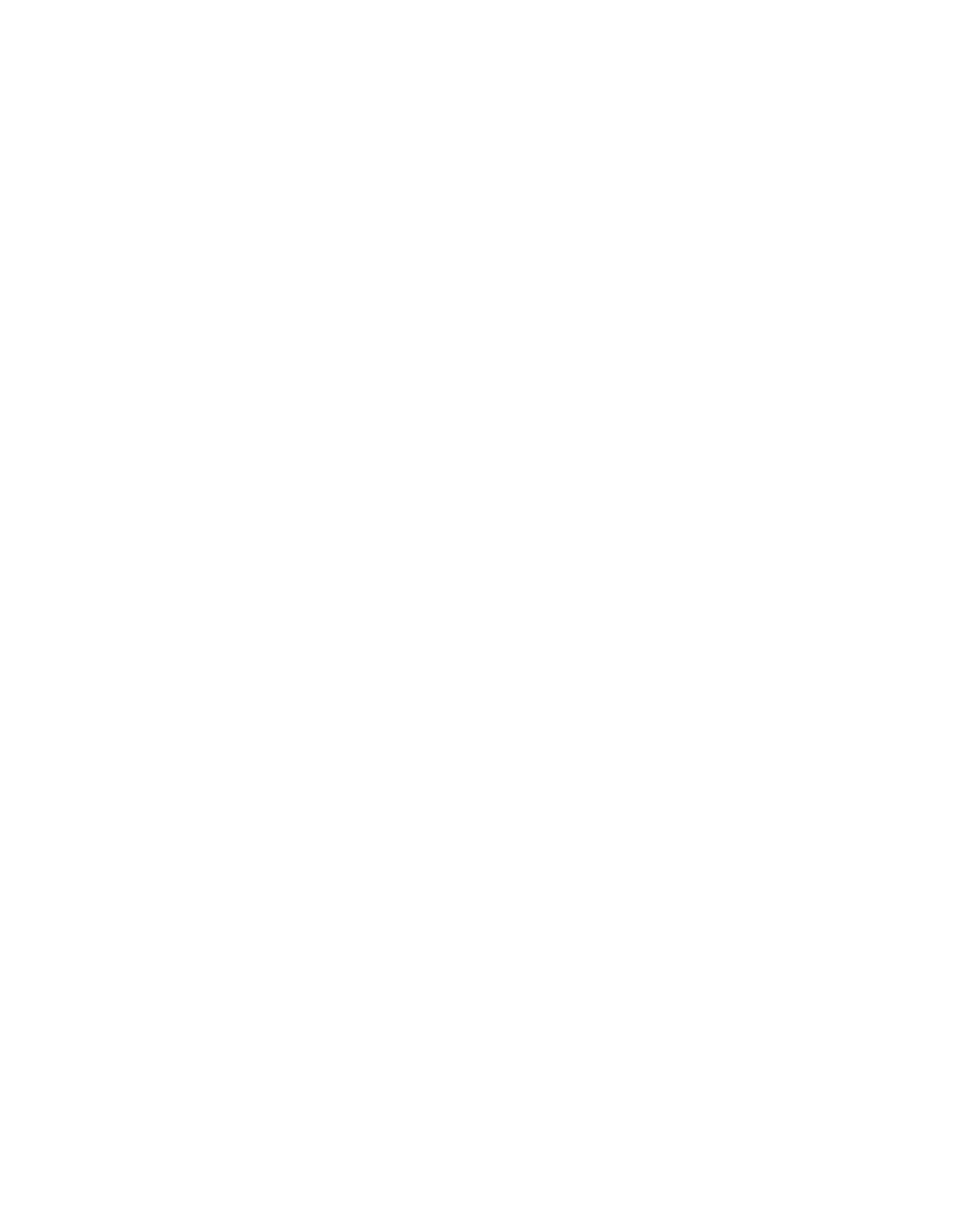

COMMON TRAINING

INSTRUCTIONAL GUIDE



#### SECTION 1

#### EO C211.01 – IDENTIFY CIVILIAN BIATHLON OPPORTUNITIES

Total Time: 30 min

#### PREPARATION

#### PRE-LESSON INSTRUCTIONS

Resources needed for the delivery of this lesson are listed in the lesson specification located in A-CR-CCP-802/PG-001, Chapter 4. Specific uses for said resources are identified throughout the Instructional Guide within the TP for which they are required.

Review the lesson content and become familiar with the material prior to delivering the lesson.

#### PRE-LESSON ASSIGNMENT

N/A.

#### APPROACH

An interactive lecture was chosen for this lesson to orient the cadets to civilian biathlon opportunities and to generate interest.

#### INTRODUCTION

#### REVIEW

N/A.

#### **OBJECTIVES**

By the end of this lesson the cadet shall be expected to identify civilian biathlon opportunities.

#### **IMPORTANCE**

It is important for cadets to identify civilian biathlon opportunities because they may choose to pursue the sport of biathlon outside the Cadet Program.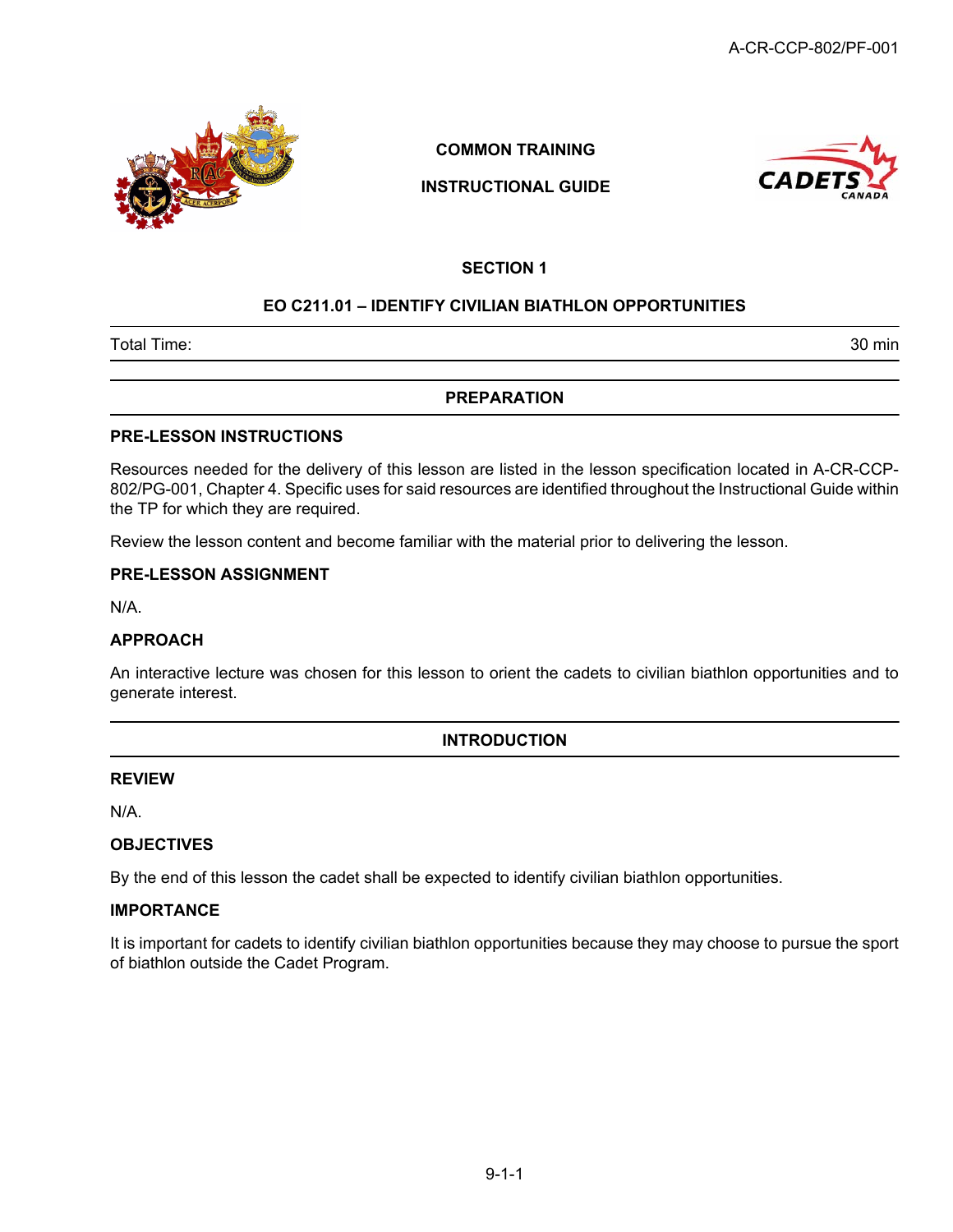### Teaching Point 1 **Introduce Local, Provincial/Territorial, National, and** International Biathlon Training Opportunities

Time: 10 min Method: Interactive Lecture Communication of the Method: Interactive Lecture

There are many training opportunities for biathletes at the local, provincial/territorial, national, and international levels. These training opportunities include clinics and camps ranging from weekend programs for basic and intermediate training, to year round advanced training. Training development clinics offered include coaching, race opportunities and training programs for all ranges in skill levels from the beginner to the advanced competitor training at the national team level.

#### LOCAL

Local ski resorts/clubs may offer a selection of biathlon programs. Biathlon Bears is a community coaching program offered across Canada. The Biathlon Bears program is open to novices and the training is tailored to the athlete's skill level. This program offers training to develop both skiing and marksmanship skills. There is a ranking structure in the program. As skills are learned and mastered, the biathlete progresses to the next Biathlon Bear level.



For examples of local biathlon training opportunities, contact the local ski resort/club.

### PROVINCIAL/TERRITORIAL

Divisions of Biathlon Canada are located within many of the provinces/territories. These division offices run training and offer support to the local resorts/clubs.



For examples of provincial/territorial biathlon training opportunities, contact the division office/Website.

### NATIONAL

Biathlon Canada is the governing body for the sport of biathlon within Canada. There are two national biathlon training centres located in Canmore, Alberta and Valcartier, Quebec. These centres offer training to the national biathlon teams.



For examples of national biathlon training opportunities, contact Biathlon Canada (www.biathloncanada.ca).

### INTERNATIONAL

The International Biathlon Union (IBU) is the governing body for the sport of biathlon internationally. There are biathlon training centres located across the globe. National training centres offer training to athletes who will be competing internationally. The international training centres allow high performance biathletes to train in various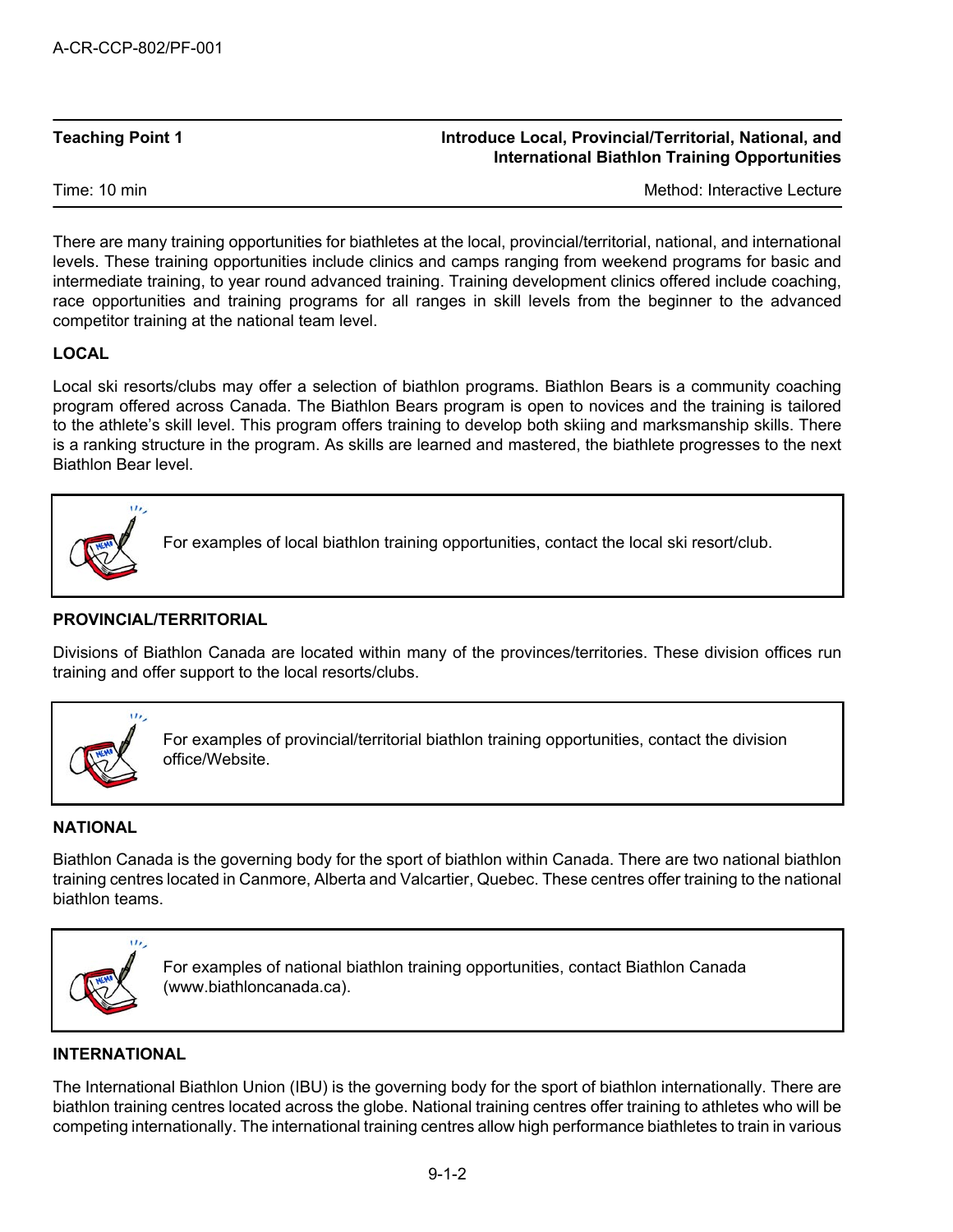geographical regions where the elevation above sea level, and the changes in the oxygen density, create different training demands on the biathlete. This allows the biathlete to adapt to the environmental conditions prior to the competition, thus increasing their expected performance outcome.



For examples of international biathlon training opportunities, contact the International Biathlon Union (www.biathlonworld.com).

#### CONFIRMATION OF TEACHING POINT 1

#### **QUESTIONS**

- Q1. Who offers biathlon training at the local level?
- Q2. Where are the two Canadian national biathlon training centres located?
- Q3. What is the name of the organization that governs biathlon internationally?

#### ANTICIPATED ANSWERS

- A1. Local ski resorts/clubs.
- A2. Canmore, Alberta and Valcartier, Quebec.
- A3. The International Biathlon Union (IBU).

#### Teaching Point 2 **Introduce Local, Provincial/Territorial, National, and** International Competitive Biathlon Opportunities

Time: 10 min Method: Interactive Lecture

#### LOCAL

Local ski resorts/clubs offer competitive events across Canada from beginner to advanced racing opportunities.



For examples of local competitive biathlon opportunities, contact the local ski resort/club.

#### PROVINCIAL/TERRITORIAL

The division offices located within many Canadian provinces/territories offer regional competitive biathlon events. Many of these events require advancement through a ranking process. There are race qualifications that the competitors must meet, which may include, but are not limited to, age, gender, resort/club or team standings, or previous race standings (if in a series of races). Not all races lead to a higher level, they may only be a participatory race.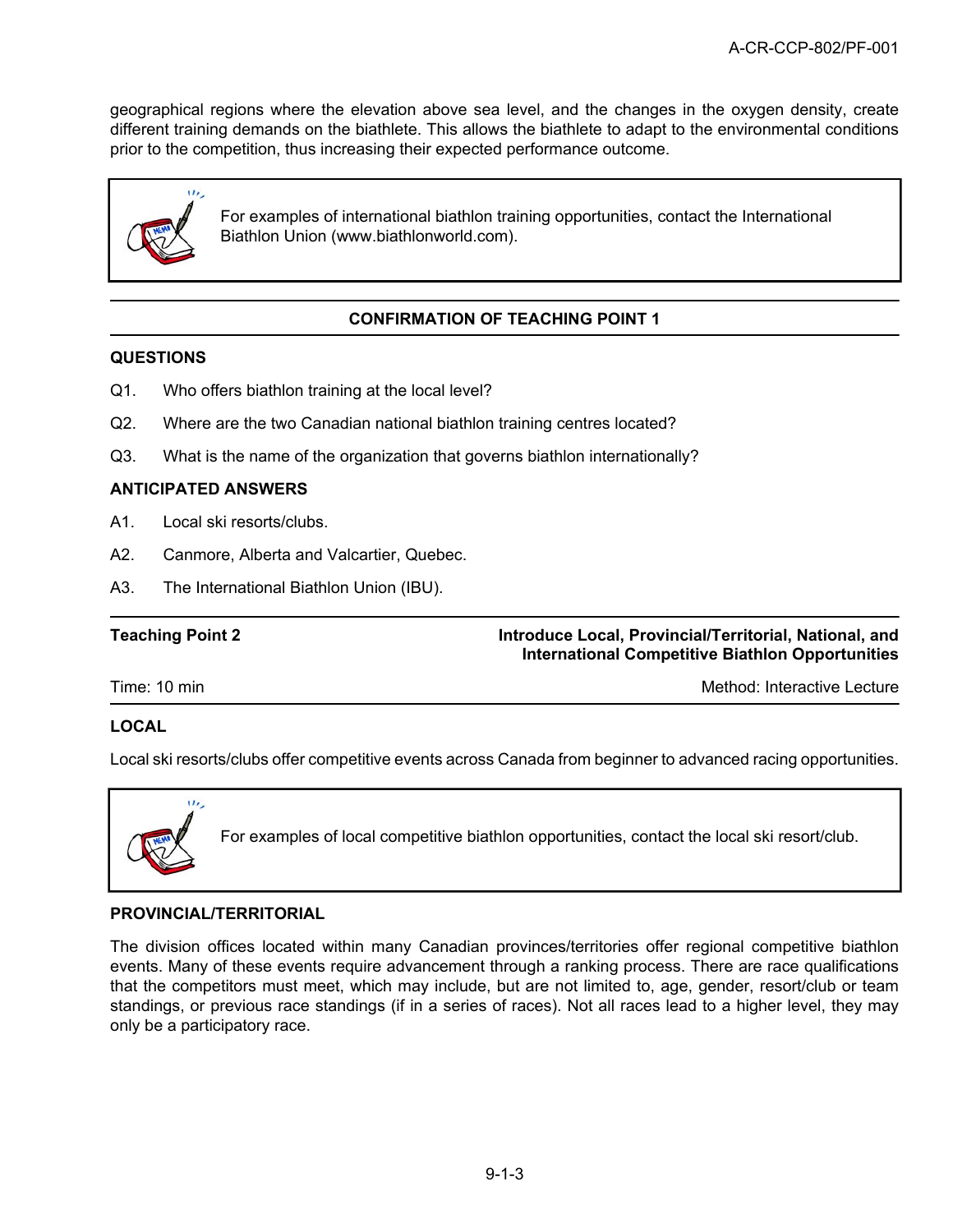

For examples of provincial/territorial competitive biathlon opportunities, contact the division office/Website.

#### **NATIONAL**

National competitive biathlon events offered through Biathlon Canada include:

- Canadian Championships; and
- Canada Games.



For examples of national competitive biathlon opportunities, contact Biathlon Canada (www.biathloncanada.ca).

#### INTERNATIONAL

International competitive biathlon events offered in conjunction with the IBU include:

- Olympic Games;
- World Cup;
- World Championship;
- European Cup; and
- Europa Cup.



For examples of international competitive biathlon opportunities, contact the International Biathlon Union (www.biathlonworld.com).

### CONFIRMATION OF TEACHING POINT 2

#### **QUESTIONS**

- Q1. What types of criteria must a biathlete meet to proceed to a provincial/territorial competition?
- Q2. Name one national competitive biathlon event.
- Q3. Name two international competitive biathlon events.

#### ANTICIPATED ANSWERS

- A1. Age, gender, resort/club or team standings, or previous race standings (if in a series of races).
- A2. National competitive biathlon events offered through Biathlon Canada include: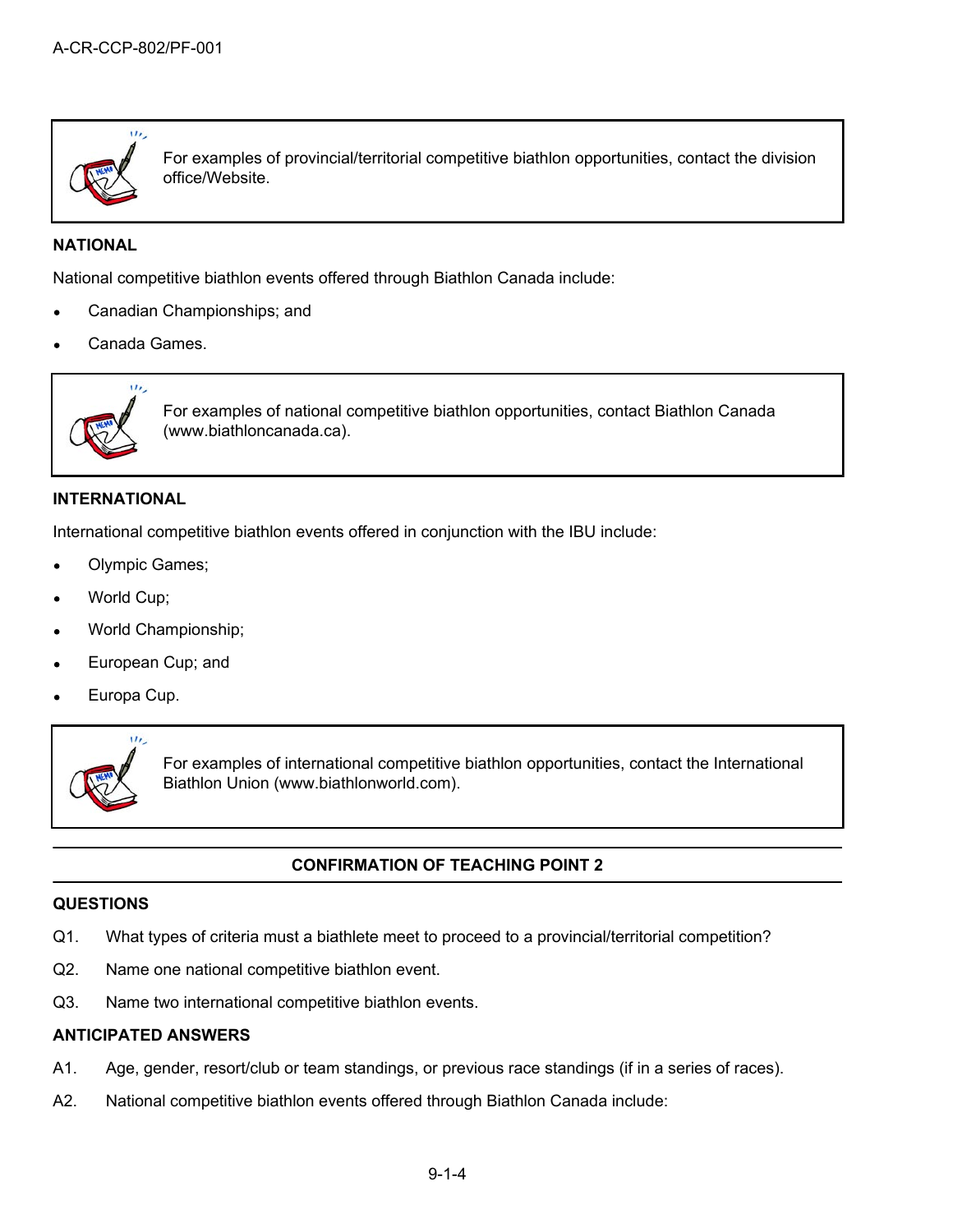- Canadian Championships; and  $\bullet$
- Canada Games.
- A3. International competitive biathlon events offered in conjunction with the IBU include:
	- $\bullet$ Olympic Games;
	- $\bullet$ World Cup;
	- World Championship;  $\bullet$
	- $\bullet$ European Cup; and
	- $\bullet$ Europa Cup.

| <b>Teaching Point 3</b> | <b>Identify Famous Biathletes Who Were Introduced to the</b><br><b>Sport Through the Canadian Cadet Program</b> |
|-------------------------|-----------------------------------------------------------------------------------------------------------------|
| Time: 5 min             | Method: Interactive Lecture                                                                                     |
|                         |                                                                                                                 |

Biathletes who were introduced to the sport through the Canadian Cadet Program have seen Olympic glory. There are numerous ex-cadets who are successful on both the national and international scene. These biathletes include Myriam Bédard, Nikki Keddie, Martine Albert, and Jean-Philippe Le Guellec.

Jean-Philippe Le Guellec, from Shannon, Quebec, was introduced to the sport of biathlon through the air Cadet Program. He won three gold medals at the 2007 Biathlon Canada Championships in Charlo, New Brunswick and participated in the 2006 Winter Olympics in Torino, Italy.

Myriam Bédard, from Ancienne-Lorrette, Quebec, was introduced to the sport of biathlon through the Army Cadet Program. She was the first Canadian athlete to win a World Cup biathlon event in 1991, and the first North American athlete to win an Olympic medal in the 1992 Winter Games at Albertville, France. She also won two gold medals at the 1994 Winter Olympics in Lillehammer, Norway. These were the first Olympic biathlon gold medals won by a North American biathlete. On 4 November 1998 Myriam Bédard was inducted into Canada's Sports Hall of Fame.

### CONFIRMATION OF TEACHING POINT 3

#### **QUESTIONS**

- Q1. Name two famous biathletes who were introduced to the sport through the Canadian Cadet Program.
- Q2. How many gold medals have been won by Jean-Philippe Le Guellec?
- Q3. Myriam Bédard was introduced to the sport of biathlon through which element of the Cadet Program?

#### ANTICIPATED ANSWERS

- A1. Myriam Bédard, Nikki Keddie, Martine Albert, and Jean-Philippe Le Guellec.
- A2. Three.
- A3. Army Cadets.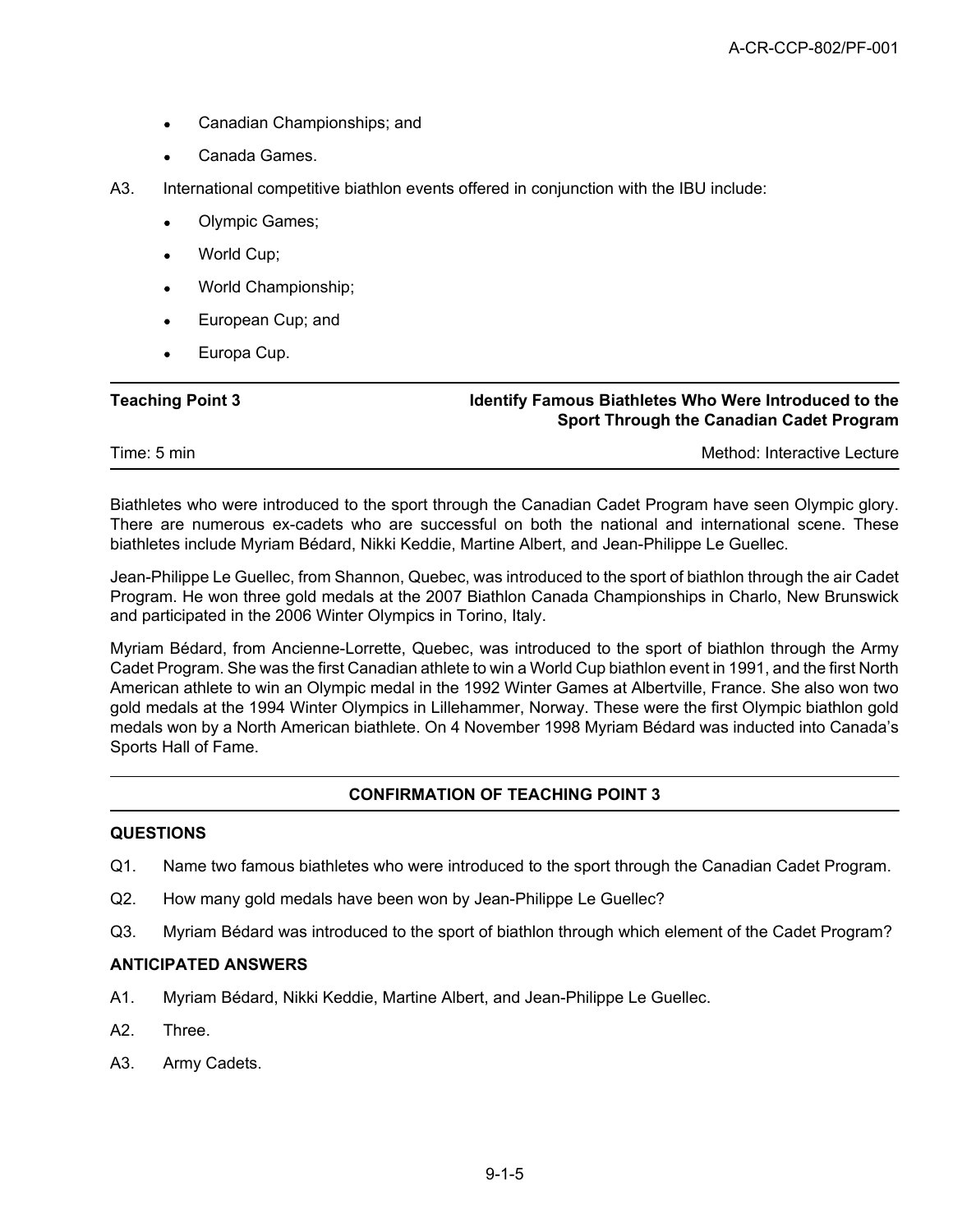### END OF LESSON CONFIRMATION

#### **QUESTIONS**

- Q1. What is the name of the training program offered at many ski resorts/clubs in Canada?
- Q2. What is the name of the organization that governs the sport of biathlon in Canada?
- Q3. Jean-Philippe Le Guellec was introduced to the sport of biathlon through which element of the Cadet Program?

#### ANTICIPATED ANSWERS

- A1. Biathlon Bears.
- A2. Biathlon Canada.
- A3. Air Cadets.

#### **CONCLUSION**

#### HOMEWORK/READING/PRACTICE

N/A.

#### METHOD OF EVALUATION

N/A.

#### CLOSING STATEMENT

Biathlon is a fun and exciting activity that requires personal discipline. For those who choose to pursue this sport, there are numerous civilian training and competitive opportunities available at the local, provincial/territorial, national, and international levels.

#### INSTRUCTOR NOTES/REMARKS

N/A.

#### **REFERENCES**

- A0-042 Regional Cadet Support Unit (Central). (2007). Cadet Marksmanship and Firearms Safety Program. Retrieved 18 April 2007, from http://www.central.cadets.ca/events/ biath\_cadetmarksman\_e.html.
- C0-082 Biathlon Canada. (2007). Biathlon Canada. Retrieved 12 February 2007, from http:// www.biathloncanada.ca.
- C0-148 International Biathlon Union. (2007). International Biathlon Union. Retrieved 18 April 2007, from http://www.biathlonworld.com.
- C0-149 Biathlon Canada. (2005). Biathlon Bears: Community Coaching. Ottawa, Ontario: Biathlon Canada.
- C0-153 Library and Archives Canada. (2000). Myriam Bédard. Retrieved 30 April 2007, from http:// www.collectionscanada.ca/women/002026-223-e.html.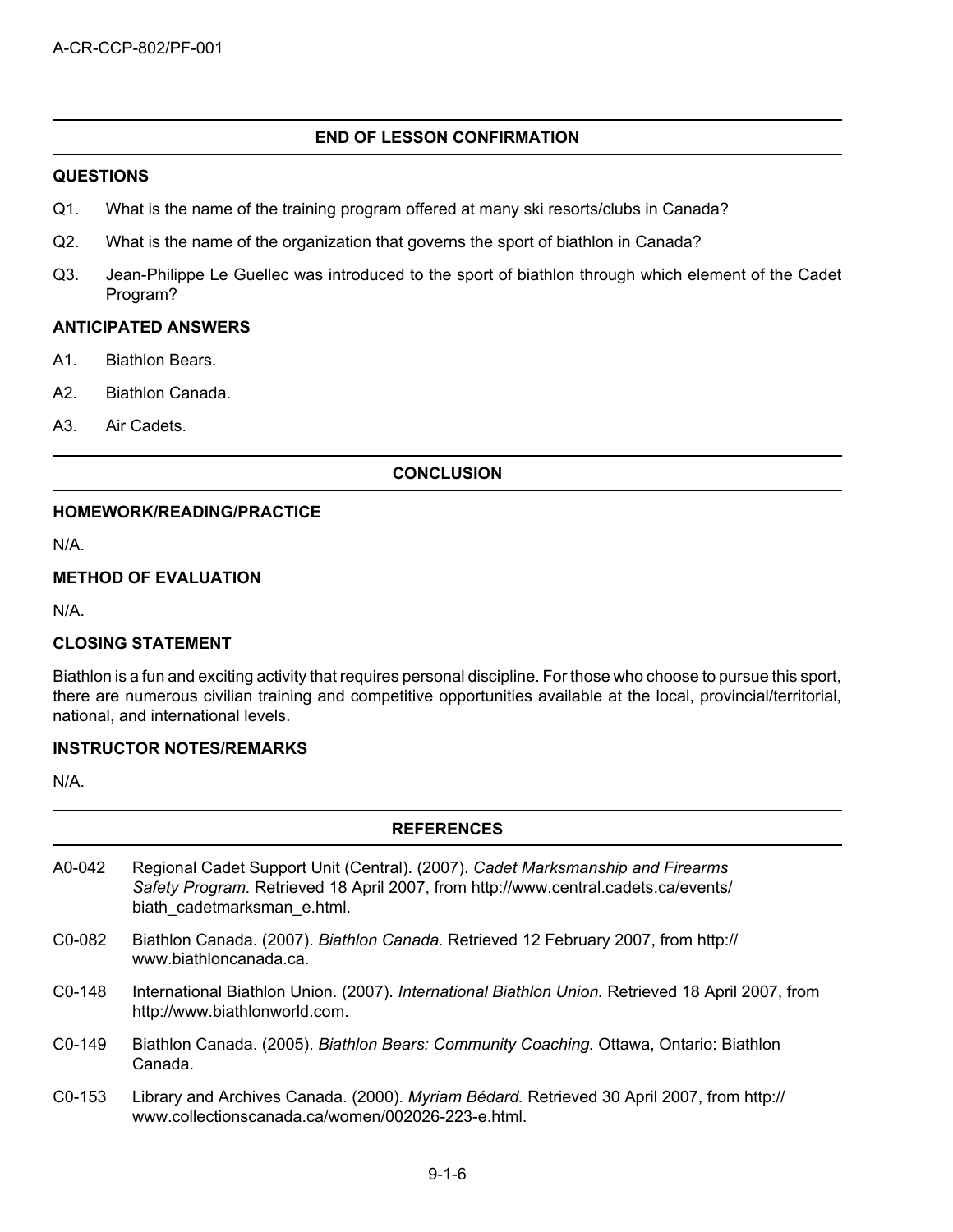

COMMON TRAINING

INSTRUCTIONAL GUIDE



#### SECTION 2

#### EO C211.02 – RUN ON ALTERNATING TERRAIN

Total Time: 30 min

#### PREPARATION

#### PRE-LESSON INSTRUCTIONS

Resources needed for the delivery of this lesson are listed in the lesson specification located in A-CR-CCP-802/PG-001, Chapter 4. Specific uses for said resources are identified throughout the Instructional Guide within the TP for which they are required.

Review the lesson content and become familiar with the material prior to delivering the lesson.

Ensure a first aid station is set up and a first aid attendant is available during the practical activities.

Photocopy the sample running schedule located at Annex B for each cadet.

Set up a running route on alternating terrain, depending on geographical location.

#### PRE-LESSON ASSIGNMENT

N/A.

#### APPROACH

An interactive lecture was chosen for TP1 and TP5 to introduce cadets to running techniques on alternating terrain and on how to implement a running program.

A practical activity was chosen for TP2 to TP4 as it is an interactive way to introduce the cadets to running on alternating terrain in a safe and controlled environment.

### INTRODUCTION

#### REVIEW

Review EO C111.02 (Run Wind Sprints), to include:

- preparing for summer biathlon activities; and
- running techniques.

#### **OBJECTIVES**

By the end of this lesson the cadet shall have run on alternating terrain.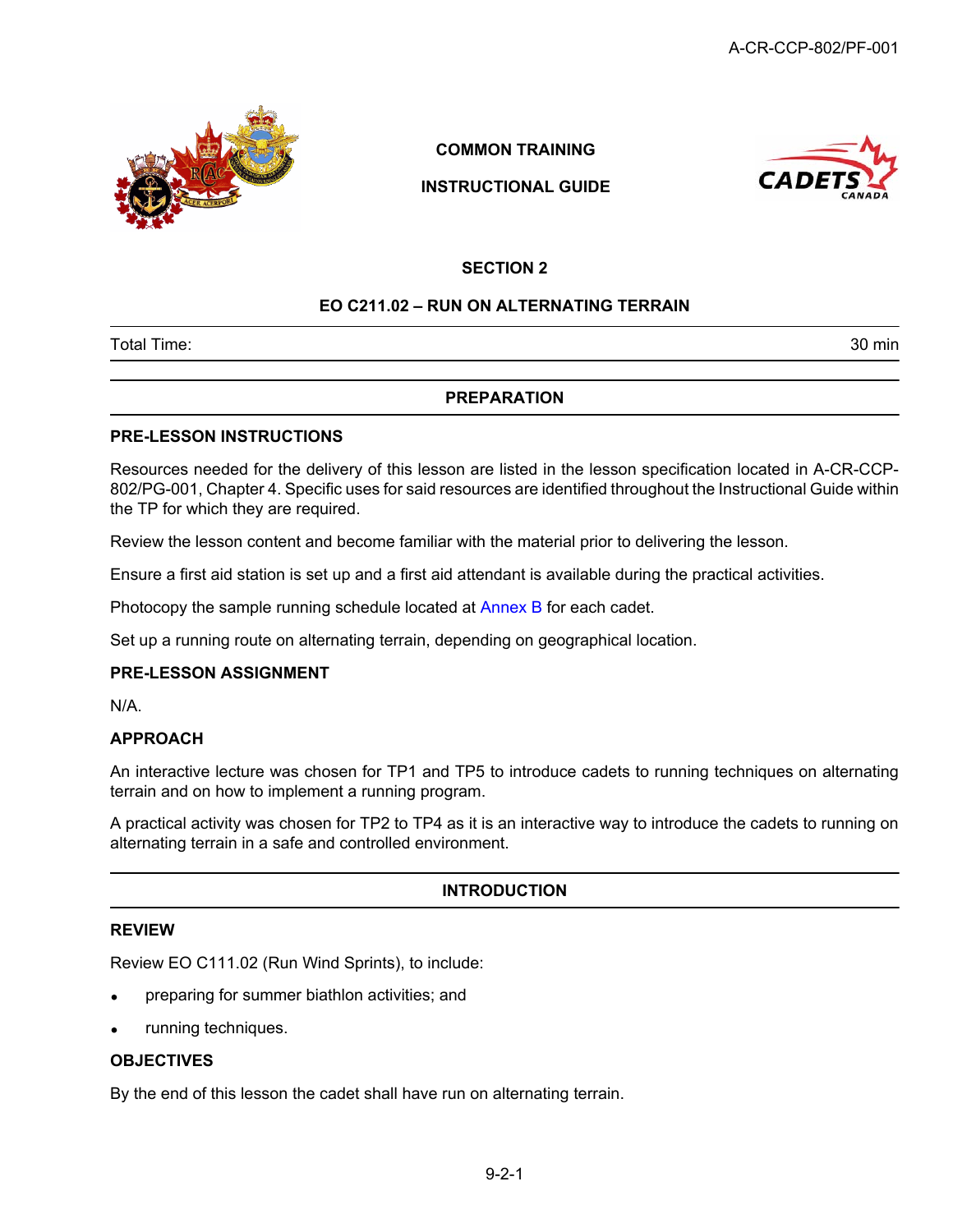#### **IMPORTANCE**

It is important for cadets to run on alternating terrain because it will be useful when participating in summer biathlon activities.

# Teaching Point 1 Describe Running Techniques for Alternating Terrain

Time: 5 min Method: Interactive Lecture Communication of the Method: Interactive Lecture

#### POSTURE/BODY ALIGNMENT

#### Uphill Running

On gradual inclines, runners should run a bit harder than when on level terrain. On steep inclines runners should lift the knees and push off with every step.

#### Downhill Running

When running downhill the runner should lean into the hill and use short, quick strides.

#### FOOT POSITIONING

Distance runners should land on their heels or mid-foot and roll forward to the toe while running. Running up on the toes is the method used by sprinters, and if used for distance running, may cause the shins and calves to become tight.

#### ENDURANCE

To increase endurance, runners should increase distance, duration, and level of difficulty of their runs.

### CONFIRMATION OF TEACHING POINT 1

#### **QUESTIONS**

- Q1. How should your foot strike the ground when running distances?
- Q2. What technique should be used when running up steep inclines?
- Q3. What technique should be used when running downhill?

#### ANTICIPATED ANSWERS

- A1. Distance runners should land on their heels or mid-foot and roll forward to the toe.
- A2. Lift the knees and push off with every step.
- A3. Lean into the hill and use short, quick strides.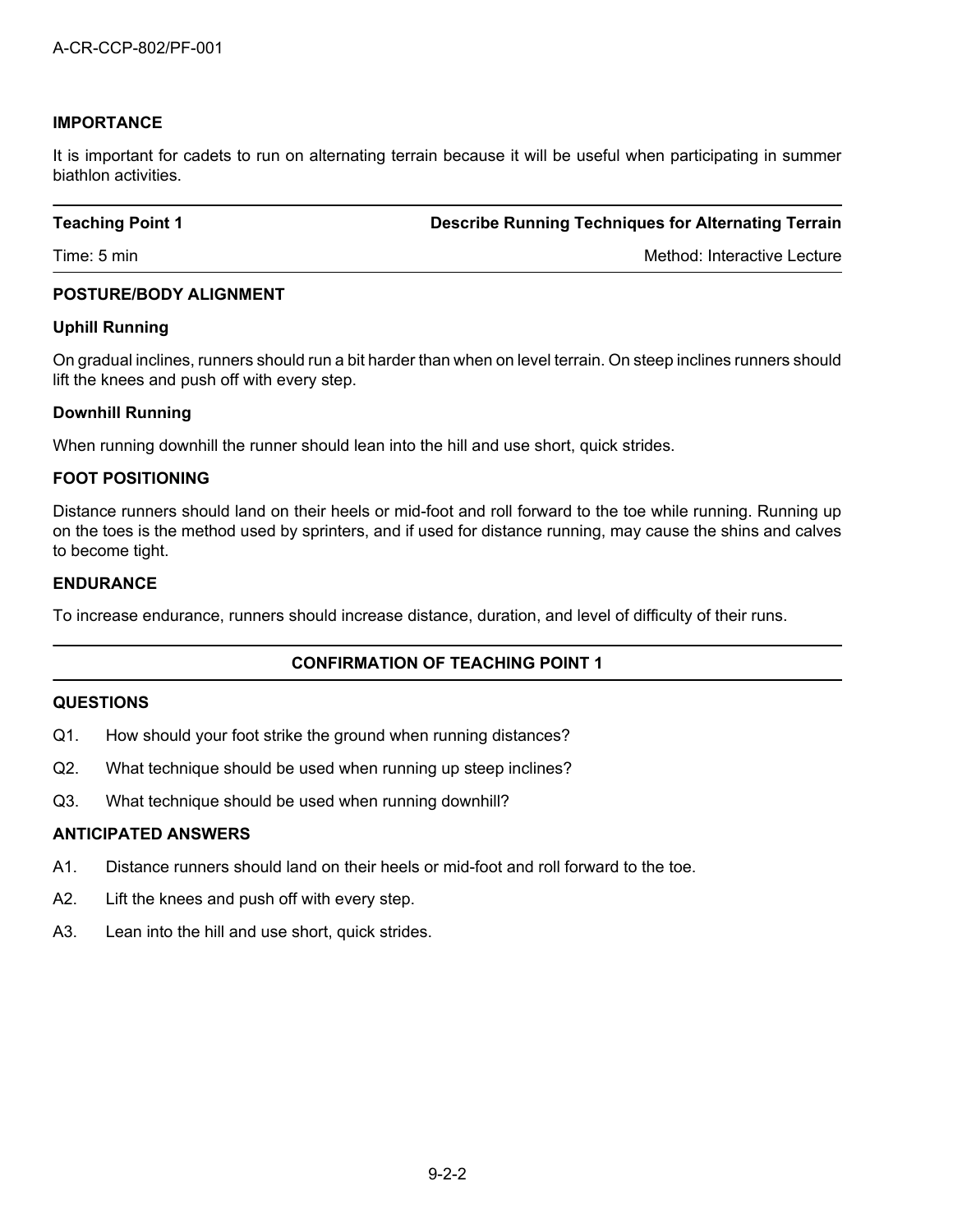#### Teaching Point 2 Conduct a Warm-up Session Composed of Light Cardiovascular Excercises

Time: 5 min Method: Practical Activity and Time: 5 min Method: Practical Activity



The following information will be explained to the cadets during the warm-up activity.

#### PURPOSE OF A WARM-UP

A warm-up is composed of stretches and light cardiovascular exercises designed to:

- stretch the muscles;
- gradually increase respiratory action and heart rate;
- expand the muscles' capillaries to accommodate the increase in blood circulation which occurs during physical activity; and
- raise the muscle temperature to facilitate reactions in muscle tissue.

#### GUIDELINES FOR STRETCHING

The following guidelines should be followed while stretching to prepare for physical activity and to help prevent injury:

- Stretch all major muscle groups, including the back, chest, legs, and shoulders.
- Never bounce while stretching.
- Hold each stretch for 10 to 30 seconds to let the muscles release fully.
- Repeat each stretch two to three times.
- When holding a stretch, support the limb at the joint.
- Static stretching, which is stretching a muscle and holding it in position without discomfort for 10 to 30 seconds, is considered the safest method.
- Stretching helps to relax the muscles and improve flexibility, which is the range of motion in the joints.
- As a guide, allow 10 minutes to warm-up for every hour of physical activity.



The stretches chosen should focus on the areas of the body that will be used the most during the running activity.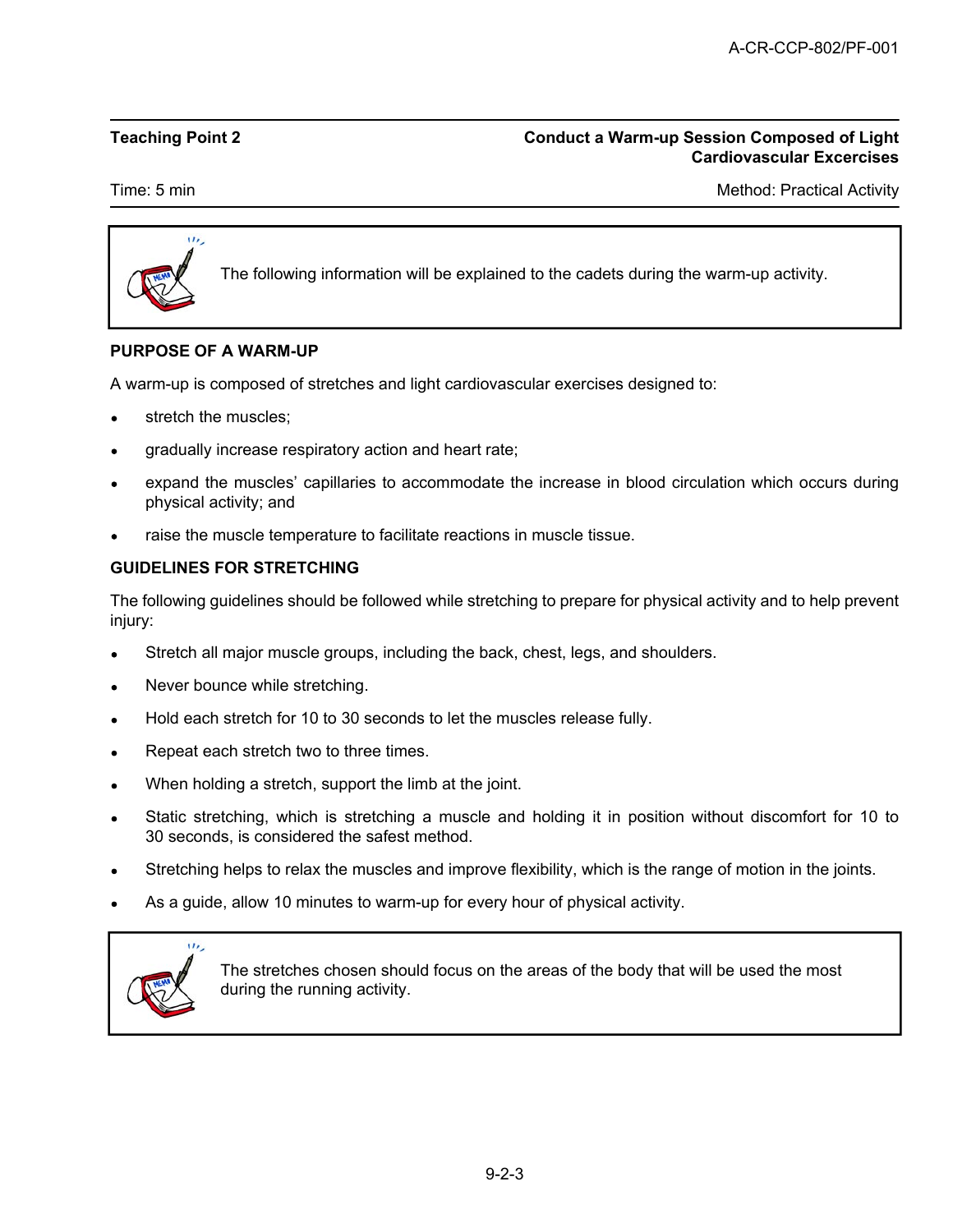### **ACTIVITY**

#### **OBJECTIVE**

The objective of this warm-up activity is to stretch the muscles and perform light cardiovascular exercises to prepare the body for physical activity and to help prevent injuries.

#### **RESOURCES**

N/A.

### ACTIVITY LAYOUT

N/A.

### ACTIVITY INSTRUCTIONS

Arrange the cadets in either a warm-up circle or in rows (as illustrated in Figures 9-2-1 and 9-2-2).







D Cdts 3, 2006, Ottawa, ON: Department of National Defence

Figure 9-2-2 Instructor at the Front With Two Assistant Instructors

- Demonstrate before having the cadets attempt each stretch/light cardiovascular exercise.
- Assistant instructors can help demonstrate the exercises and ensure the cadets are performing them correctly.
- Have cadets perform each stretch/light cardiovascular exercise.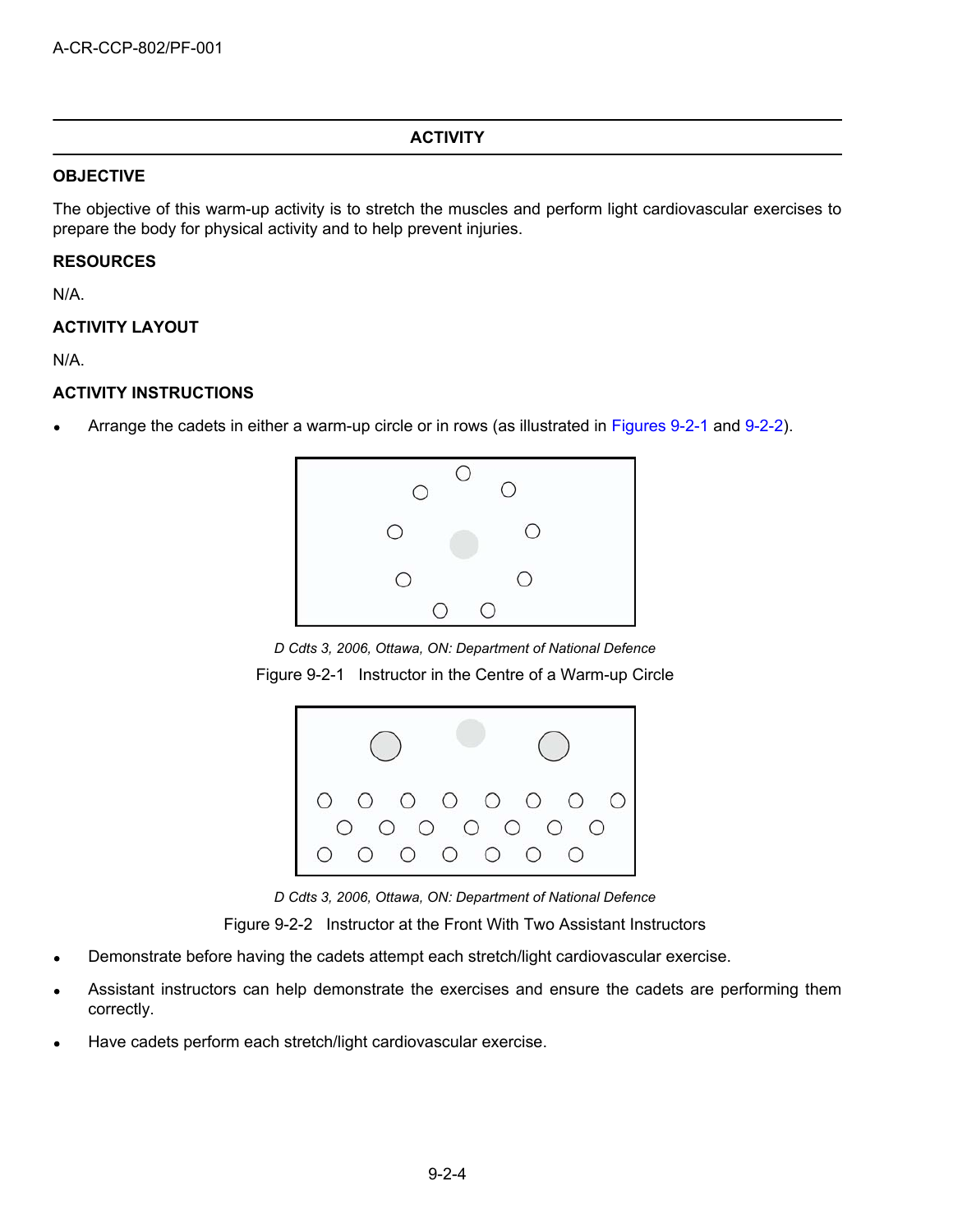

Light cardiovascular activities should be done to warm-up the muscles prior to stretching to avoid injury to or tearing of the muscles. For example, running on the spot for 30 seconds or performing jumping jacks should be performed prior to conducting the stretching activities located at Annex A.

#### **SAFETY**

- Ensure there are at least two arm lengths between the cadets so they can move freely.
- Ensure the cadets perform the stretches and light cardiovascular exercises in a safe manner, following the guidelines for stretching listed in this TP.

#### CONFIRMATION OF TEACHING POINT 2

The cadets' participation in the warm-up will serve as the confirmation of this TP.

Teaching Point 3 The Supervise While the Cadets Run on Alternating Terrain

Time: 5 min Method: Practical Activity

#### **ACTIVITY**

#### **OBJECTIVE**

The objective of this activity is to have the cadets run on alternating terrain.

#### RESOURCES

- Area with alternating terrain that is large enough to conduct a run.
- A whistle.

#### ACTIVITY LAYOUT

N/A.

#### ACTIVITY INSTRUCTIONS

- Have the cadets run at a comfortable pace.
- Ensure that the run includes some uphill and downhill inclines, and that the cadets use the techniques described in TP1.

#### **SAFETY**

- Ensure a designated first aider and first aid kit are available.
- Ensure water is available for the cadets after they complete the run.

#### CONFIRMATION OF TEACHING POINT 3

The cadets' participation in the activity will serve as the confirmation of this TP.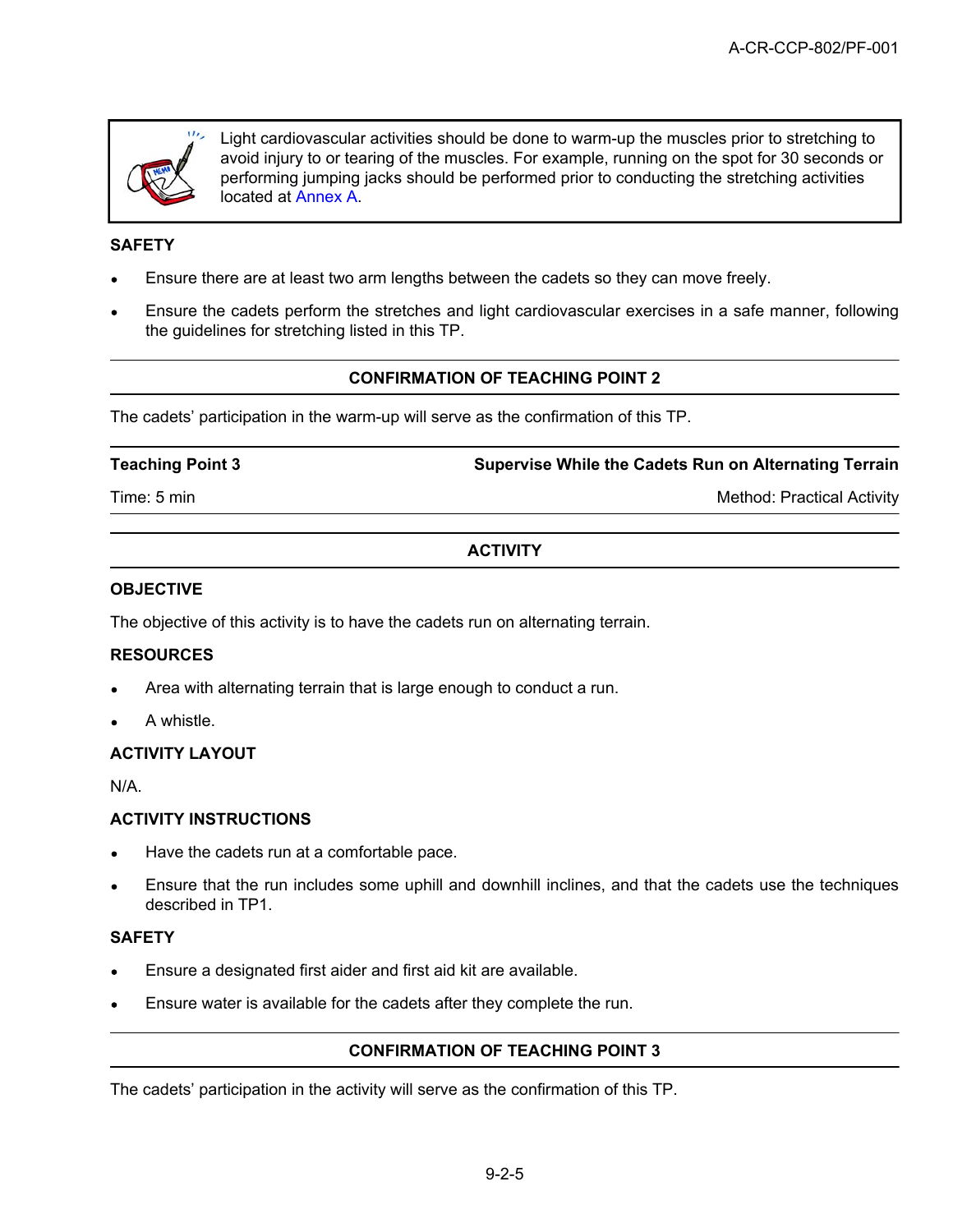### Teaching Point 4 Conduct a Cool-down Session Composed of Light Cardiovascular Exercises

Time: 5 min Method: Practical Activity



The following information will be explained to the cadets during the cool-down activity.

### PURPOSE OF A COOL-DOWN

A cool-down is composed of stretches and light cardiovascular exercises designed to:

- allow the body time to slowly recover from physical activity and to help prevent injury;
- prepare the respiratory system to return to its normal state; and
- stretch the muscles to help relax and restore them to their resting length.



The stretches chosen should focus on the areas of the body that were used the most during the running activity.

#### **ACTIVITY**

#### **OBJECTIVE**

The objective of the cool-down is to stretch the muscles and perform light cardiovascular exercises that allow the body time to recover from physical activity, and to prevent injury.

#### RESOURCES

N/A.

### ACTIVITY LAYOUT

N/A.

### ACTIVITY INSTRUCTIONS

- Arrange the cadets in either a warm-up circle or in rows (as illustrated in Figures 9-2-1 and 9-2-2).
- Demonstrate before having the cadets attempt each stretch/light cardiovascular exercise.
- Assistant instructors can help demonstrate the movements and ensure the cadets are performing them correctly.
- Have cadets perform each stretch/light cardiovascular exercise.

#### **SAFETY**

Ensure there are at least two arm lengths between the cadets so they can move freely.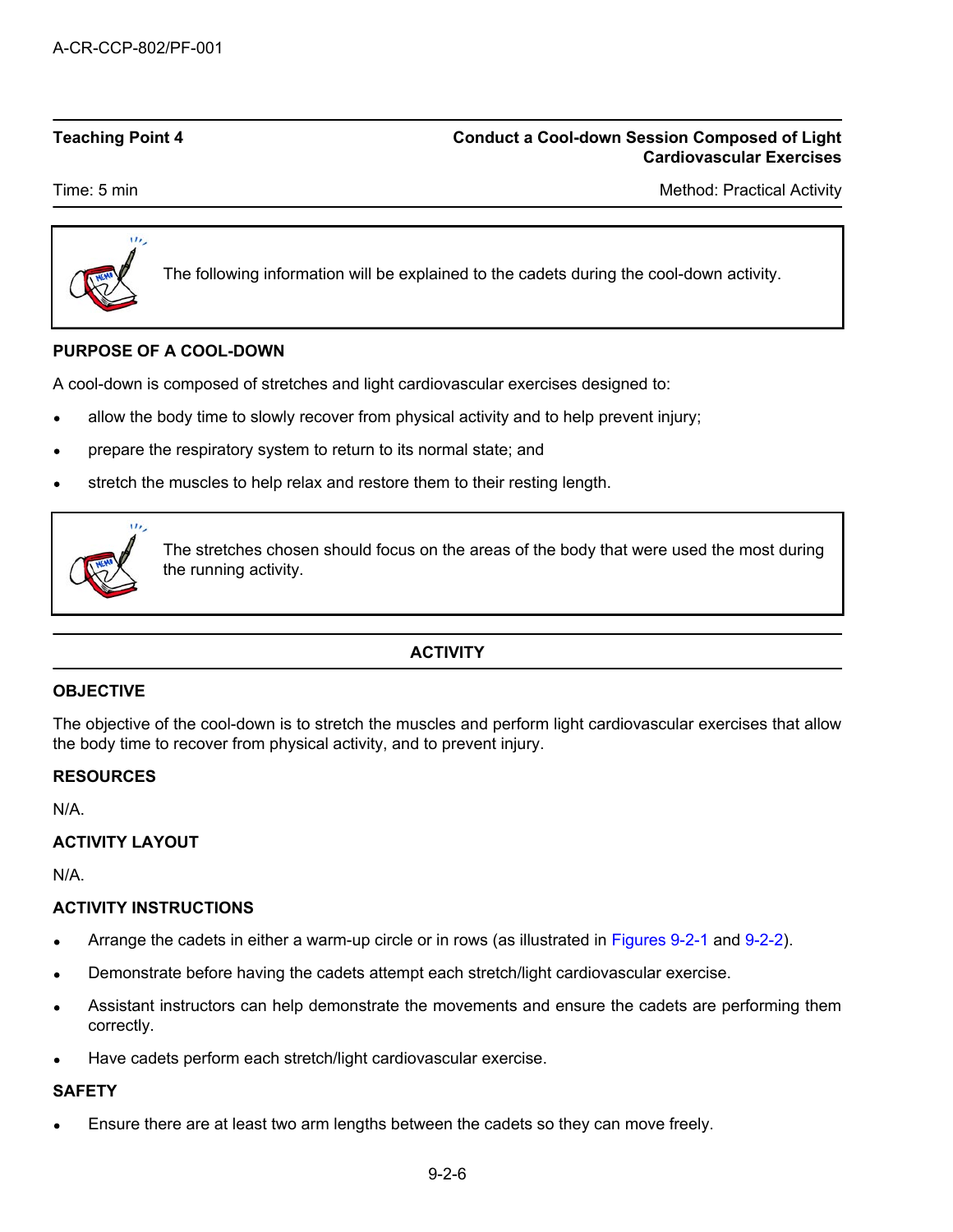Ensure the cadets perform the stretches and light cardiovascular exercises in a safe manner, following the guidelines for stretching listed in TP2.

#### CONFIRMATION OF TEACHING POINT 4

The cadets' participation in the cool-down will serve as the confirmation of this TP.

#### Teaching Point 5 Describe How to Create and Implement a Running Schedule

Time: 5 min Method: Interactive Lecture Communication of the Method: Interactive Lecture

#### PURPOSE OF RUNNING SCHEDULE

A running schedule will help a new runner ease into a training plan, or guide an experienced runner to increase their endurance. The schedule should allow the runner to gradually increase intensity at a comfortable pace. A sample running schedule is located at Annex B.

#### GUIDELINES FOR RUNNING SCHEDULES

The following guidelines should be followed when creating a running schedule to increase endurance and to help prevent injury:

- If there is no running background, begin with eight consecutive days of walking (20 minutes the first four days, and 30 minutes the remaining four days).
- If there is a running background, begin by walking/running four times a week for 20 to 30 min (e.g. 2 min running/4 min walking, repeat this five times for a 30 min workout).
- Increase the running time, as fitness level allows until the cadet is able to run for 30 minutes continuously.
- The distance run in 30 minutes will increase as fitness level improves, allowing for the run to be calculated based on distance instead of time.
- Change the terrain as fitness level improves.

#### CONFIRMATION OF TEACHING POINT 5

#### **QUESTIONS**

- Q1. What is the purpose of a running schedule?
- Q2. What should a person with no running background begin with?
- Q3. What will increase as fitness level improves?

#### ANTICIPATED ANSWERS

- A1. A running schedule will help a new runner ease into a training plan, or guide an experienced runner to increase their endurance.
- A2. Begin with eight consecutive days of walking.
- A3. The distance that can be run in 30 minutes will increase as fitness level improves.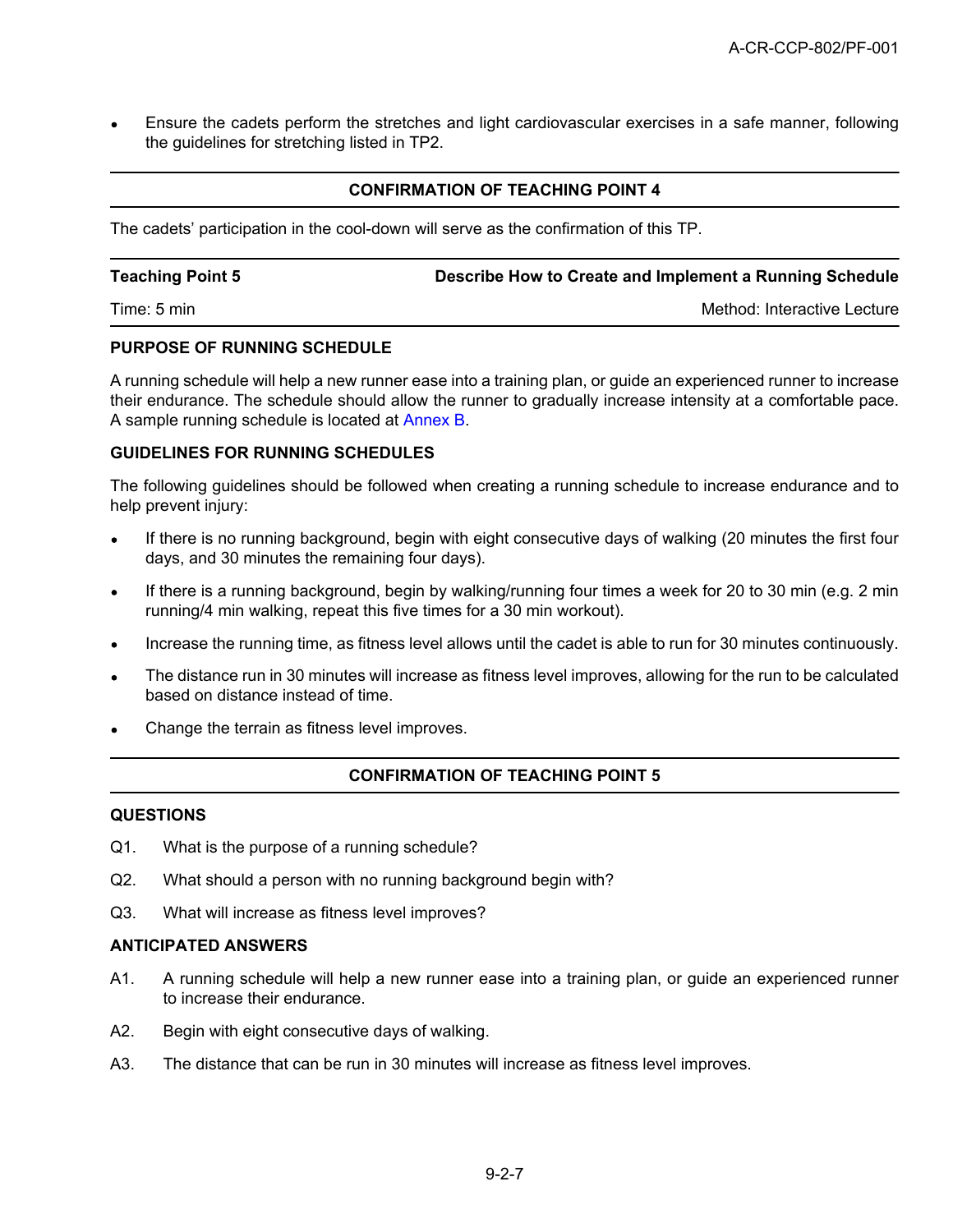#### END OF LESSON CONFIRMATION

The cadet's participation in the activity in TP3 will serve as the confirmation of this lesson.

#### **CONCLUSION**

#### HOMEWORK/READING/PRACTICE

N/A.

#### METHOD OF EVALUATION

N/A.

### CLOSING STATEMENT

Running on alternating terrain will help to increase endurance, which will be useful when participating in summer biathlon activities.

### INSTRUCTOR NOTES/REMARKS

N/A.

#### **REFERENCES**

| C0-002   | (ISBN 0-88962-630-8) LeBlanc, J. & Dickson, L. (1997). Straight Talk About Children and Sport:<br>Advice for Parents, Coaches, and Teachers. Oakville, ON and Buffalo, NY: Mosaic Press.                           |
|----------|--------------------------------------------------------------------------------------------------------------------------------------------------------------------------------------------------------------------|
| C0-057   | Martha Jefferson Hospital. (2001). Warm-ups. Retrieved 16 October 2006, from http://<br>www.marthajefferson.org/warmup.php.                                                                                        |
| C0-058   | Webb Physiotherapists Inc. (ND). Running Exercises. Retrieved 26 October 2006 from http://<br>www.physioline.co.za/conditions/article.asp?id=46.                                                                   |
| C0-059   | Webb Physiotherapists Inc. (ND). Exercise Programme for Squash, Tennis, Softball, Handball.<br>Retrieved 25 October 2006 from http://www.physioline.co.za/conditions/article.asp?id=49.                            |
| C0-060   | Impacto Protective Products Inc. (1998). Exercises. Retrieved 25 October 2006, from http://<br>www.2protect.com/work3b.htm.                                                                                        |
| C0-061   | City of Saskatoon, Community Services Department. (ND). Stretch Your Limits: A Smart Guide To<br>Stretching for Fitness. Retrieved 26 October 2006, from http://in-motion.ca/walkingworkout/plan/<br>flexibility/. |
| C0-080   | Cool Running. (2007). Fitness and Performance. Retrieved 12 February 2007, from http://<br>www.coolrunning.com/engine/2/2_3/181.shtml.                                                                             |
| C0-089   | (ISBN 0-936070-22-6) Anderson, B. (2000). Stretching: $20^{th}$ Anniversary (Rev. ed.). Bolinas, CA:<br>Shelter Publications, Inc.                                                                                 |
| C0-146   | Will-Weber, M. (2006). Runner's World: Beginner's: Training: First Steps. Retrieved 18 April 2007,<br>from http://www.runnersworld.com/article/printer/1,7124,s6-380-381-386-678-0,00.html.                        |
| $CO-154$ | Hansen, B. (1999). Moving on the Spot: Fun and Physical Activity: A Collection of 5 minute<br>Stretch and Movement Sessions. Retrieved 26 October 2006, from http://lin.ca/resource/html/<br>dn3.htm#l1.           |
|          |                                                                                                                                                                                                                    |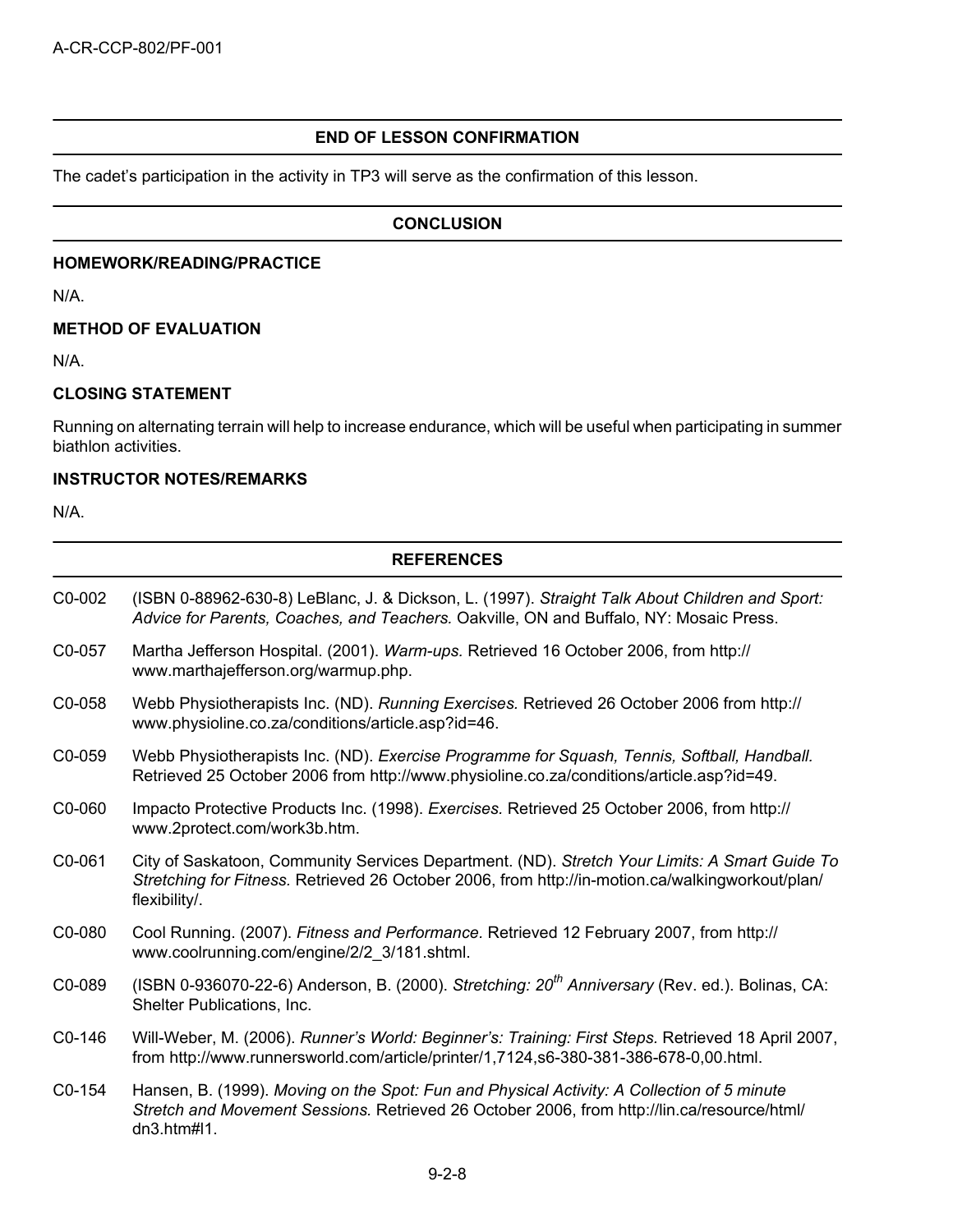

COMMON TRAINING

INSTRUCTIONAL GUIDE



#### SECTION 3

#### EO C211.03 – FIRE THE CADET AIR RIFLE USING A SLING FOLLOWING PHYSICAL ACTIVITY

Total Time: 30 min

#### PREPARATION

#### PRE-LESSON INSTRUCTIONS

Resources needed for the delivery of this lesson are listed in the lesson specification located in A-CR-CCP-802/PG-001, Chapter 4. Specific uses for said resources are identified throughout the Instructional Guide within the TP for which they are required.

Review the lesson content and become familiar with the material prior to delivering the lesson.

Construct a range IAW A-CR-CCP-177/PT-001.

#### PRE-LESSON ASSIGNMENT

N/A.

#### APPROACH

An interactive lecture was chosen for TP1 to review holding techniques using the cadet air rifle sling.

A practical activity was chosen for TP2 to TP4 as it is an interactive way to allow the cadets to experience firing the cadet air rifle using the cadet air rifle sling following physical activity.

#### INTRODUCTION

#### REVIEW

Review EO C111.03 (Fire the Cadet Air Rifle Following Physical Activity).

#### **OBJECTIVES**

By the end of this lesson the cadet shall be expected to demonstrate summer biathlon marksmanship skills using the cadet air rifle.

#### IMPORTANCE

It is important for cadets to be able to adjust the sling on the cadet air rifle and aim while in the prone position because these skills will be useful during summer biathlon activities.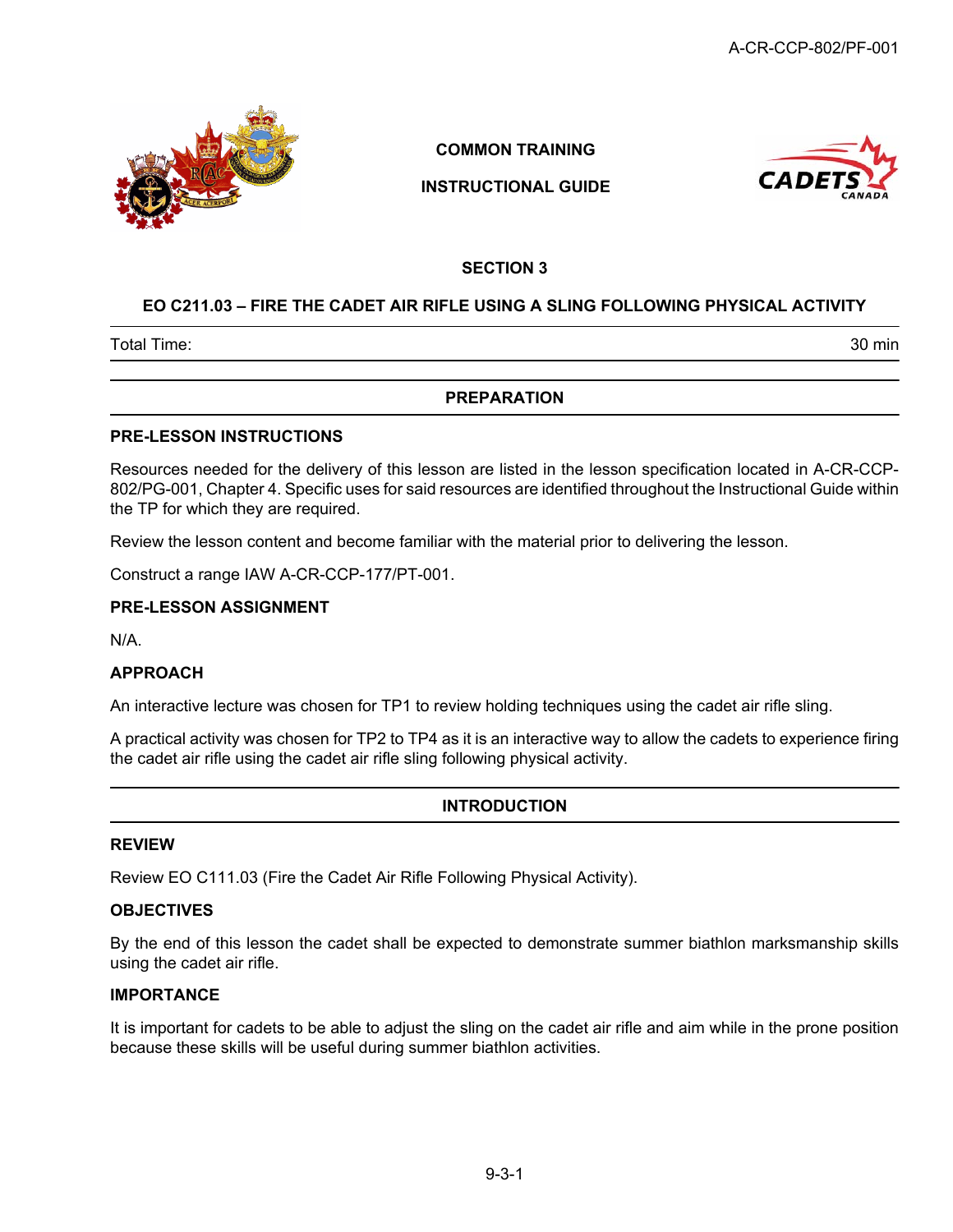### Teaching Point 1 **Review Holding Techniques Using the Cadet Air Rifle Sling 1**

Time: 5 min Method: Interactive Lecture Companies and Method: Interactive Lecture

The cadet air rifle sling helps the cadet maintain a comfortable and stable position, improving the ability to hold the cadet air rifle. It also allows the right hand to be free to load the air rifle while the rifle remains in position.

#### ASSEMBLING THE SLING



A-CR-CCP-121/PT-001 (p. 6-17)

Figure 9-3-1 Cadet Air Rifle Sling

The cadet air rifle sling is assembled in the following sequence:

- 1. Hold the sling parallel to the ground with the short section in the left hand, ensuring the rounded tip of the keeper is pointing to the left.
- 2. Take the tab of the short section, loop it through the middle slot of the keeper and then back down through the front slot nearest to the rounded tip. The short section will now form a loop.
- 3. Turn the sling over and slide the sling swivel onto the long section. Ensure the sling swivel hangs downwards, as it will later attach to the rifle.
- 4. Loop the tab of the long section up through the middle slot of the keeper and then back through the rear slot of the keeper.



An assistant instructor can be used to demonstrate as the instructor explains wearing, adjusting and attaching the cadet air rifle sling.

### POSITIONING THE SLING ON THE ARM

The sling arm loop should be positioned on the upper part of the arm, above the bicep muscle near the shoulder. The sling can be held in place by the rubber pad on a shooting jacket. When a shooting jacket is not worn, the sling can be kept in place using a safety pin. This will prevent the sling from slipping down the arm while in the prone position.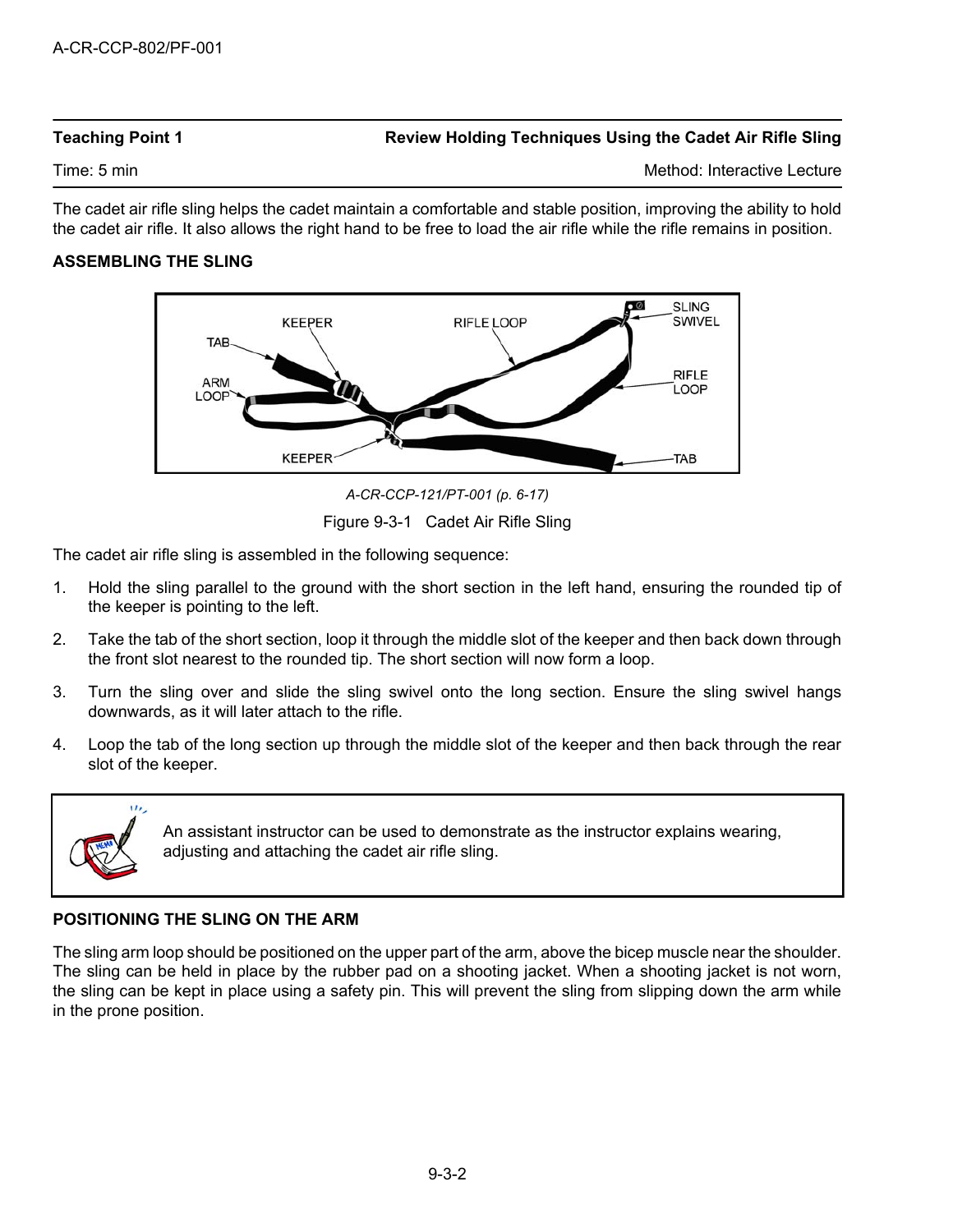

Daisy Outdoor Products, Operational Manual – Avanti Legend EX Model 853C, Daisy Outdoor Products (p. 7)

Figure 9-3-2 Positioning Sling

#### ADJUSTING THE ARM LOOP

To adjust the arm loop, pull the tab away from the keeper. If the sling is too loose, it will not fully support the cadet air rifle and it will have to be kept in place using the muscles. If the sling is too tight, it will restrict blood flow to the arm and can cause discomfort, numbness, or a more pronounced feel of the body's pulse. Therefore, the sling must be comfortable without pinching the arm, while providing maximum support of the cadet air rifle.



Daisy Outdoor Products, Operational Manual – Avanti Legend EX Model 853C, Daisy Outdoor Products (p. 8)

Figure 9-3-3 Adjusting Arm Loop

### ATTACHING THE SLING TO THE CADET AIR RIFLE

To attach the sling to the cadet air rifle:

- open the keeper on the sling swivel by pressing on the screw;
- insert the swivel pin into the hole of the sling swivel on the fore end of the rifle; and
- screw the keeper over the pin to lock the swivel in place.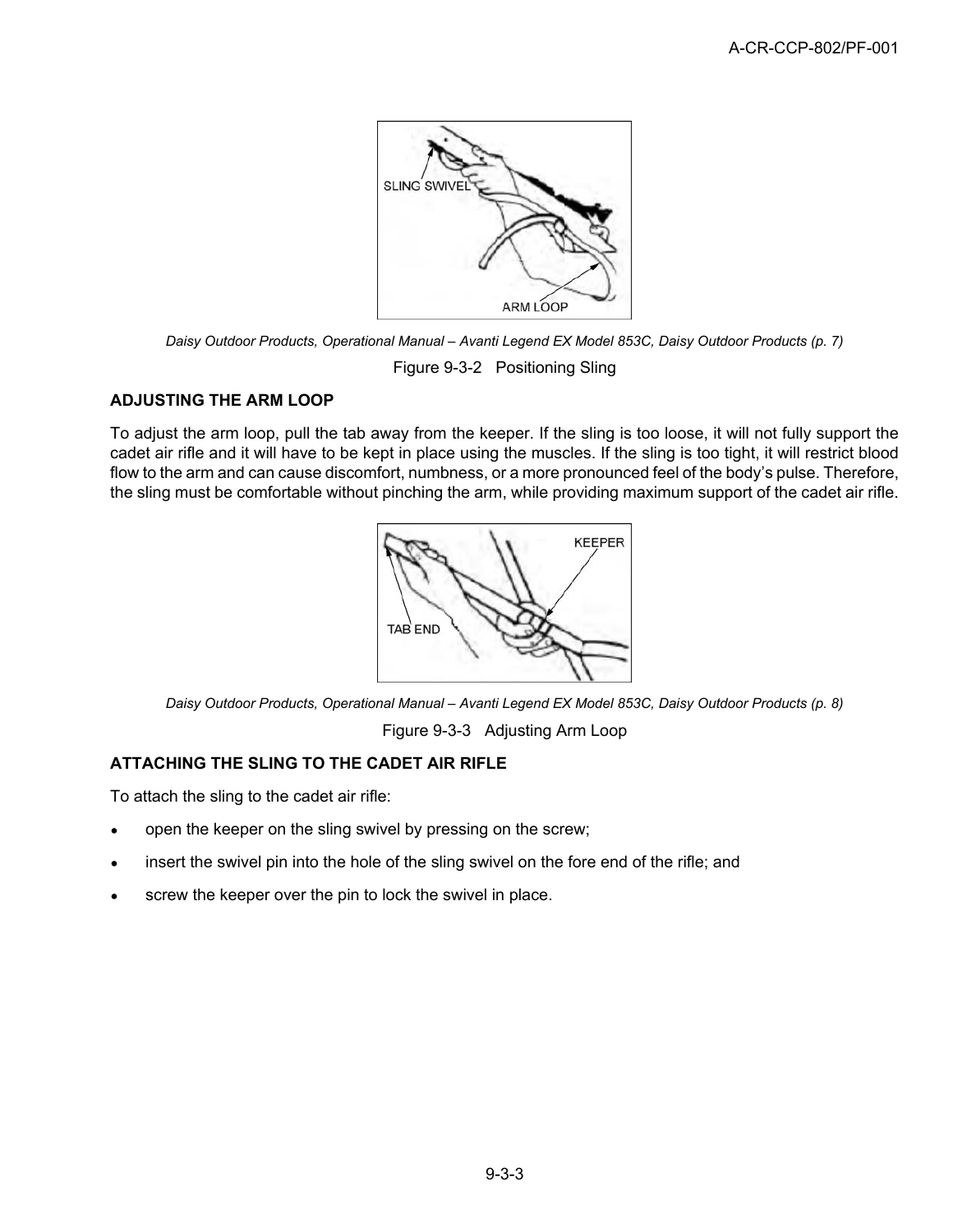

D Cdts 3, 2007, Ottawa, ON: Department of National Defence Figure 9-3-4 Sling Swivel

### ADJUSTING THE RIFLE LOOP

To adjust the rifle loop, pull the tab away from the keeper. The tension of the sling should allow the forearm to be in its proper position. If the sling is too loose, it will not provide maximum support of the cadet air rifle. If the sling is too tight, it could cause discomfort and affect the cadet's position.



Daisy Outdoor Products, Operational Manual – Avanti Legend EX Model 853C, Daisy Outdoor Products (p. 8)

Figure 9-3-5 Adjusting Rifle Loop

### CONFIRMATION OF TEACHING POINT 1

#### QUESTIONS

- Q1. What is the purpose of the cadet air rifle sling?
- Q2. Where should the cadet air rifle sling be positioned on the arm?
- Q3. Why is it important to not over tighten the sling on your arm?

#### ANTICIPATED ANSWERS

- A1. The cadet air rifle sling helps the cadet maintain a comfortable and stable position, improving the ability to hold the cadet air rifle.
- A2. The sling arm loop should be positioned on the upper part of the arm, above the bicep muscle near the shoulder.
- A3. If the sling is too tight, it will restrict blood flow to the arm and can cause discomfort, numbness, or a more pronounced feel of the body's pulse.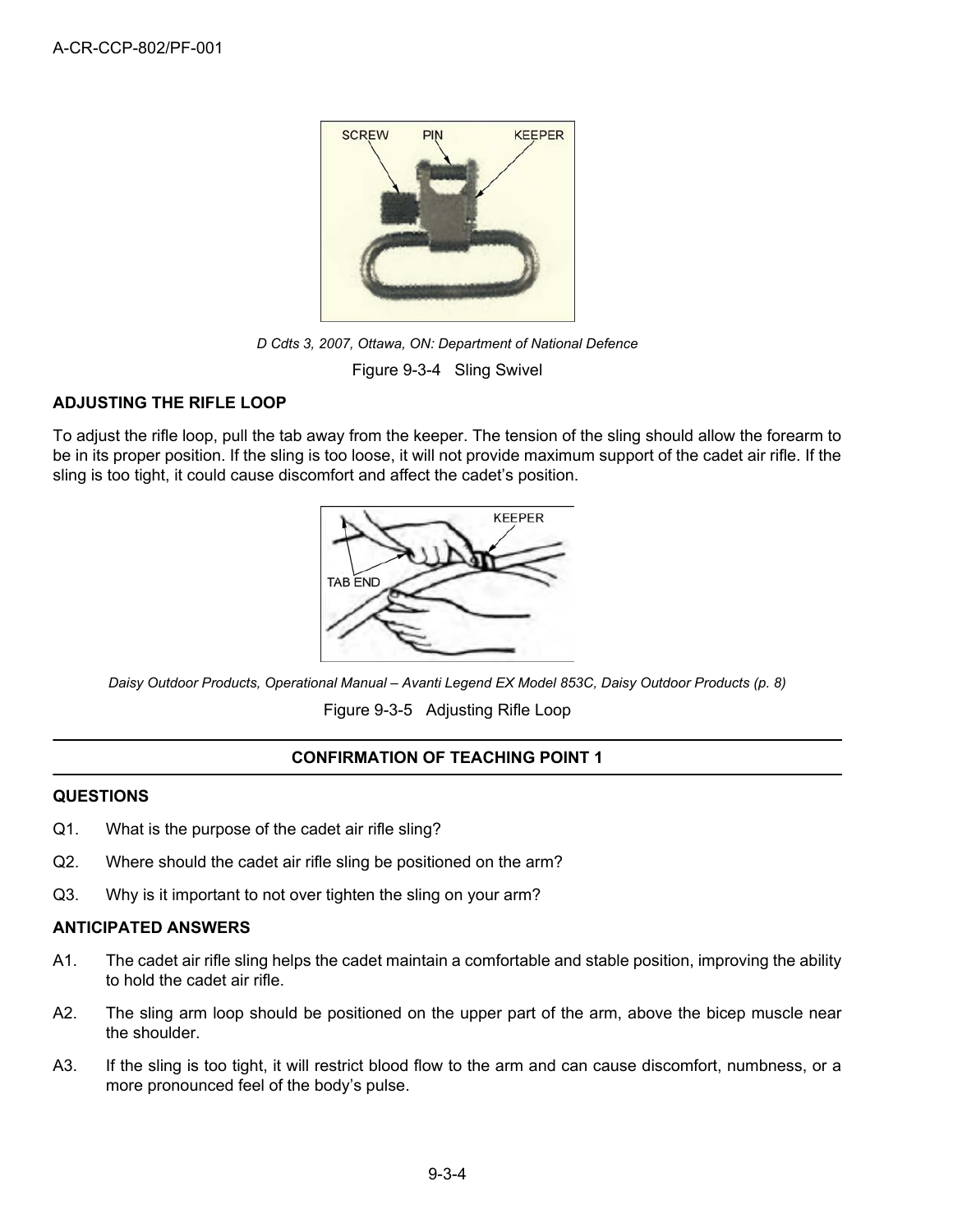#### Teaching Point 2 Conduct a Warm-up Session Composed of Light Cardiovascular Exercises

Time: 5 min Method: Practical Activity and Time: 5 min Method: Practical Activity



The following information will be explained to the cadets during the warm-up activity.

#### PURPOSE OF A WARM-UP

A warm-up is composed of stretches and light cardiovascular exercises designed to:

- stretch the muscles;
- gradually increase respiratory action and heart rate;
- expand the muscles' capillaries to accommodate the increase in blood circulation which occurs during physical activity; and
- raise the muscle temperature to facilitate reactions in muscle tissue.

#### GUIDELINES FOR STRETCHING

The following guidelines should be followed while stretching to prepare for physical activity and to help prevent injury:

- Stretch all major muscle groups, including the back, chest, legs, and shoulders.
- Never bounce while stretching.
- Hold each stretch for 10 to 30 seconds to let the muscles release fully.
- Repeat each stretch two to three times.
- When holding a stretch, support the limb at the joint.
- Static stretching, which is stretching a muscle and holding it in position without discomfort for 10 to 30 seconds, is considered the safest method.
- Stretching helps to relax the muscles and improve flexibility, which is the range of motion in the joints.
- As a guide, allow 10 minutes to warm-up for every hour of physical activity.



The stretches chosen should focus on the areas of the body that will be used the most during the activity.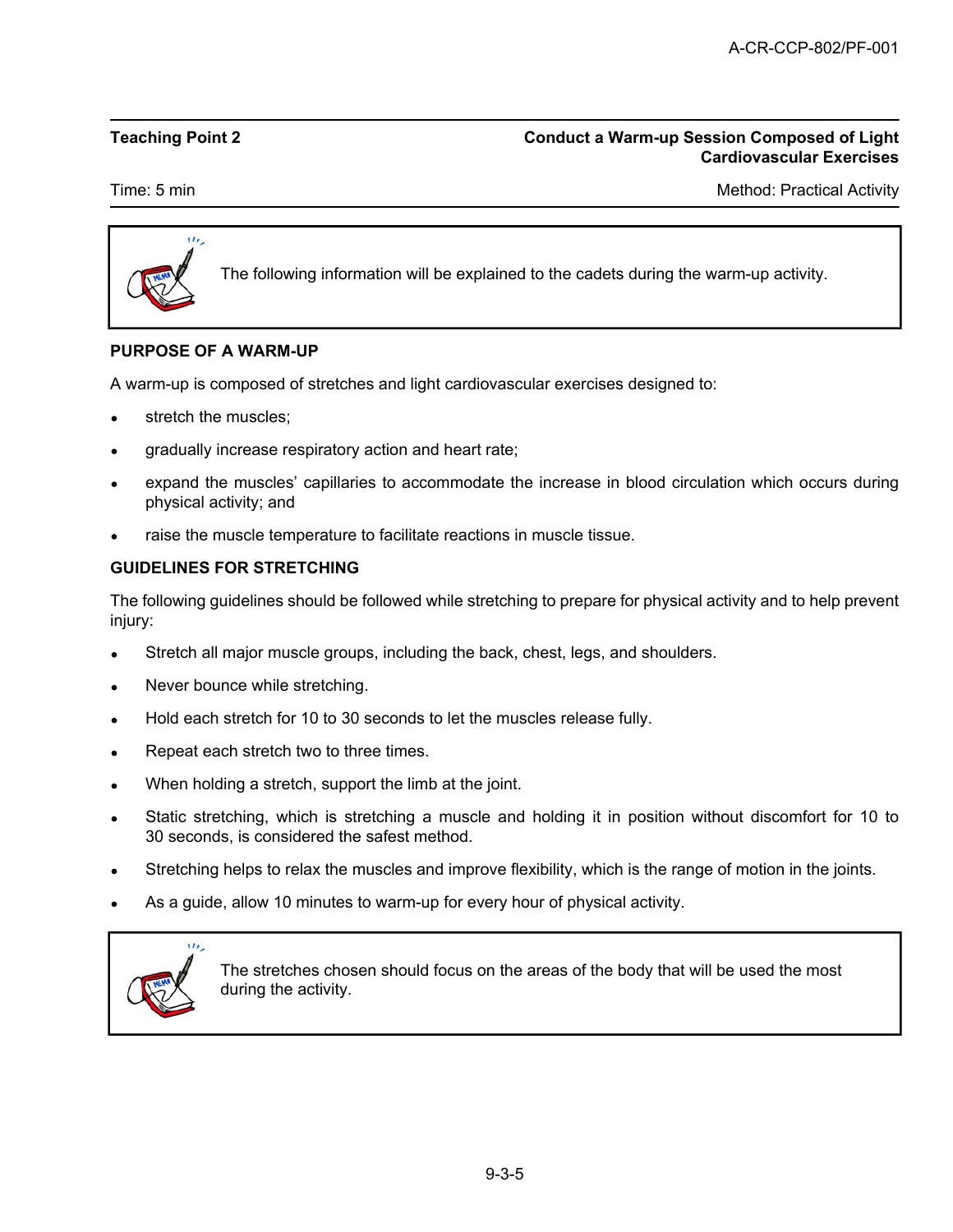### **ACTIVITY**

#### **OBJECTIVE**

The objective of this warm-up activity is to stretch the muscles and perform light cardiovascular exercises to prepare the body for physical activity and to help prevent injuries.

#### **RESOURCES**

N/A.

### ACTIVITY LAYOUT

N/A.

### ACTIVITY INSTRUCTIONS

Arrange the cadets in either a warm-up circle or in rows (as illustrated in Figures 9-3-6 and 9-3-7).







D Cdts 3, 2006, Ottawa, ON: Department of National Defence

Figure 9-3-7 Instructor at the Front With Two Assistant Instructors

- Demonstrate before having the cadets attempt each stretch/light cardiovascular exercise.
- Assistant instructors can help demonstrate the exercises and ensure the cadets are performing them correctly.
- Have cadets perform each stretch/light cardiovascular exercise.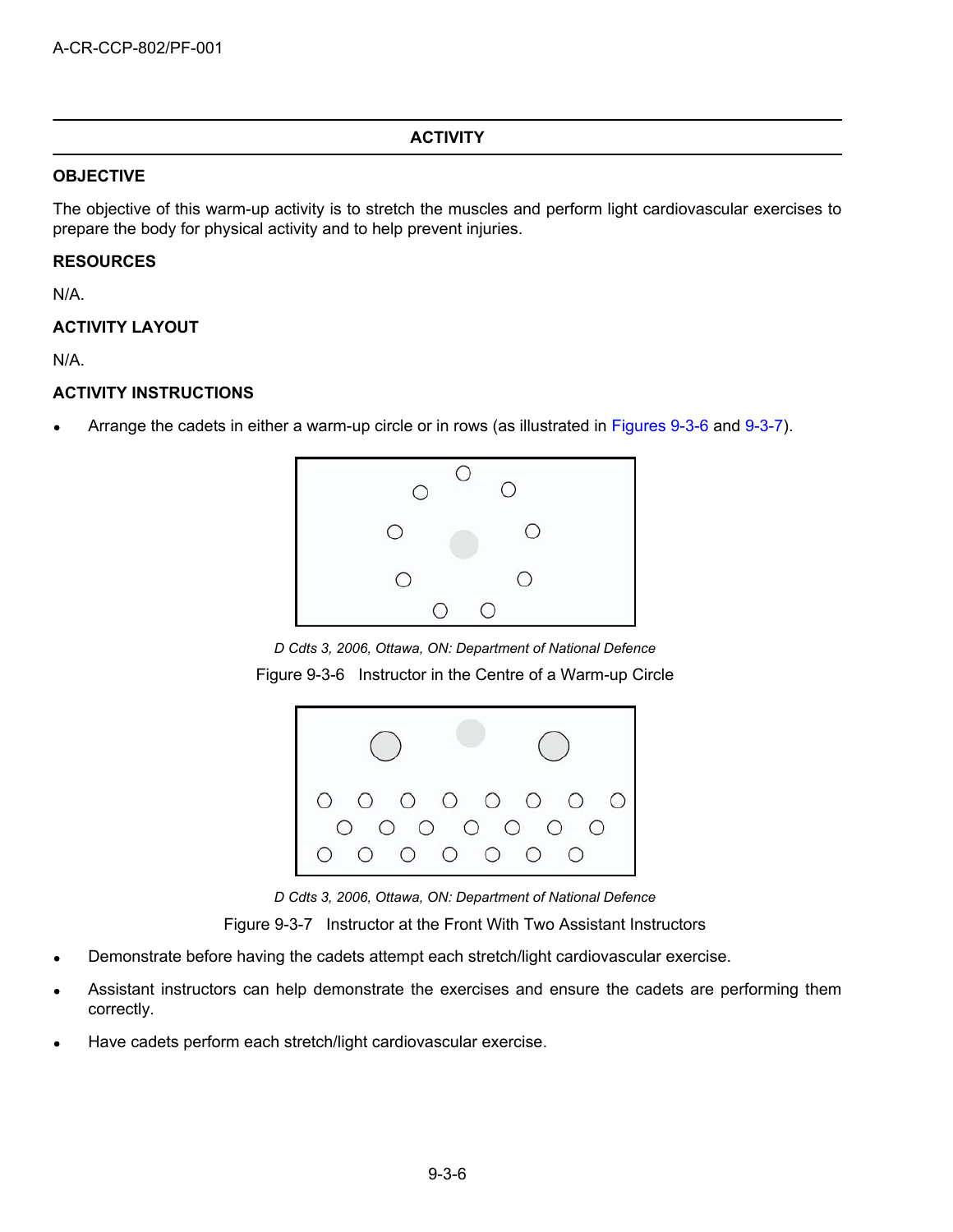

Light cardiovascular activities should be done to warm-up the muscles prior to stretching to avoid injury to or tearing of the muscles. For example, running on the spot for 30 seconds or performing jumping jacks should be performed prior to conducting the stretching activities located at Annex A.

#### **SAFETY**

- Ensure there are at least two arm lengths between the cadets so they can move freely.
- Ensure the cadets perform the stretches and light cardiovascular exercises in a safe manner, following the guidelines for stretching listed in this TP.

#### CONFIRMATION OF TEACHING POINT 2

The cadets' participation in the warm-up will serve as the confirmation of this TP.

#### Teaching Point 3 Conduct an Activity Where Cadets Will Fire the Cadet Air Rifle Using a Sling Following Physical Activity

Time: 10 min Method: Practical Activity

### **ACTIVITY**

#### **OBJECTIVE**

The objective of this activity is to fire the cadet air rifle using the cadet air rifle sling following physical activity.

#### RESOURCES

- Cadet air rifle (one per firing lane).
- Cadet air rifle sling (one per firing lane).
- Shooting mats (two per firing lane).
- BART and target frame (one per firing lane).  $\bullet$
- Safety glasses/goggles.



If resources are available, the number of firing lanes may be increased.

### ACTIVITY LAYOUT

Construct a range IAW A-CR-CCP-177/PT-001.

#### ACTIVITY INSTRUCTIONS

1. The cadets' heart rate should be elevated from participating in the warm-up activity in TP2.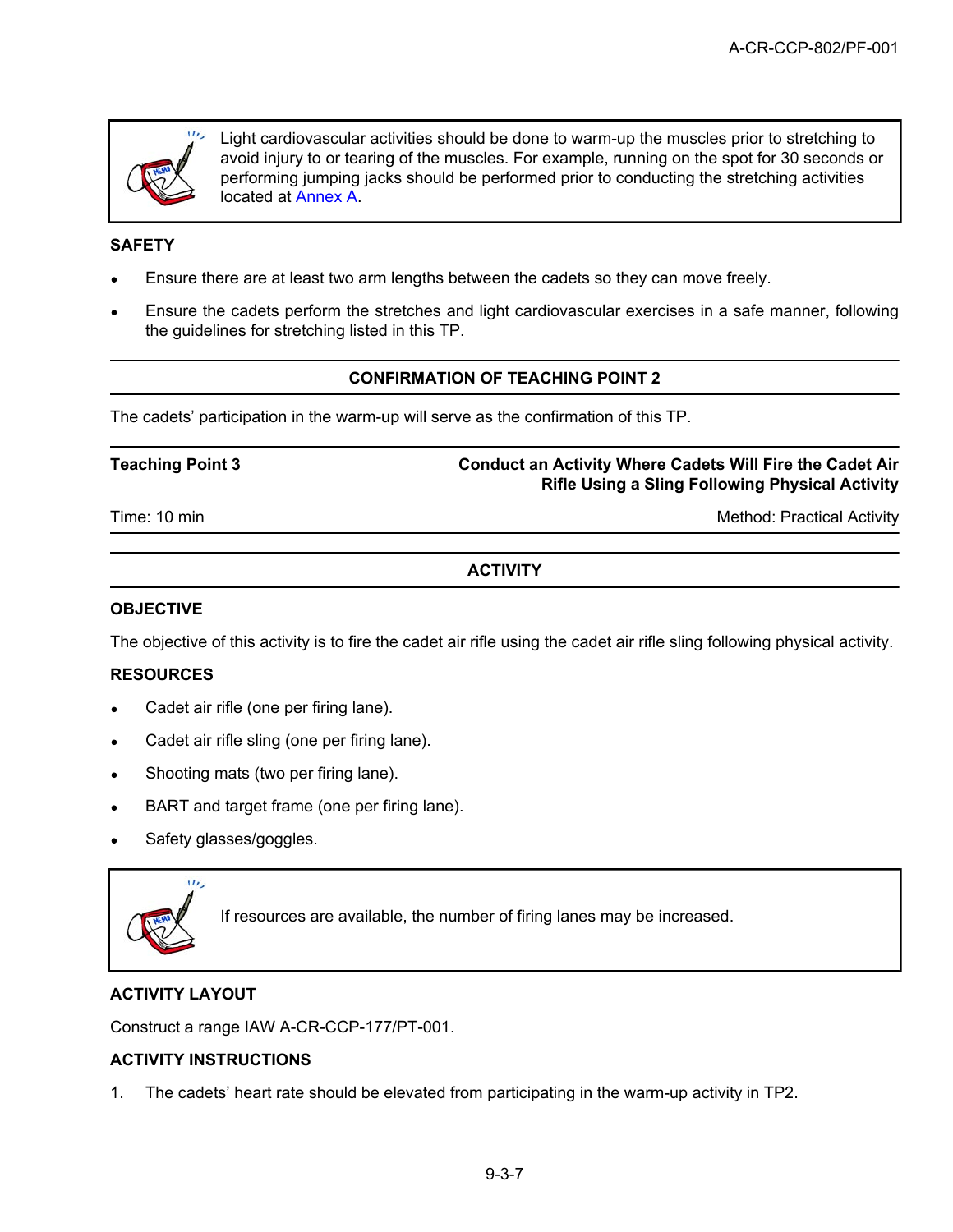- 2. Have the cadets approach the firing point and prepare to fire using the techniques outlined in EO C111.04 (Fire the Cadet Air Rifle Following Physical Activity).
- 3. Have the cadets adopt the prone position, attach the cadet air rifle sling, and simulate firing at the BART.
- 4. Repeat steps one to three for each relay until all cadets have participated.

#### **SAFETY**

Range activities will be conducted IAW A-CR-CCP-177/PT-001.

#### CONFIRMATION OF TEACHING POINT 3

The cadets' participation in the activity will serve as the confirmation of this TP.

#### Teaching Point 4 Conduct a Cool-down Session Composed of Light Cardiovascular Exercises

Time: 5 min Method: Practical Activity



The following information will be explained to the cadets during the cool-down activity.

#### PURPOSE OF A COOL-DOWN

A cool-down is composed of stretches and light cardiovascular exercises designed to:

- allow the body time to slowly recover from physical activity and to help prevent injury;
- prepare the respiratory system to return to its normal state; and
- stretch the muscles to help relax and restore them to their resting length.



The stretches chosen should focus on the areas of the body that were used the most during the activity.

#### **ACTIVITY**

#### **OBJECTIVE**

The objective of the cool-down is to stretch the muscles and perform light cardiovascular exercises that allow the body time to recover from physical activity, and to prevent injury.

#### **RESOURCES**

N/A.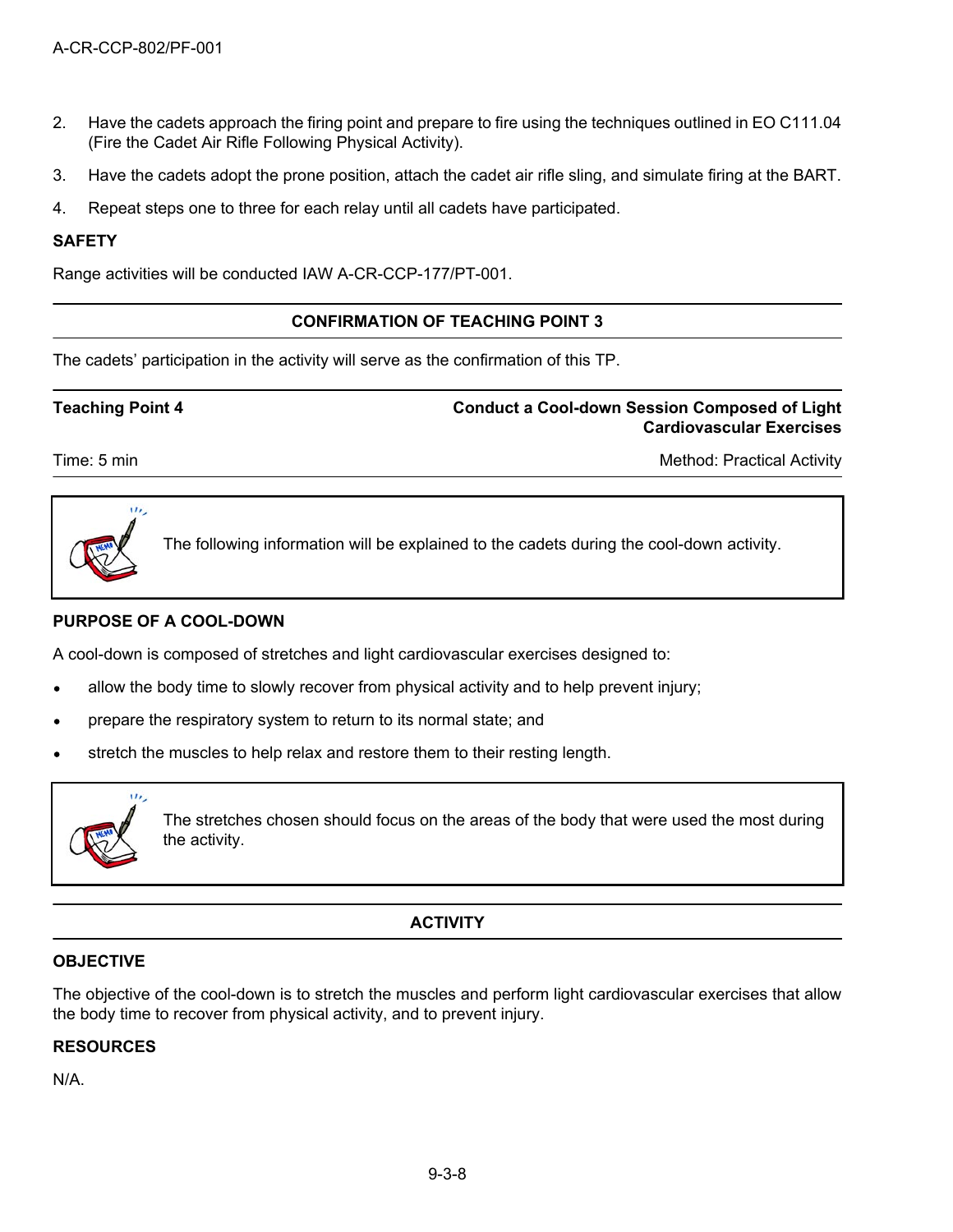#### ACTIVITY LAYOUT

N/A.

#### ACTIVITY INSTRUCTIONS

- Arrange the cadets in either a warm-up circle or in rows (as illustrated in Figures 9-3-6 and 9-3-7).
- Demonstrate before having the cadets attempt each stretch/light cardiovascular exercise.
- Assistant instructors can help demonstrate the movements and ensure the cadets are performing them correctly.
- Have cadets perform each stretch/light cardiovascular exercise.

#### **SAFETY**

- Ensure there are at least two arm lengths between the cadets so they can move freely.
- Ensure the cadets perform the stretches and light cardiovascular exercises in a safe manner, following the guidelines for stretching listed in TP2.

### CONFIRMATION OF TEACHING POINT 4

The cadets' participation in the cool-down will serve as the confirmation of this TP.

### END OF LESSON CONFIRMATION

The cadets' participation in the activity in TP3 will serve as the confirmation of this lesson.

#### **CONCLUSION**

#### HOMEWORK/READING/PRACTICE

N/A.

#### METHOD OF EVALUATION

N/A.

#### CLOSING STATEMENT

Being able to fire the cadet air rifle using the cadet air rifle sling following physical activity will be useful when participating in summer biathlon activities.

#### INSTRUCTOR NOTES/REMARKS

N/A.

#### REFERENCES

- A0-027 A-CR-CCP-177/PT-001 D Cdts 3. (2001). Canadian Cadet Movement: Cadet Marksmanship Program Reference Manual. Ottawa, ON: Department of National Defence.
- C0-002 (ISBN 0-88962-630-8) LeBlanc, J. & Dickson, L. (1997). Straight Talk About Children and Sport: Advice for Parents, Coaches, and Teachers. Oakville, ON and Buffalo, NY: Mosaic Press.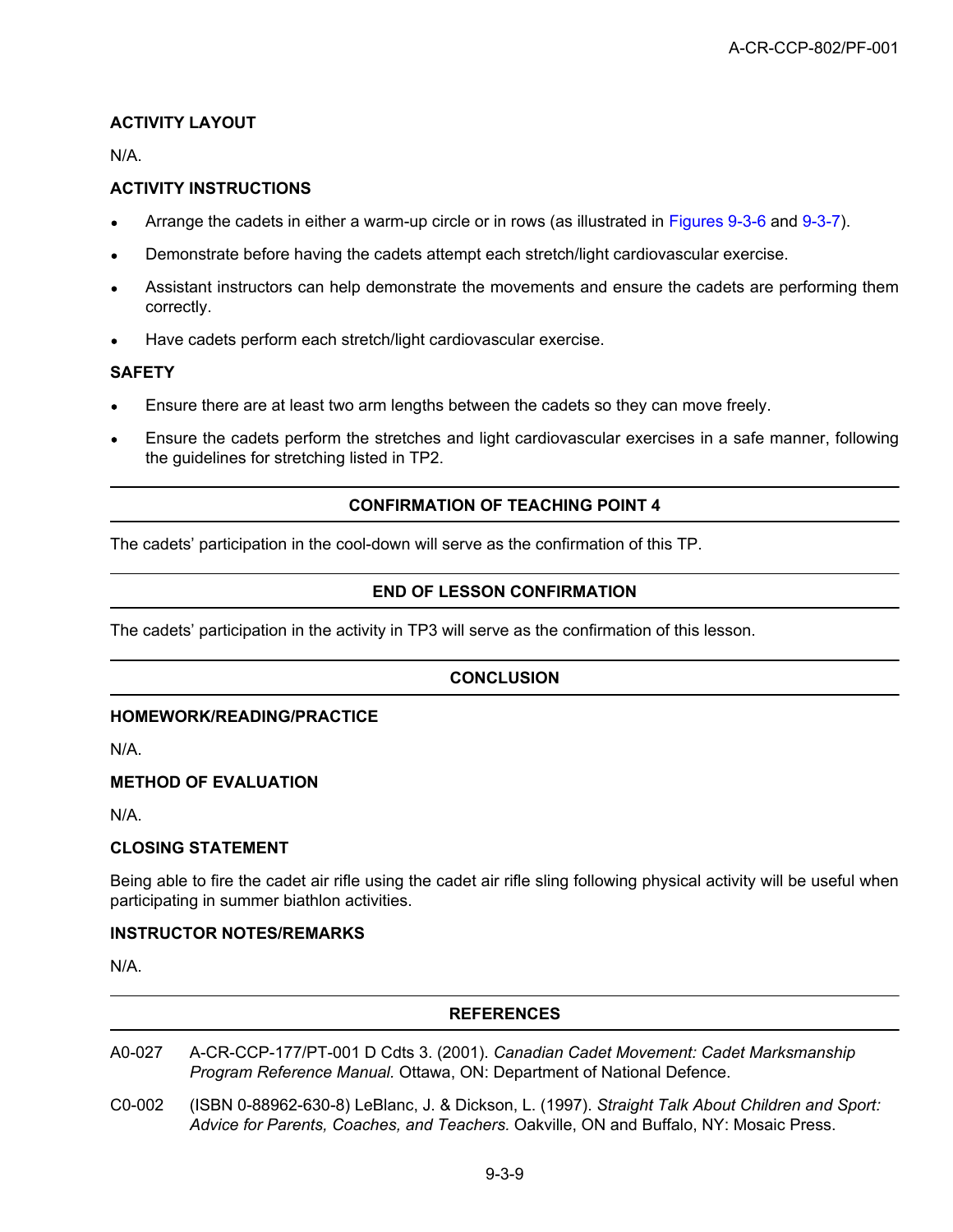- C0-057 Martha Jefferson Hospital. (2001). Warm-ups. Retrieved 26 October 2006, from http:// www.marthajefferson.org/warmup.php.
- C0-058 Webb Physiotherapists Inc. (ND). Running Exercises. Retrieved 26 October 2006, from http:// www.physionline.co.za/conditions/article.asp?id=46.
- C0-059 Webb Physiotherapists Inc. (ND). Exercise Programme for Squash, Tennis, Softball, Handball. Retrieved 25 October 2006, from http://www.physionline.co.za/conditions/article.asp?id=49.
- C0-060 Impacto Protective Products Inc. (1998). Exercises. Retrieved 25 October 2006, from http:// www.2protect.com/work3b.htm.
- C0-061 City of Saskatoon, Community Services Department. (2006). Stretch Your Limits: A Smart Guide To Stretching for Fitness. Retrieved 26 October 2006, from http://www.in-motion.ca/ walkingworkout/plan/flexibility/.
- C0-080 Cool Running. (2007). Cool Running. Retrieved 12 February 2007, from http:// www.coolrunning.com/engine/2/2\_3/181.shtml.
- C0-085 Daisy Outdoor Products. (2006). AVANTI Competition Pellet Rifle: Operation Manual: AVANTI Legend Model 853C. Rogers, AR: Daisy Outdoor Products.
- C0-089 (ISBN 0-936070-22-6) Anderson, B. (2000). Stretching: 20<sup>th</sup> Anniversary (Rev. ed.). Bolinas, CA: Shelter Publications, Inc.
- C0-154 Hansen, B. (1999). Moving on the Spot: Fun and Physical Activity: A Collection of 5 Minute Stretch and Movement Sessions. Retrieved 26 October 2006, from http://lin.ca/resource/html/ dn3.htm#l1.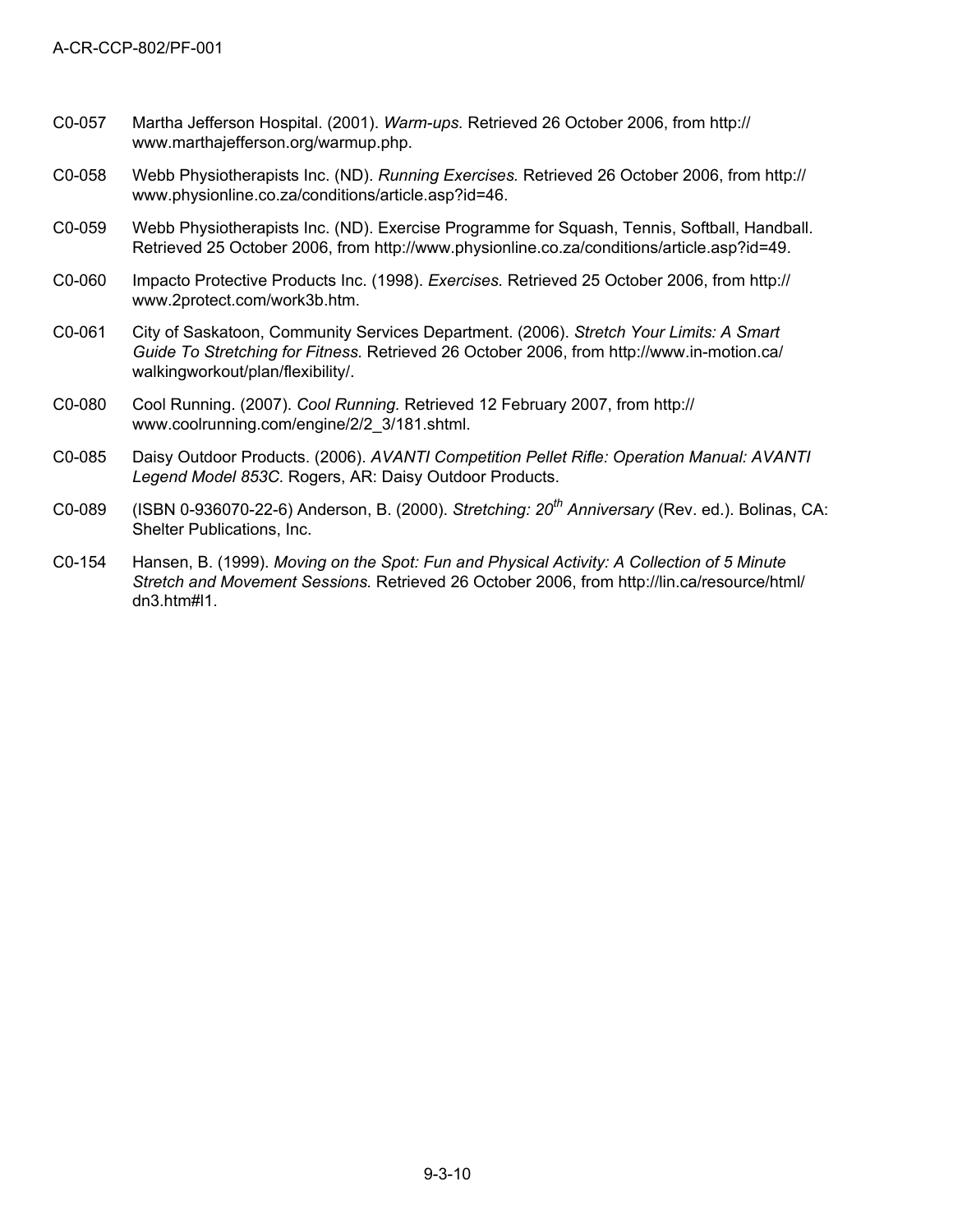

COMMON TRAINING

INSTRUCTIONAL GUIDE



#### SECTION 4

#### EO C211.04 – PARTICIPATE IN A COMPETITIVE SUMMER BIATHLON ACTIVITY

Total Time: 180 min

#### PREPARATION

#### PRE-LESSON INSTRUCTIONS

Resources needed for the delivery of this lesson are listed in the lesson specification located in A-CR-CCP-802/PG-001, Chapter 4. Specific uses for said resources are identified throughout the Instructional Guide within the TP for which they are required.

Review the lesson content and become familiar with the material prior to delivering the lesson.

Ensure that all members involved in conducting this activity are well versed in the competition guidelines located at Annex C.

Ensure a first aid station is set up.

Set up a running route of 500 to 1000 m on alternating terrain and a range IAW A-CR-CCP-177/PT-001.

Photocopy Annex D.

#### PRE-LESSON ASSIGNMENT

N/A.

#### APPROACH

An interactive lecture was chosen for TP1 to illustrate the application of rules, principles, and concepts of summer biathlon.

A practical activity was chosen for TP2 to TP4 as it is an interactive way to introduce cadets to summer biathlon. This activity contributes to the development of these skills and knowledge in a fun and challenging setting.

#### INTRODUCTION

REVIEW

N/A.

#### **OBJECTIVES**

By the end of this lesson the cadet shall have participated in a competitive summer biathlon activity.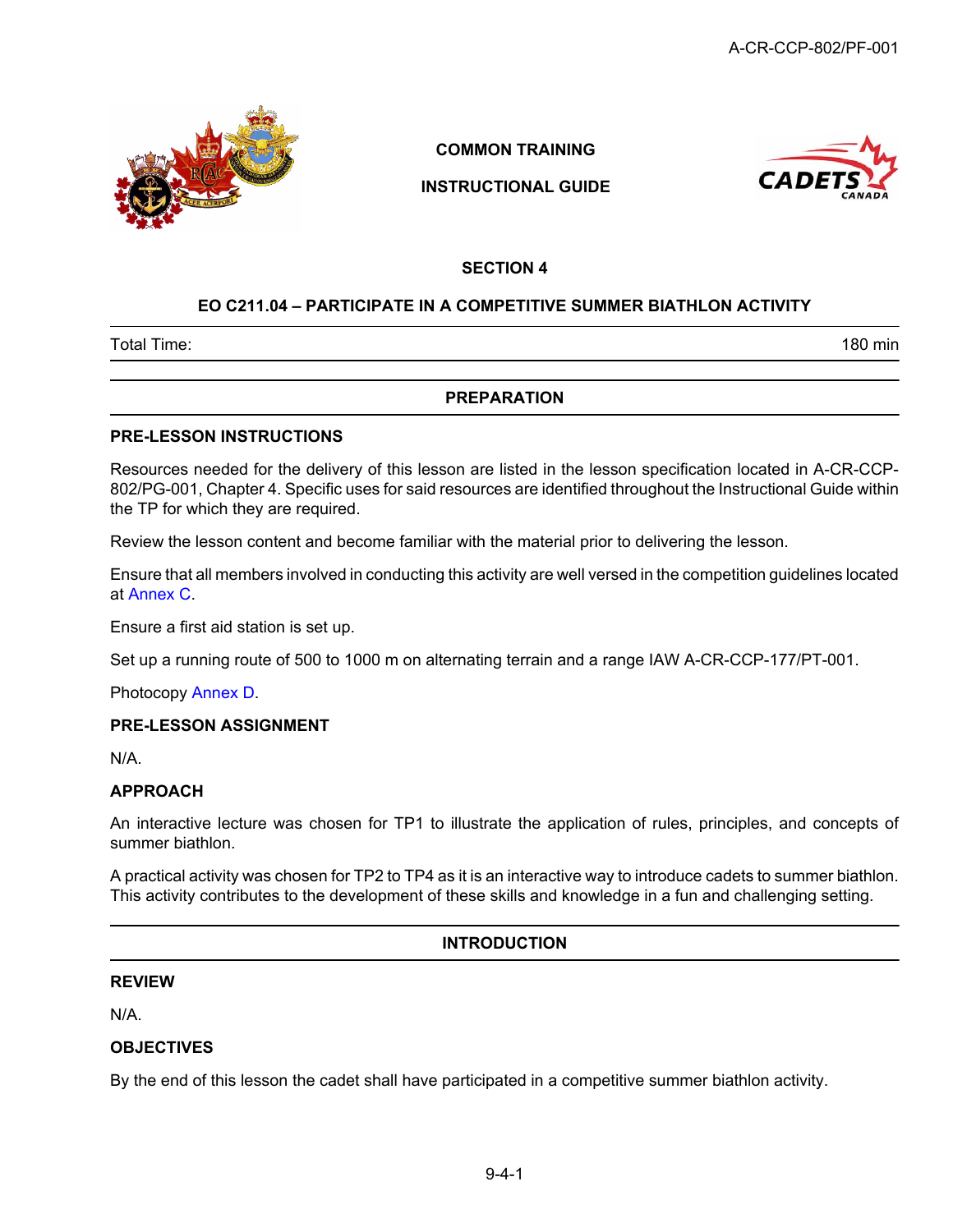#### IMPORTANCE

It is important for cadets to participate in a competitive summer biathlon activity because it requires personal discipline, develops marksmanship skills, and promotes physical fitness.

#### Teaching Point 1 Explain the Components of the Competitive Summer Biathlon Activity

Time: 15 min Method: Interactive Lecture Companies And Method: Interactive Lecture



Based on the facilities, the cadet should be made aware of the start area, the course, the firing range, and the finish area.

### COURSE LAYOUT

Each cadet will:

- run a loop of 500 to 1000 m;
- fire five to eight rounds in an effort to activate all five targets on the biathlon air rifle target (BART);  $\bullet$
- run a second loop of 500 to 1000 m;  $\bullet$
- fire five to eight rounds in an effort to activate all five targets on the BART;  $\bullet$
- run a third loop of 500 to 1000 m; and  $\bullet$
- finish the race.



The 500 to 1000 m course should be clearly marked prior to the start of this activity.

### RULES AND REGULATIONS

Rules and regulations for the competitive summer biathlon activity include the following:

- Cadets must use the same firing lane for the duration of the activity.
- The run must be completed in the proper sequence and on the marked route.
- Rifles must be placed at the firing point by the range staff and will remain there for the duration of the activity.
- All firing will be done in the prone position.
- The cadet air rifle sling is the only firing aid that may be used.
- The rifle must be made safe upon completion of firing.
- An inoperable rifle will be replaced by the range staff, the target will be reset, and the cadet will fire five to eight shots with the new rifle.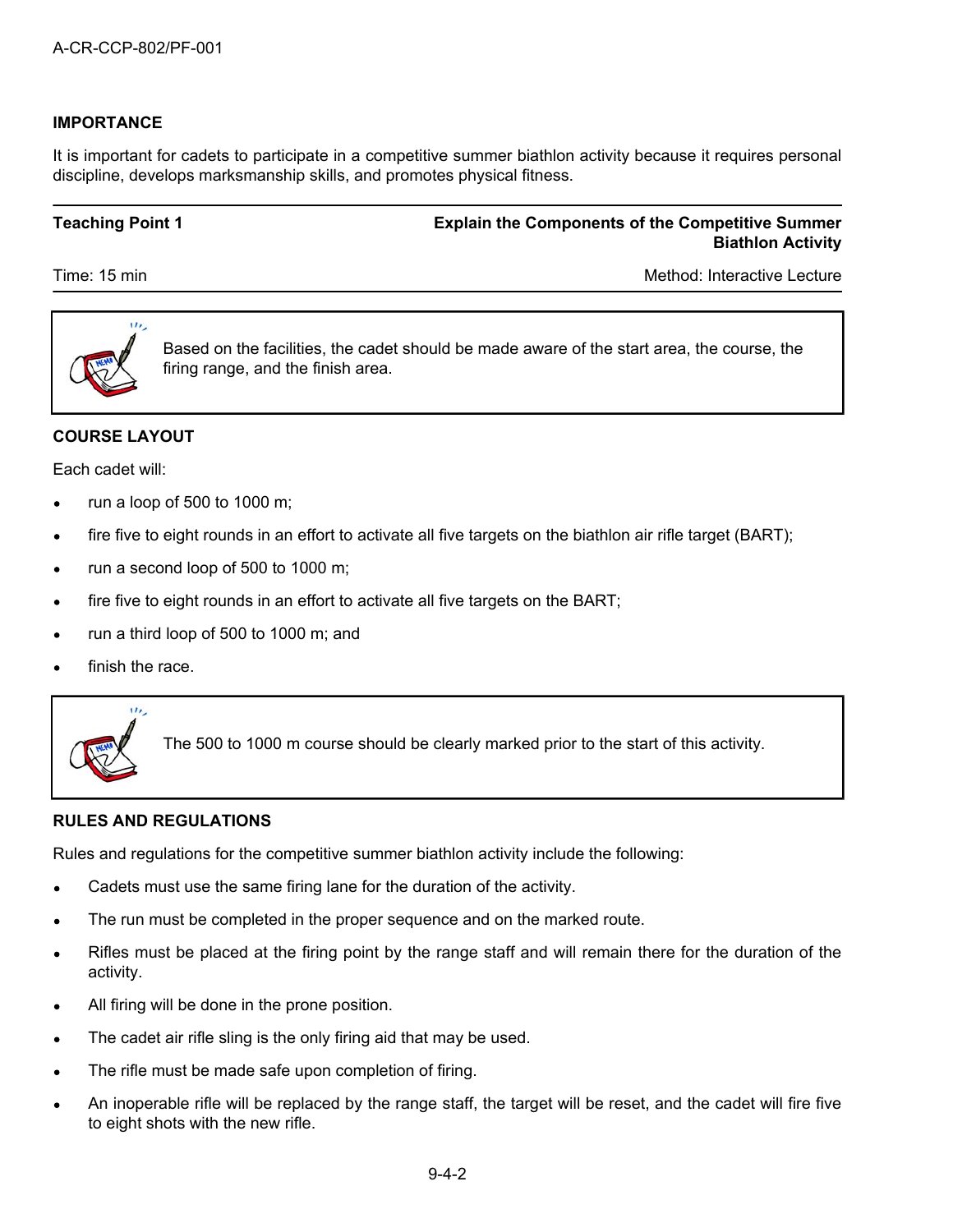- Safety infractions will result in time penalties.
- Missed targets will result in time penalties.

#### **SCORING**

Scoring will be calculated as follows:

- Time. The cadet's final time is the time from the start to the finish, plus any issued penalties.
- Firing. For each bout of firing, the number of missed targets will be recorded on the range recording sheet by the lane scorekeeper (located at Annex D). For each missed target, a one-minute penalty will be added to the cadet's total time.

#### PENALTIES

Penalties will be added to the individual's time, to include:

- Each violation of the principles of fair play or good sportsmanship will result in a one-minute penalty, to include:
	- $\circ$ not giving way in an area of congestion;
	- $\circ$ pushing or shoving;
	- $\circ$ using profanity; and
	- $\circ$ interfering with other competitors.
- Each missed target will result in a one-minute penalty.
- Each safety infraction on the firing point will result in a one-minute penalty to include:
	- not keeping control of the cadet air rifle;  $\circ$
	- moving forward of the firing point; and  $\circ$
	- intentionally firing rounds at objects other than the BART.  $\circ$

#### OUT OF BOUNDS AREAS

Make cadets aware of all out of bounds areas and safety considerations depending on the training area.

#### CONFIRMATION OF TEACHING POINT 1

#### **QUESTIONS**

- Q1. What are two rules/regulations for this biathlon activity?
- Q2. How will the competitive summer biathlon activity be scored?
- Q3. What is one violation of the principles of fair play/good sportsmanship?

#### ANTICIPATED ANSWERS

- A1. Rules and regulations for the competitive summer biathlon activity include the following:
	- Cadets must use the same firing lane for the duration of the activity.  $\bullet$
	- The run must be completed in the proper sequence and on the marked route.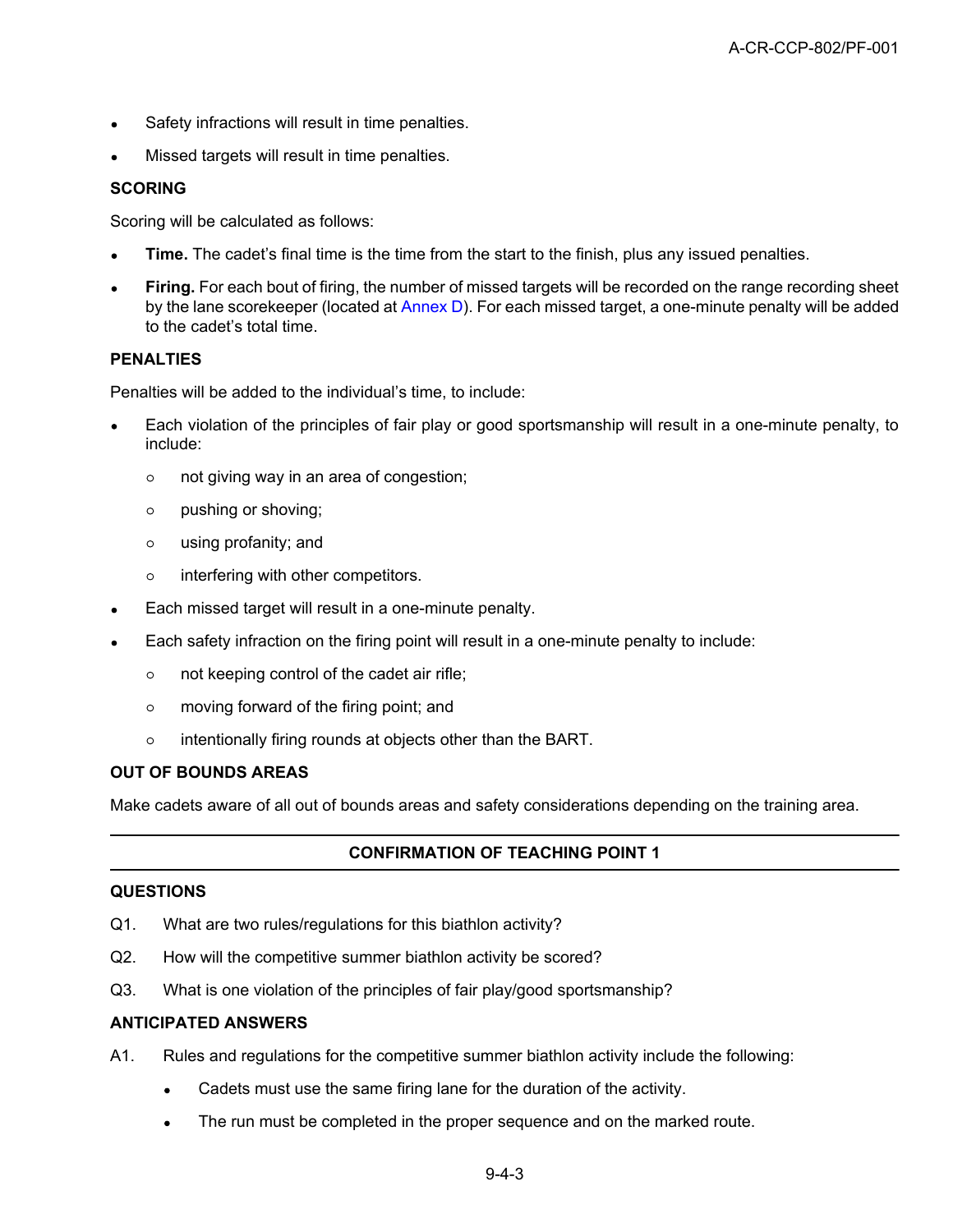- Rifles must be placed at the firing point by the range staff and will remain there for the duration  $\bullet$ of the activity.
- All firing will be done in the prone position.
- The cadet air rifle sling is the only firing aid that may be used.
- The rifle must be made safe upon completion of firing.
- An inoperable rifle will be replaced by the range staff, the target will be reset, and the cadet will fire five to eight shots with the new rifle.
- Safety infractions will result in time penalties.
- Missed targets will result in time penalties.  $\bullet$
- A2. The activity will be scored based on time and penalties.
- A3. A violation of the principles of fair play/good sportsmanship may include:
	- not giving way in an area of congestion;  $\bullet$
	- pushing or shoving;  $\bullet$
	- using profanity; and  $\bullet$
	- interfering with other competitors.  $\bullet$

### Teaching Point 2 Conduct a Warm-up Session Composed of Light Cardiovascular Exercises

Time: 10 min Method: Practical Activity



The following information will be explained to the cadets during the warm-up activity.

### PURPOSE OF A WARM-UP

A warm-up is composed of stretches and light cardiovascular exercises designed to:

- stretch the muscles;
- gradually increase respiratory action and heart rate;
- expand the muscles' capillaries to accommodate the increase in blood circulation which occurs during physical activity; and
- raise the muscle temperature to facilitate reactions in muscle tissue.

#### GUIDELINES FOR STRETCHING

The following guidelines should be followed while stretching to prepare for physical activity and to help prevent injury:

Stretch all major muscle groups, including the back, chest, legs, and shoulders.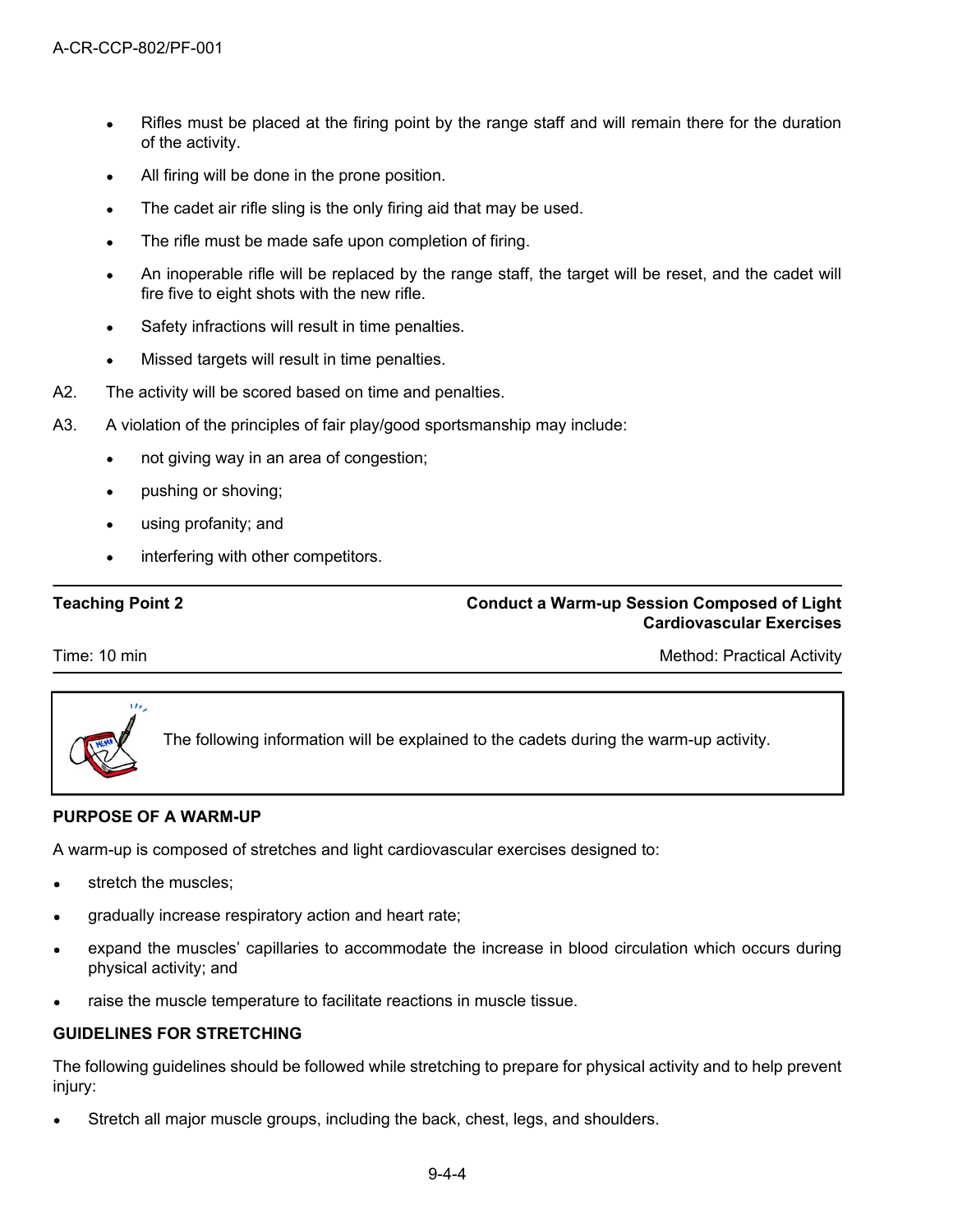- Never bounce while stretching.  $\bullet$
- Hold each stretch for 10 to 30 seconds to let the muscles release fully.
- Repeat each stretch two to three times.
- When holding a stretch, support the limb at the joint.
- Static stretching, which is stretching a muscle and holding it in position without discomfort for 10 to 30 seconds, is considered the safest method.
- Stretching helps to relax the muscles and improve flexibility, which is the range of motion in the joints.
- As a guide, allow 10 minutes to warm-up for every hour of physical activity.



The stretches chosen should focus on the areas of the body that will be used the most during the activity.

### **ACTIVITY**

#### **OBJECTIVE**

The objective of this warm-up activity is to stretch the muscles and perform light cardiovascular exercises to prepare the body for physical activity and to help prevent injuries.

#### **RESOURCES**

N/A.

#### ACTIVITY LAYOUT

N/A.

#### ACTIVITY INSTRUCTIONS

Arrange the cadets in either a warm-up circle or in rows (as illustrated in Figures 9-4-1 and 9-4-2).



D Cdts 3, 2006, Ottawa, ON: Department of National Defence

Figure 9-4-1 Instructor in the Centre of a Warm-up Circle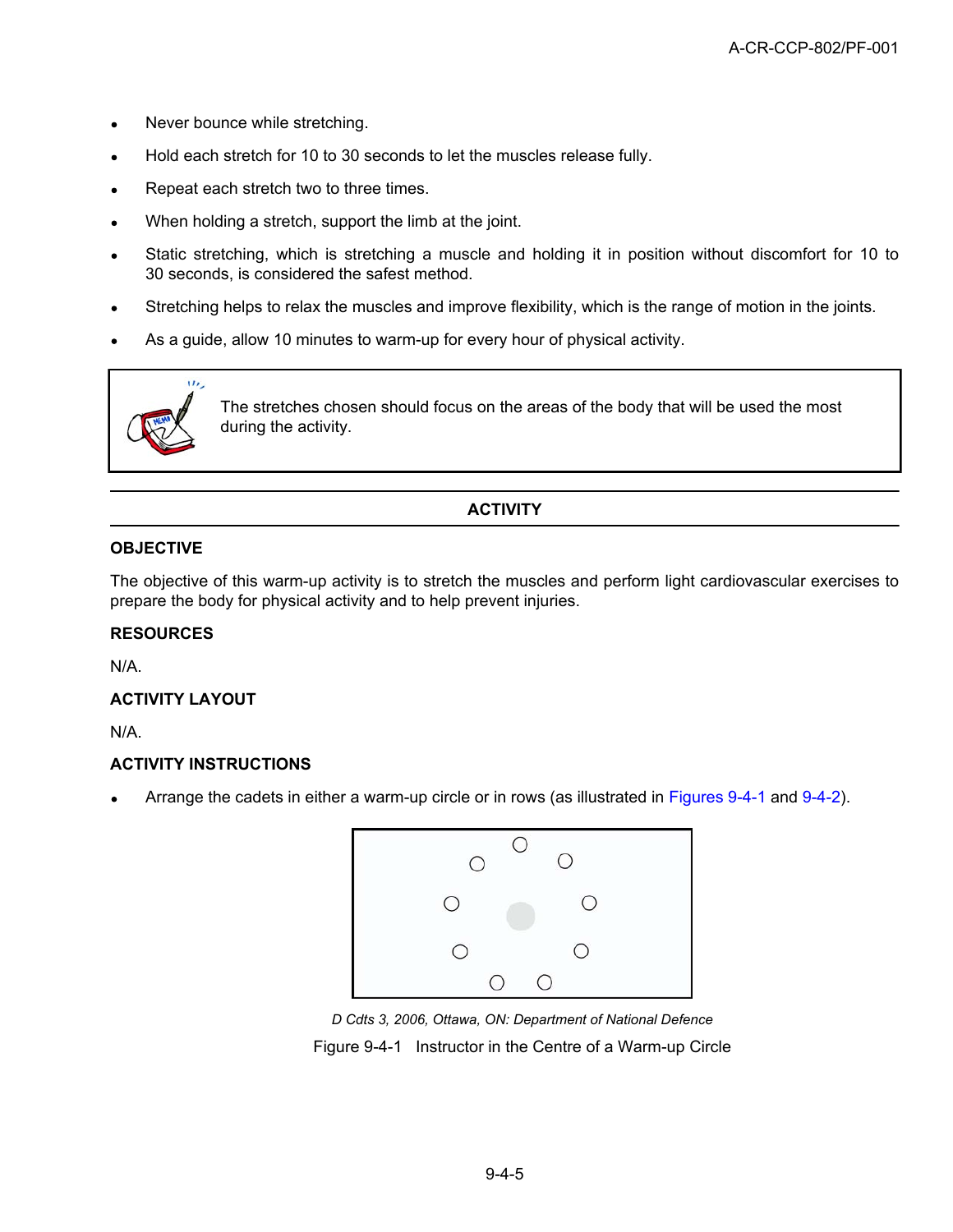

D Cdts 3, 2006, Ottawa, ON: Department of National Defence

Figure 9-4-2 Instructor at the Front With Two Assistant Instructors

- Demonstrate before having the cadets attempt each stretch/light cardiovascular exercise.
- Assistant instructors can help demonstrate the exercises and ensure the cadets are performing them correctly.
- Have cadets perform each stretch/light cardiovascular exercise.



Light cardiovascular activities should be done to warm-up the muscles prior to stretching to avoid injury to or tearing of the muscles. For example, running on the spot for 30 seconds or performing jumping jacks should be performed prior to conducting the stretching activities located at Annex A.

#### **SAFETY**

- Ensure there are at least two arm lengths between the cadets so they can move freely.
- Ensure the cadets perform the stretches and light cardiovascular exercises in a safe manner, following the guidelines for stretching listed in this TP.

#### CONFIRMATION OF TEACHING POINT 2

The cadets' participation in the warm-up activity will serve as the confirmation of this TP.

#### Teaching Point 3 Conduct a Competitive Summer Biathlon Activity

Time: 135 min Method: Practical Activity

#### **ACTIVITY**

#### **OBJECTIVE**

The objective of this activity is for cadets to participate in a competitive summer biathlon activity.

#### **RESOURCES**

Based on 20 cadets per group, the following resources are required per event:

- Cadet air rifles (5);
- Cadet air rifle slings (5);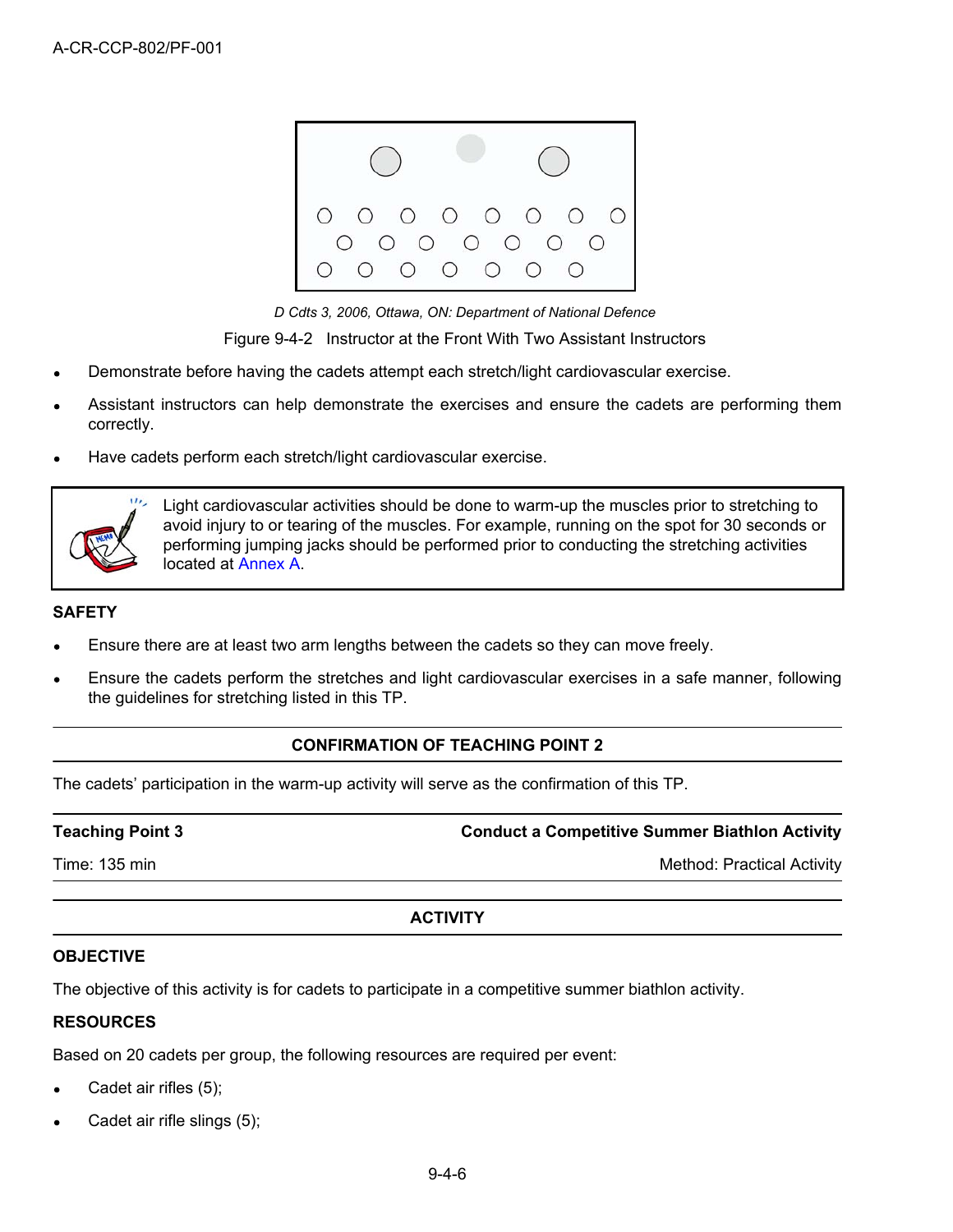- Shooting mats (10);  $\bullet$
- .177 air rifle pellets (a minimum of 700 pellets);
- Stopwatches (5);
- BART and target frame (5);
- Safety glasses/goggles (8);
- Pens/pencils;
- Notice board;
- Biathlon scoresheets located at Annex D;
- Course control sheets located at Annex D; and
- Range recording sheets located at Annex D.

#### ACTIVITY LAYOUT

- Set up a running route of approximately 500 to 1000 m on alternating terrain.
- Set up an air rifle range in accordance with Annex C.
- Set up targets and target frames.
- Place two shooting mats per shooting lane.
- Place a cadet air rifle at each firing point.
- Place a pair of safety glasses/goggles at each firing point.

#### ACTIVITY INSTRUCTIONS

Activity instructions are located at Annex C.

#### **SAFETY**

- Ensure all range safety procedures are followed.
- Ensure cadets drink plenty of water and apply sunscreen.
- Ensure the running route is clearly marked and crossing points are monitored anywhere a road may be crossed.
- Ensure a first aider is identified at the start of the activity and is available at all times.
- Ensure water is available for the cadets during and after the activity.

#### CONFIRMATION OF TEACHING POINT 3

The cadets' participation in the activity will serve as the confirmation of this TP.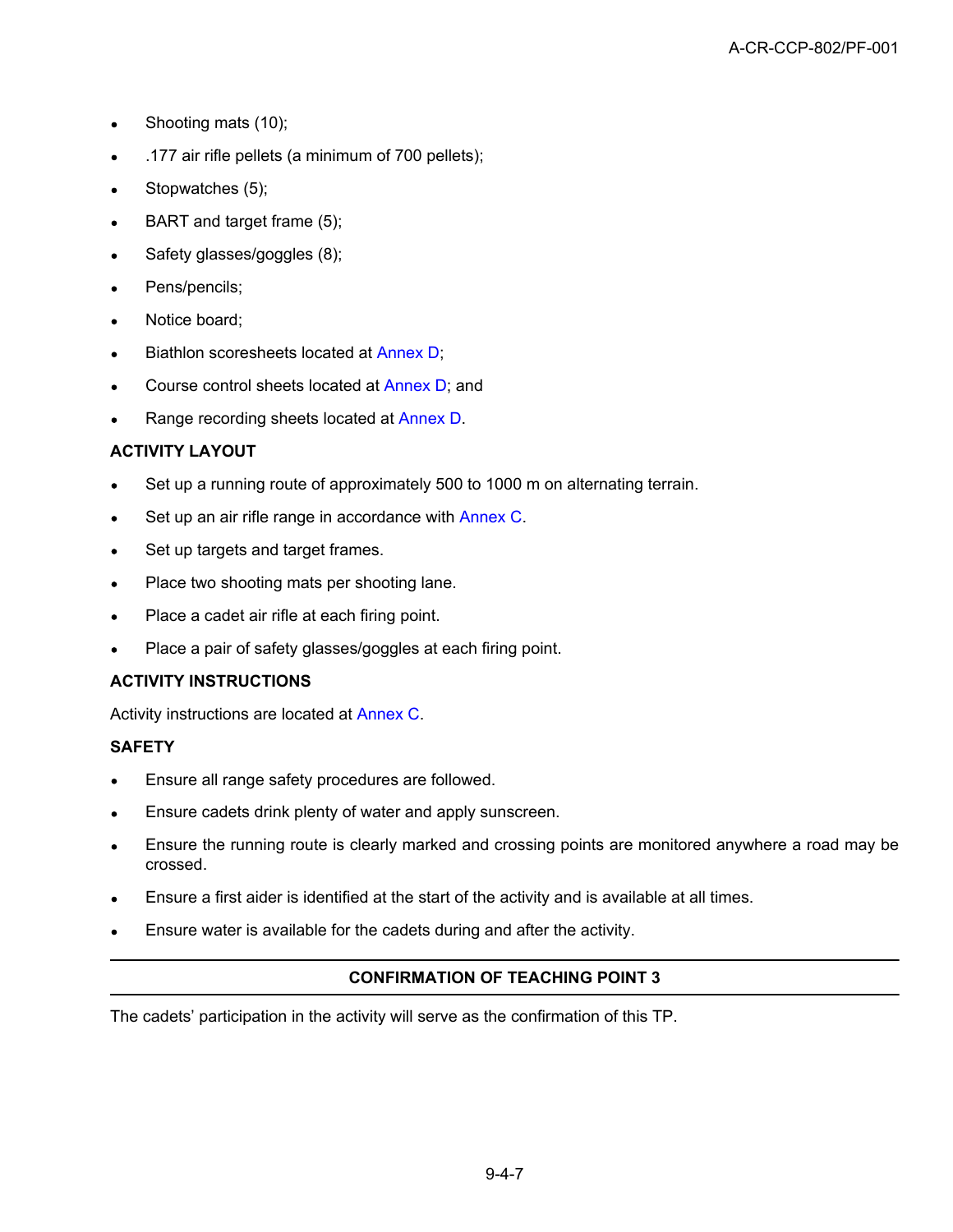### Teaching Point 4 Conduct a Cool-down Session Composed of Light Cardiovascular Exercises

Time: 10 min Method: Practical Activity



The following information will be explained to the cadets during the cool-down activity.

### PURPOSE OF A COOL-DOWN

A cool-down is composed of stretches and light cardiovascular exercises designed to:

- allow the body time to slowly recover from physical activity and to help prevent injury;
- prepare the respiratory system to return to its normal state; and
- stretch the muscles to help relax and restore them to their resting length.



The stretches chosen should focus on the areas of the body that were used the most during the activity.

#### **ACTIVITY**

#### **OBJECTIVE**

The objective of the cool-down is to stretch the muscles and perform light cardiovascular exercises that allow the body time to recover from physical activity, and to prevent injury.

#### **RESOURCES**

Area large enough for all cadets to conduct a cool-down activity.

### ACTIVITY LAYOUT

N/A.

### ACTIVITY INSTRUCTIONS

- Arrange the cadets in either a cool-down circle or in rows (as illustrated in Figures 9-4-1 and 9-4-2).
- Demonstrate before having the cadets attempt each stretch/light cardiovascular exercise.
- Assistant instructors can help demonstrate the movements and ensure the cadets are performing them correctly.
- Have cadets perform each stretch/light cardiovascular exercise.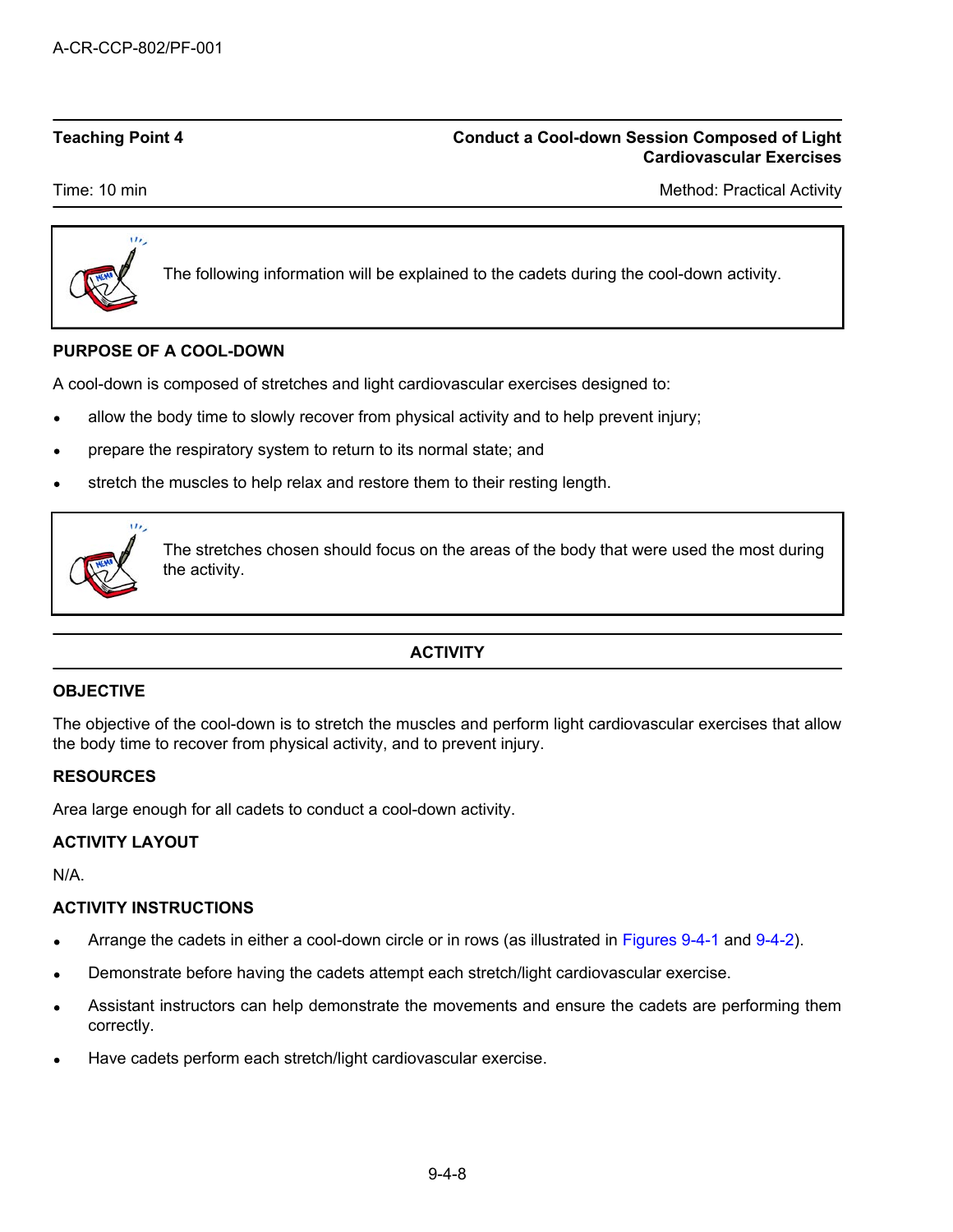

Sample stretches are located at Annex A.

#### **SAFETY**

- Ensure there are at least two arm lengths between the cadets so they can move freely.
- Ensure the cadets perform the stretches and light cardiovascular exercises in a safe manner, following the guidelines for stretching listed in TP2.

#### CONFIRMATION OF TEACHING POINT 4

The cadets' participation in the cool-down activity will serve as the confirmation of this TP.

#### END OF LESSON CONFIRMATION

The cadets' participation in the competitive summer biathlon activity will serve as the confirmation of this lesson.

#### **CONCLUSION**

#### HOMEWORK/READING/PRACTICE

N/A.

#### METHOD OF EVALUATION

N/A.

#### CLOSING STATEMENT

Competitive summer biathlon is an activity that requires personal discipline, develops marksmanship skills, and promotes physical fitness. Competitive biathlon opportunities are available at the local, regional, and national level.

#### INSTRUCTOR NOTES/REMARKS

Results should be posted for cadets to review. PO 211 is a complementary training activity. It is designed to provide an opportunity for the cadets to participate in a competitive summer biathlon activity.

EOs C111.01 (Participate in a Biathlon Briefing), C111.02 (Run Short Wind Sprints), C111.03 (Introduction to Summer Biathlon Marksmanship Skills Using the Cadet Air Rifle), C211.01 (Identify Civilian Biathlon Opportunities), C211.02 (Run on Alternating Terrain), and C211.03 (Fire the Cadet Air Rifle Using a Sling Following Physical Activity) shall be taught prior to conducting this lesson.

#### **REFERENCES**

- A0-027 A-CR-CCP-177/PT-001 D Cdts 3. (2001). Canadian Cadet Movement: Cadet Marksmanship Program Reference Manual. Ottawa, ON: Department of National Defence.
- A0-032 Cadets Canada. (2002). Biathlon Competition Rules and IBU/Cadet Disciplinary Rules. Ottawa, ON: Department of National Defence.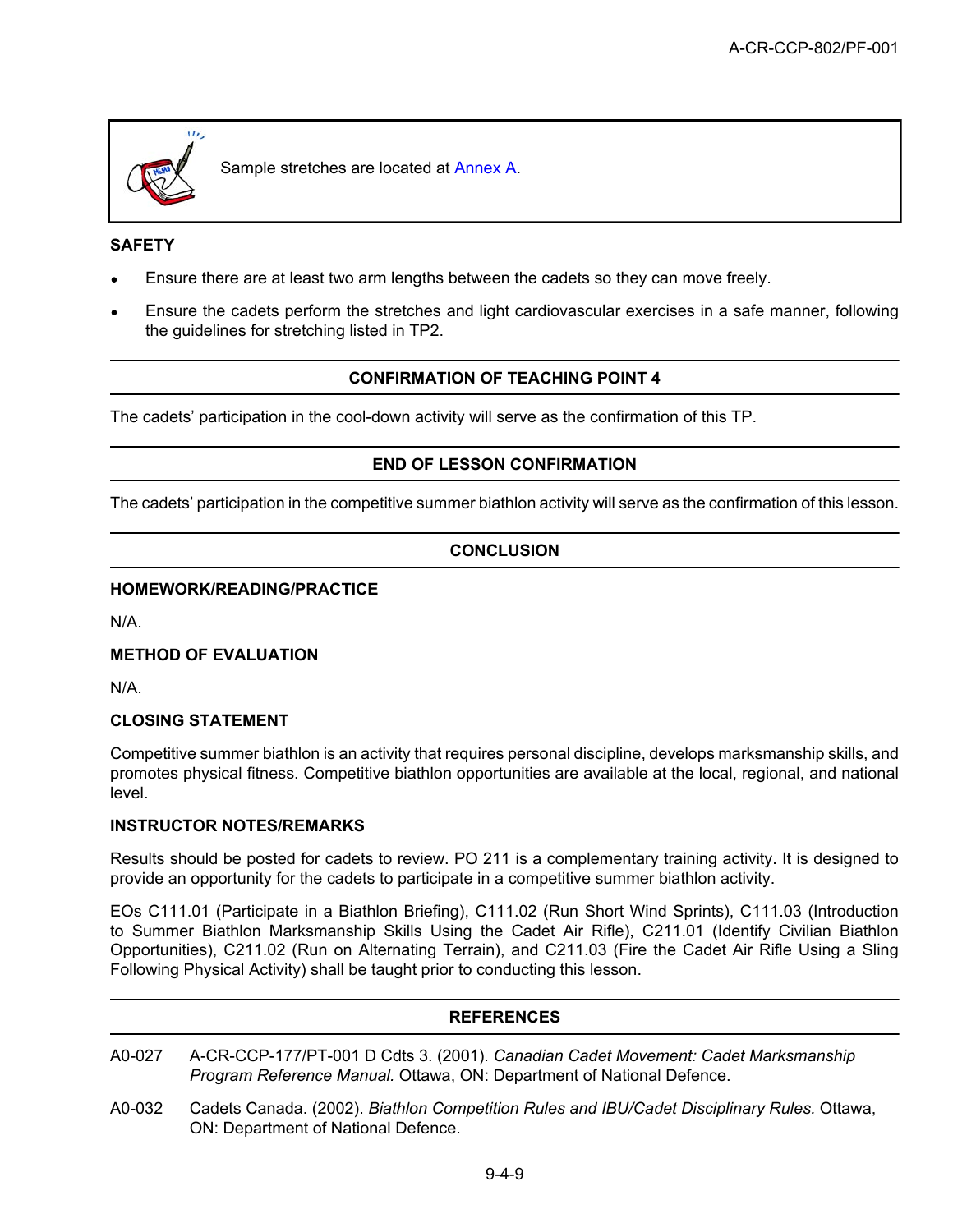- A0-036 Cadets Canada. (ND). Canadian Cadet Movement: Biathlon Championship Series. Ottawa, ON: Department of National Defence.
- C0-002 (ISBN 0-88962-630-8) LeBlanc, J. & Dickson, L. (1997). Straight Talk About Children and Sport: Advice for Parents, Coaches, and Teachers. Oakville, ON and Buffalo, NY: Mosaic Press.
- C0-057 Martha Jefferson Hospital. (2001). Warm-ups. Retrieved 26 October 2006, from http:// www.marthajefferson.org/warmup.php.
- C0-058 Webb Physiotherapists Inc. (ND). Running Exercises. Retrieved 26 October 2006, from http:// www.physionline.co.za/conditions/article.asp?id=46.
- C0-059 Webb Physiotherapists Inc. (ND). Exercise Programme for Squash, Tennis, Softball, Handball. Retrieved 25 October 2006, from http://www.physionline.co.za/conditions/article.asp?id=49.
- C0-060 Impacto Protective Products Inc. (1998). Exercises. Retrieved 25 October 2006, from http:// www.2protect.com/work3b.htm.
- C0-061 City of Saskatoon, Community Services Department. (2006). Stretch Your Limits: A Smart Guide To Stretching for Fitness. Retrieved 26 October 2006, from http://www.in-motion.ca/ walkingworkout/plan/flexibility/.
- C0-089 (ISBN 0-936070-22-6) Anderson, B. (2000). Stretching: 20<sup>th</sup> Anniversary (Rev. ed.). Bolinas, CA: Shelter Publications, Inc.
- C0-154 Hansen, B. (1999). Moving on the Spot: Fun and Physical Activity: A Collection of 5 Minute Stretch and Movement Sessions. Retrieved 26 October 2006, from http://lin.ca/resource/html/ dn3.htm#l1.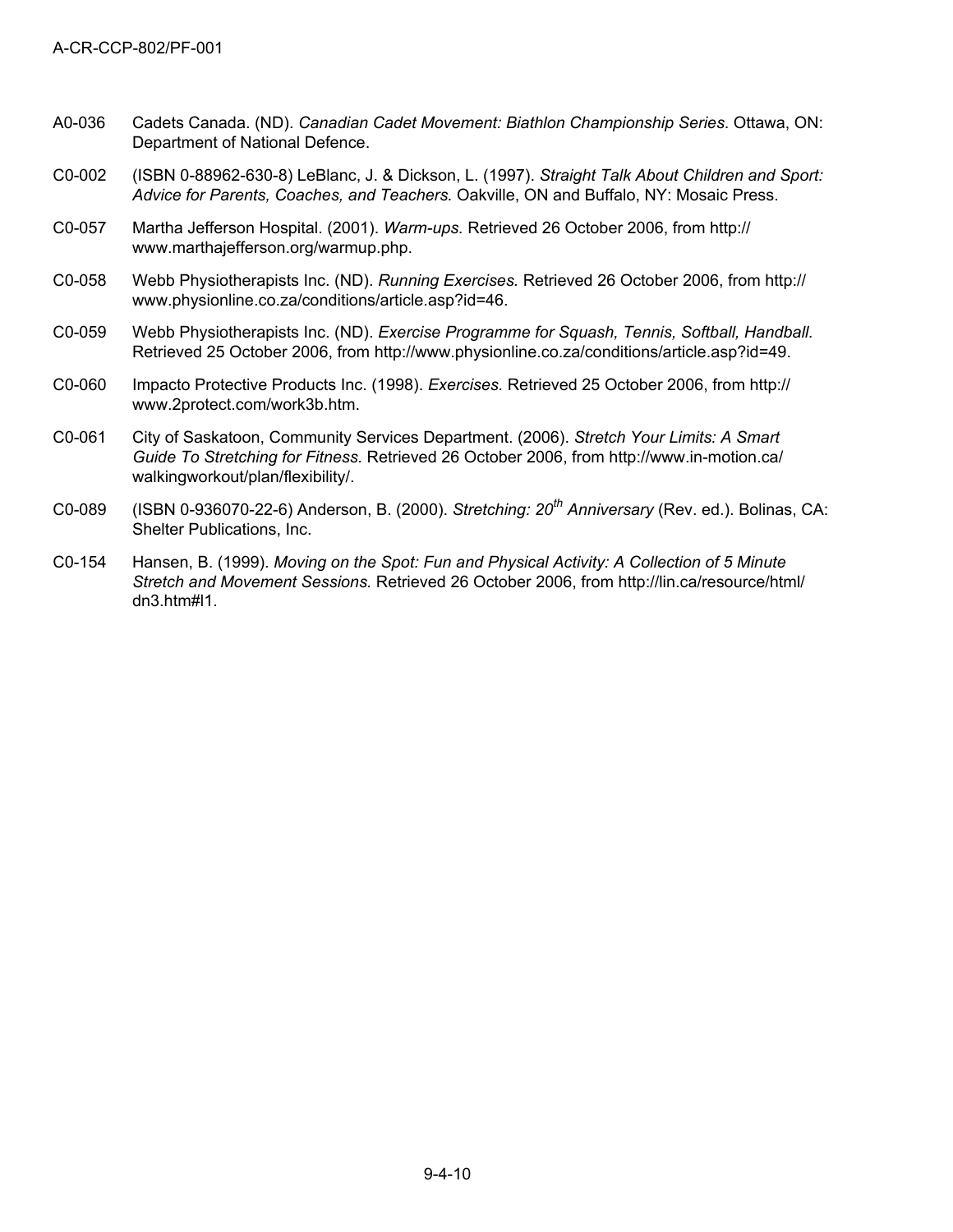#### SAMPLE STRETCHES



#### **SHOULDERS**

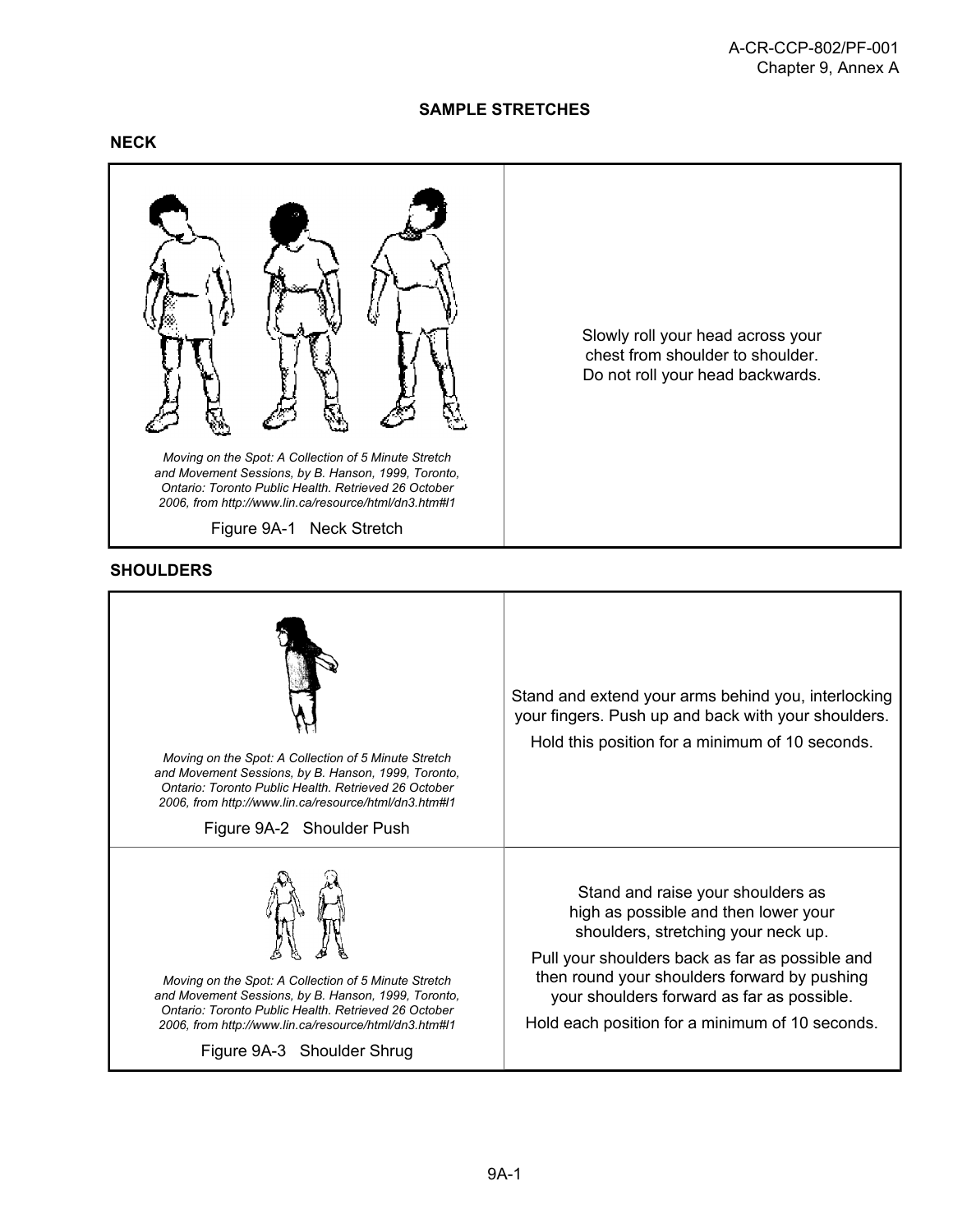

#### ARMS

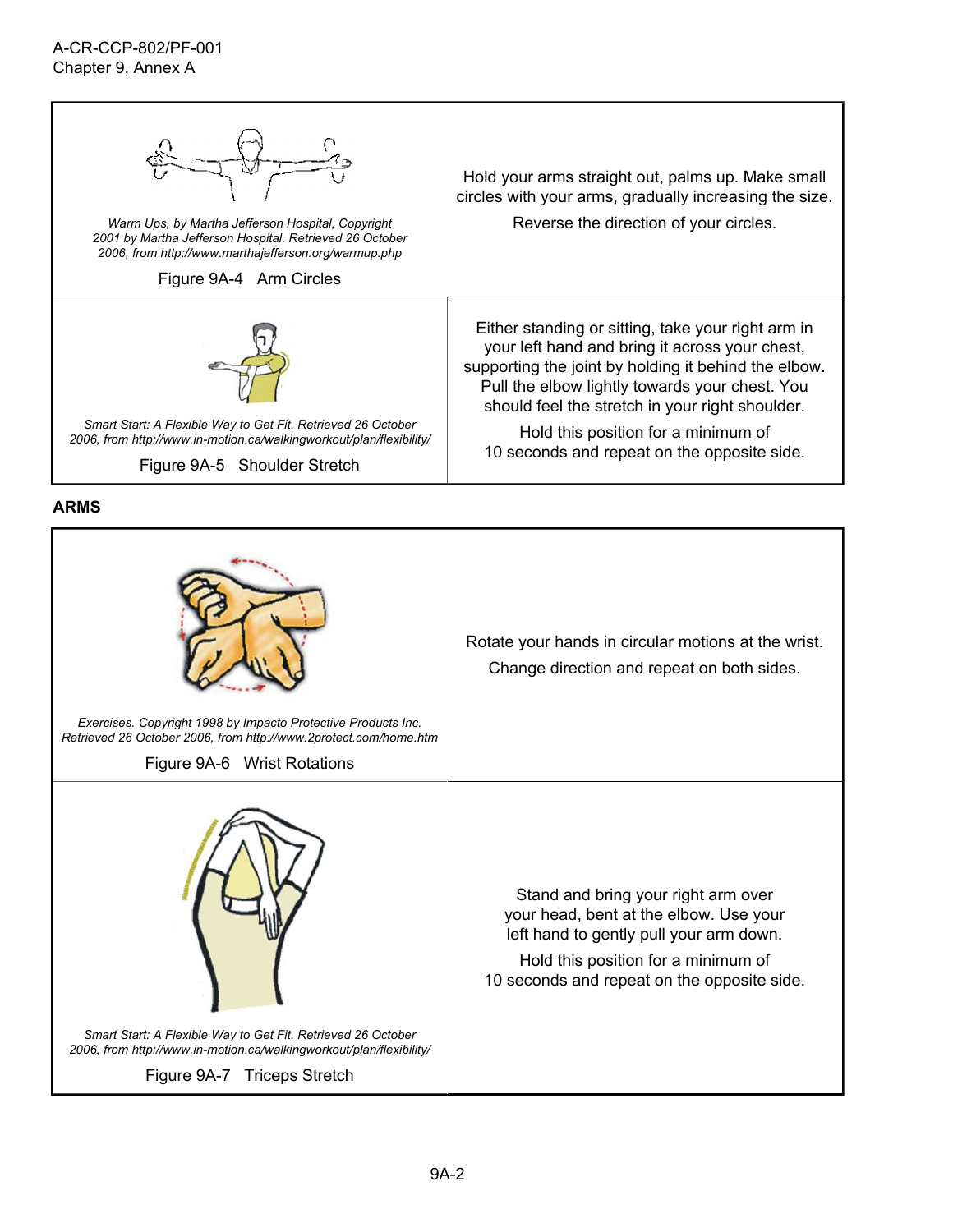

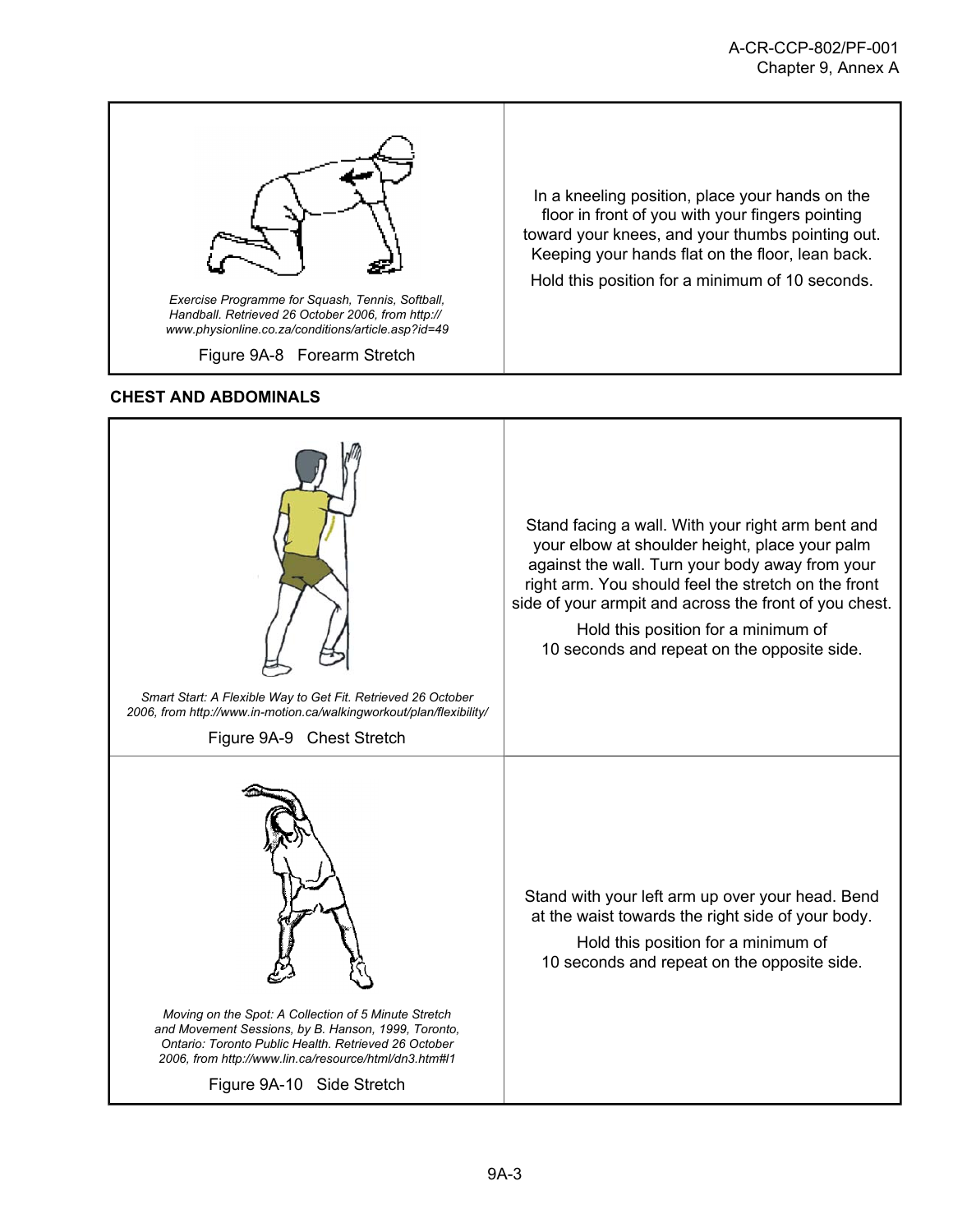#### **BACK**



#### LEGS



Figure 9A-13 Hamstring Stretch

Lie flat on the floor with your knees bent and your back flat on the floor. Slowly raise and straighten one leg, grasping it behind your thigh with both hands.

Hold this position for a minimum of 10 seconds.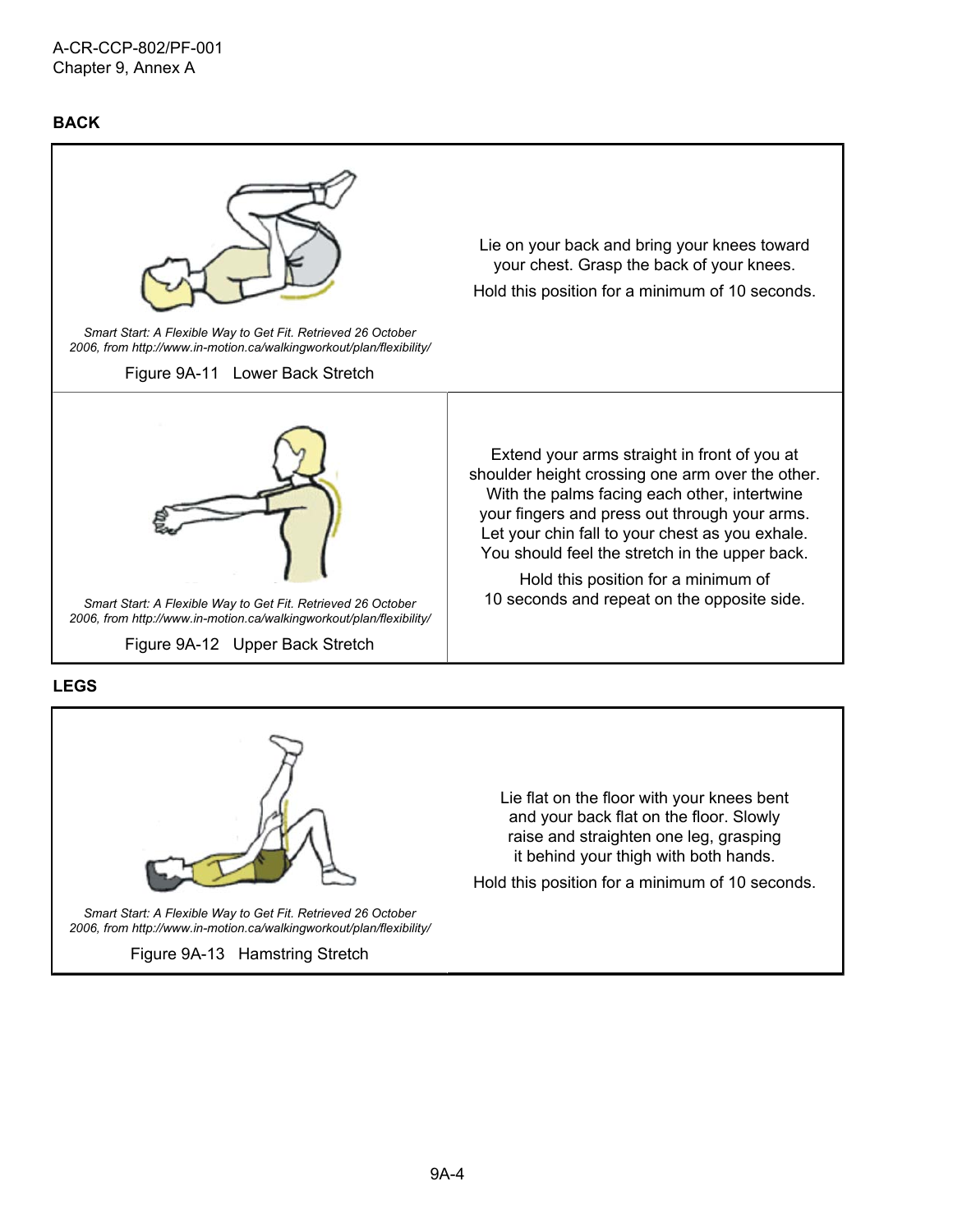#### A-CR-CCP-802/PF-001 Chapter 9, Annex A

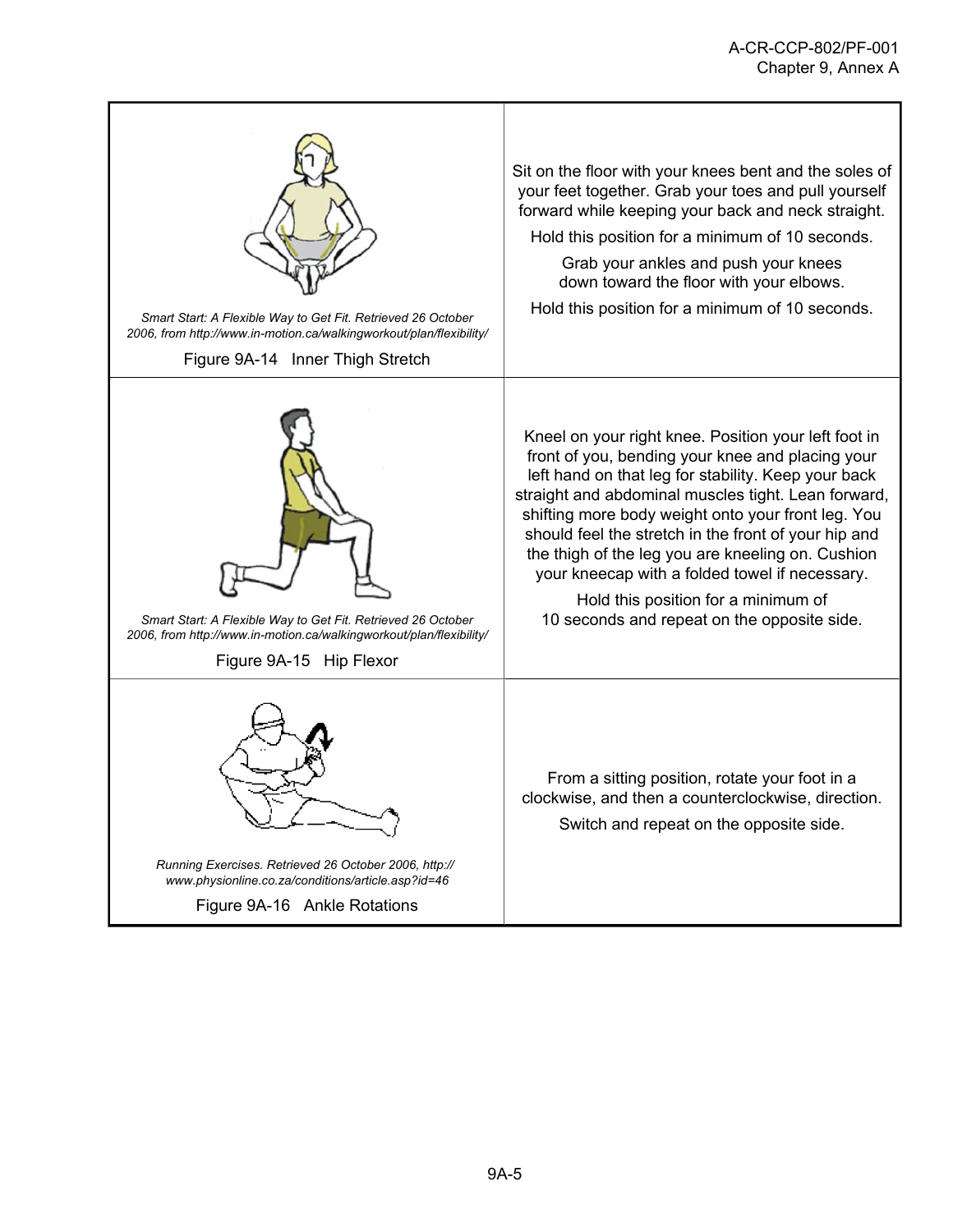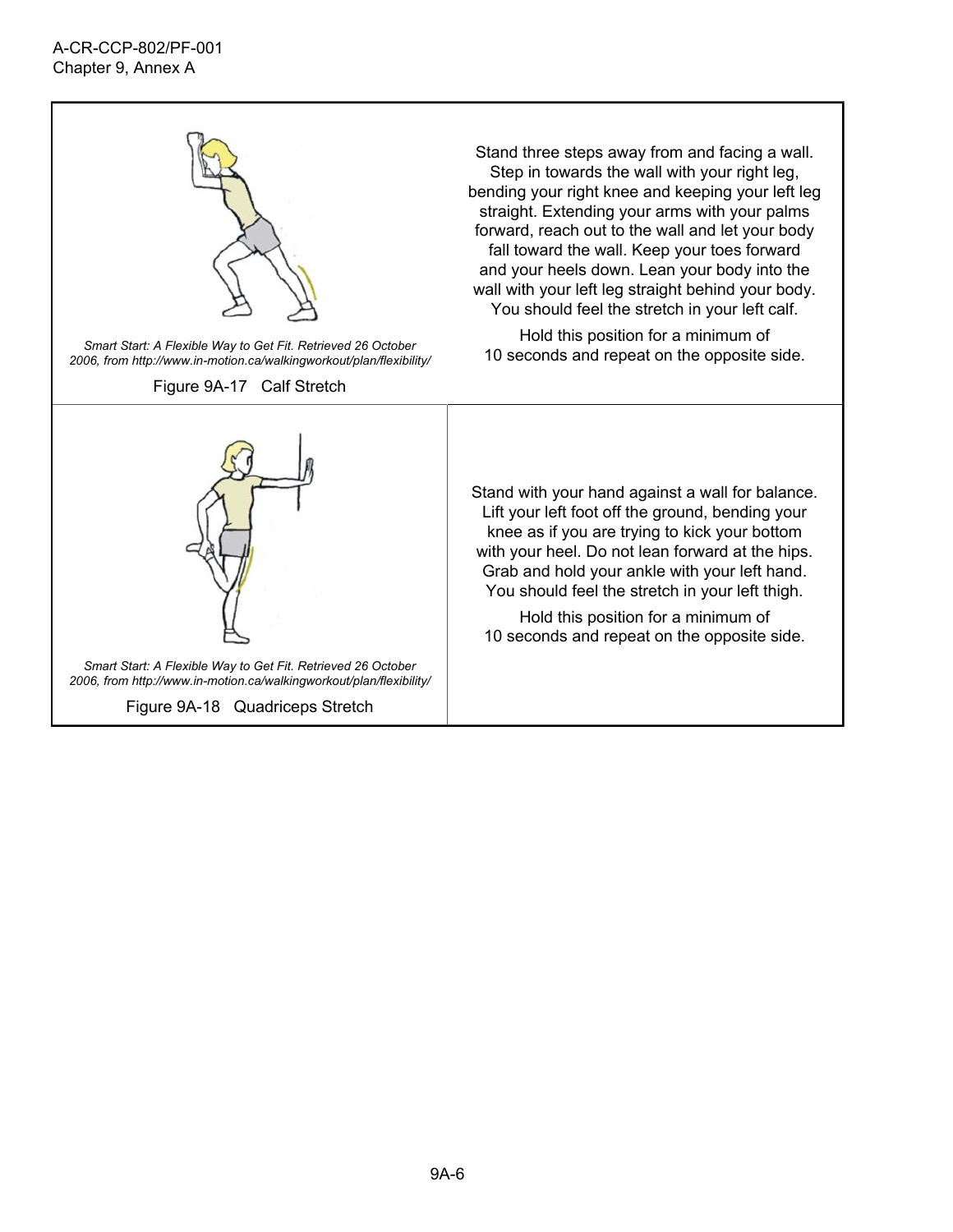| <b>Week</b>              | Run    | <b>Walk</b> | Number of<br><b>Cycles</b> | <b>Notes</b>                                                   |
|--------------------------|--------|-------------|----------------------------|----------------------------------------------------------------|
| $\mathbf 1$              | 2 min  | 4 min       | 5                          |                                                                |
| $\overline{2}$           | 3 min  | 3 min       | 5                          |                                                                |
| $\mathfrak{Z}$           | 5 min  | $2.5$ min   | 4                          |                                                                |
| $\overline{\mathcal{L}}$ | 7 min  | 3 min       | $\mathfrak{S}$             |                                                                |
| 5                        | 8 min  | 2 min       | 3                          |                                                                |
| $\,6\,$                  | 9 min  | 2 min       | $\overline{2}$             | Run an additional 8 min after the<br>two cycles are completed. |
| $\overline{7}$           | 9 min  | 1 min       | 3                          |                                                                |
| 8                        | 13 min | 2 min       | $\overline{2}$             |                                                                |
| $\mathsf g$              | 14 min | 1 min       | $\overline{2}$             |                                                                |
| 10                       | 30 min |             |                            |                                                                |

#### TEN WEEK RUNNING SCHEDULE

Note: Always remember to include a warm-up and a cool-down in your schedule.

"First Steps", by Mark Will-Weber, 2006, Runner's World: Beginner's: Training, Copyright 2006 by Rodale Inc. Retrieved 18 April 2007, from http://www.runnersworld.com/article/printer/1,7124,s6-380-381-386-678-0,00.html

Figure 9B-1 Sample Running Schedule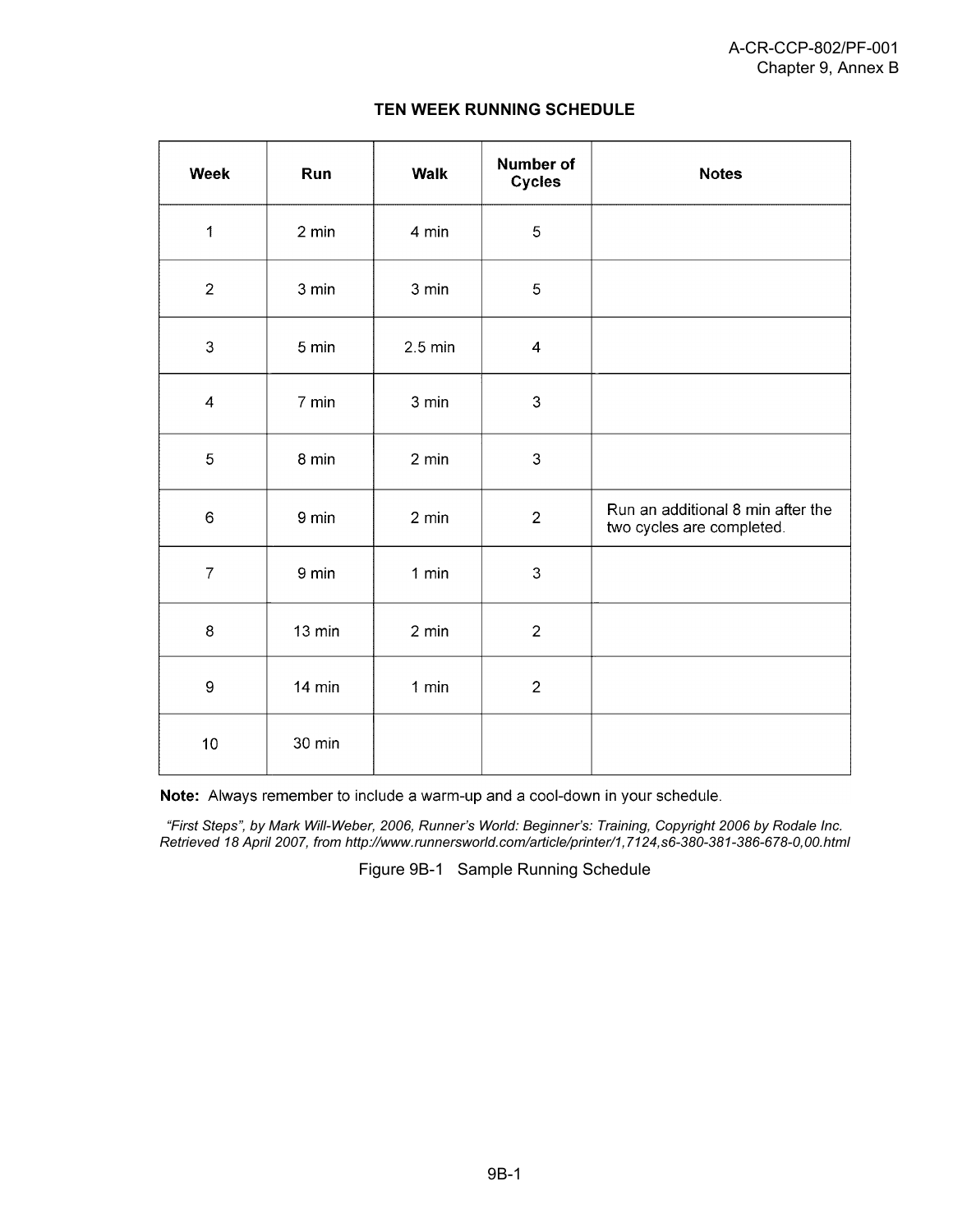THIS PAGE INTENTIONALLY LEFT BLANK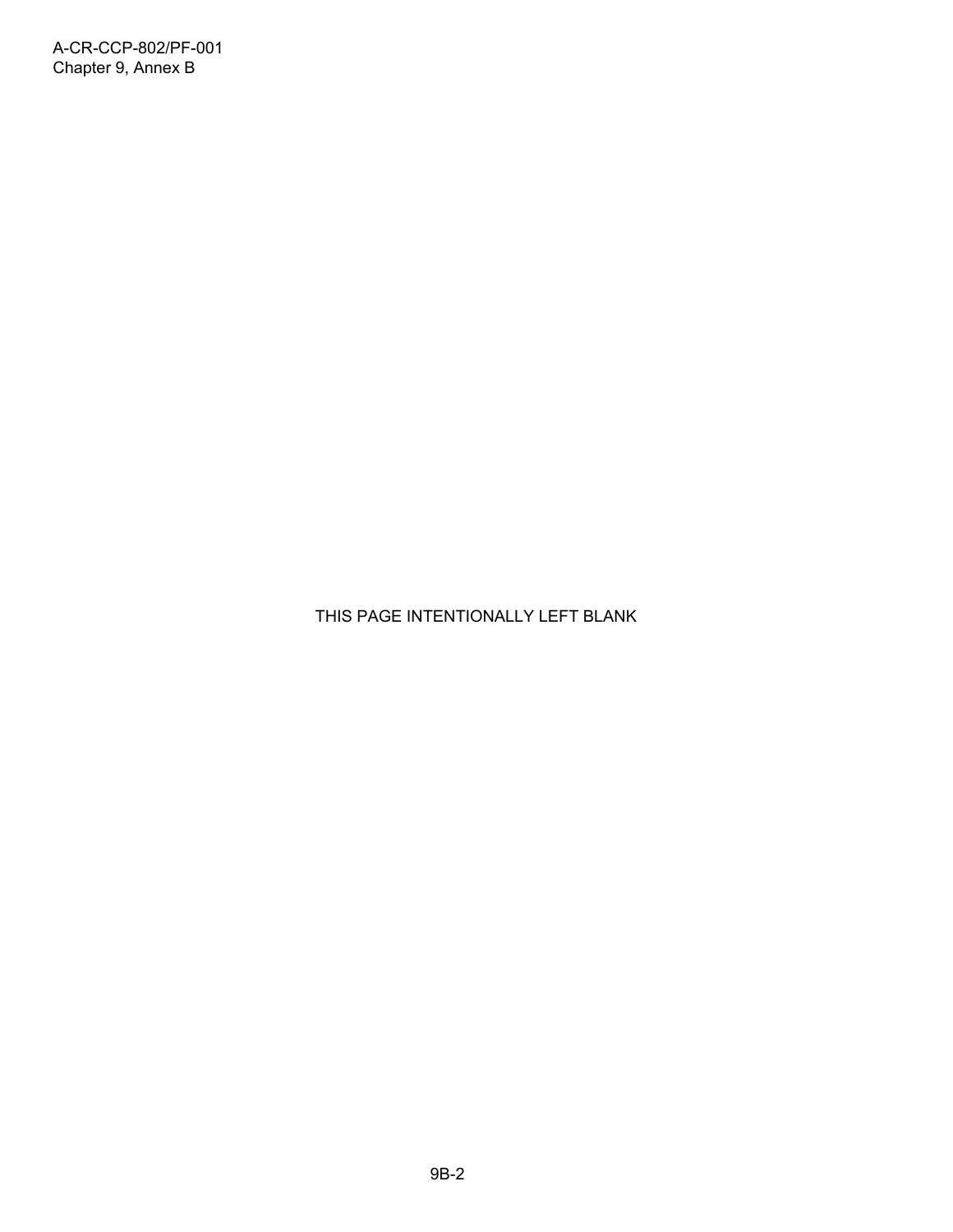#### GUIDELINES FOR CONDUCTING A COMPETITIVE SUMMER BIATHLON ACTIVITY

#### **OBJECTIVES**

The objectives of the competitive summer biathlon activity are:

- to practice and improve marksmanship skills;
- to improve the level of physical fitness; and
- to introduce the sport of summer biathlon.

#### **COMPOSITION**

Each cadet will enter as an individual.

#### FACILITIES

The facilities required to conduct a competitive summer biathlon activity are:

- a route, on alternating terrain, of approximately 500 to 1000 m with the start and finish lines located close to the range. The route should be wide enough to accommodate a maximum of 10 cadets running at one time. When roads are to be crossed, they must be clearly marked and a central crossing point established with traffic control provided; and
- an air rifle range constructed IAW A-CR-CCP-177/PT-001, Chapter 1, Section 8, with a minimum of one firing lane per cadet per group.

#### PARTICIPANTS

This activity may be conducted with cadets from multiple squadrons. A sample invitation for the competitive summer biathlon activity is located at Annex E.

#### **STAFFING**

Numerous staff are required to conduct a competitive summer biathlon activity. These appointments may be filled by squadron staff, and shall include:

- Technical Delegate. Responsible for the overall conduct of the competition, including issuing penalties, and interpreting the rules.
- Range Safety Officer (RSO). Responsible for the overall conduct of the activities on the range.
- Assistant RSO. Responsible for targets, issuing ammunition, and assisting the RSO, as required.
- Lane Scorekeeper. Responsible for scoring targets and recording results on the range recording sheet (located at Annex D).
- Chief of Statistics. Responsible for compiling all the event data (e.g. range results, start/finish time, and any penalties issued).
- Runner. Responsible for collecting the scoring sheets and delivering them to the chief of statistics.
- Start and Finish Line Chief. Responsible for starting the run and recording the finish times on the scoresheet (located at Annex D).
- Course Control. Responsible for recording each time the cadet runs a loop on the course control sheet  $\bullet$ (located at Annex D).
- First Aider. Responsible for dealing with any injuries that may occur during the competition.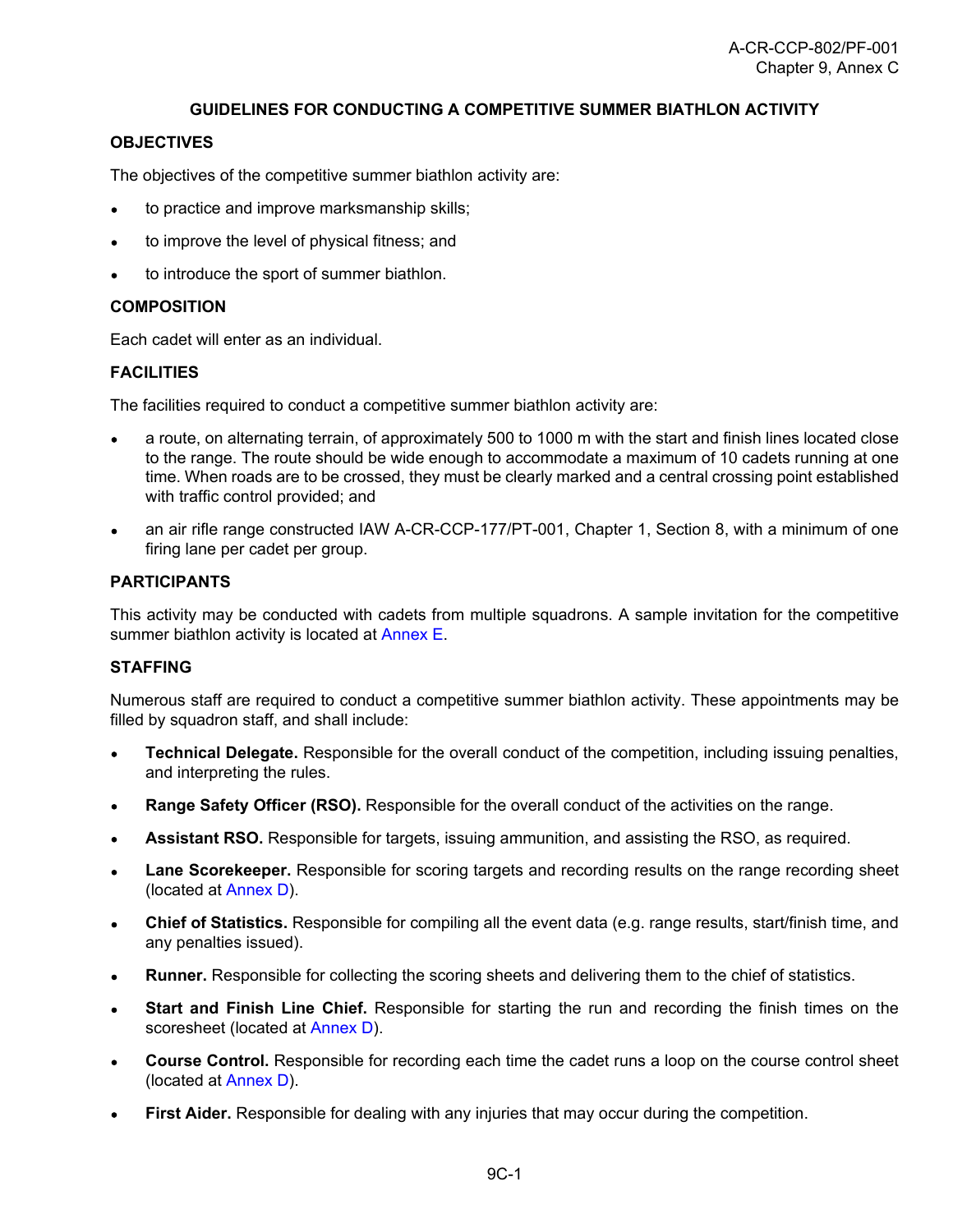#### FORMAT

#### Team Captain's Meeting

All cadets will attend the team captain's meeting. This meeting includes all the essential information required by the cadets to participate in the competitive summer biathlon activity. The cadets are given:

- start times;  $\bullet$
- range lane assignments;
- weather updates; and
- introductions to the competition staff.

#### The Running Loop

Each cadet will run three separate loops of 500 to 1000 m. Each running loop will consist of:

- assembling for an individual start (cadets will begin at 10-second intervals for the first loop); and  $\bullet$
- crossing the finish line.

#### The Range

Each cadet will fire five to eight pellets in an effort to activate all five targets on the BART. After each bout of firing, the appropriate lane scorer will record the cadet's results and reset the BART.

#### SEQUENCE

This competitive summer biathlon activity will be conducted in the following sequence:

- 1. running a loop of 500 to 1000 m;
- 2. firing five to eight pellets at the BART;
- 3. running a loop of 500 to 1000 m;
- 4. firing five to eight pellets at the BART;
- 5. running a third loop of 500 to 1000 m; and
- 6. crossing the finish line.

#### EQUIPMENT

Based on 20 cadets per group, the equipment required to conduct the competitive summer biathlon activity shall include, but is not limited to the following:

- Cadet air rifles (5);  $\bullet$
- Cadet air rifle slings (5);  $\bullet$
- Shooting mats (10);
- .177 air rifle pellets (a minimum of 700 pellets);
- Stop watches (5);
- BART and target frame (5);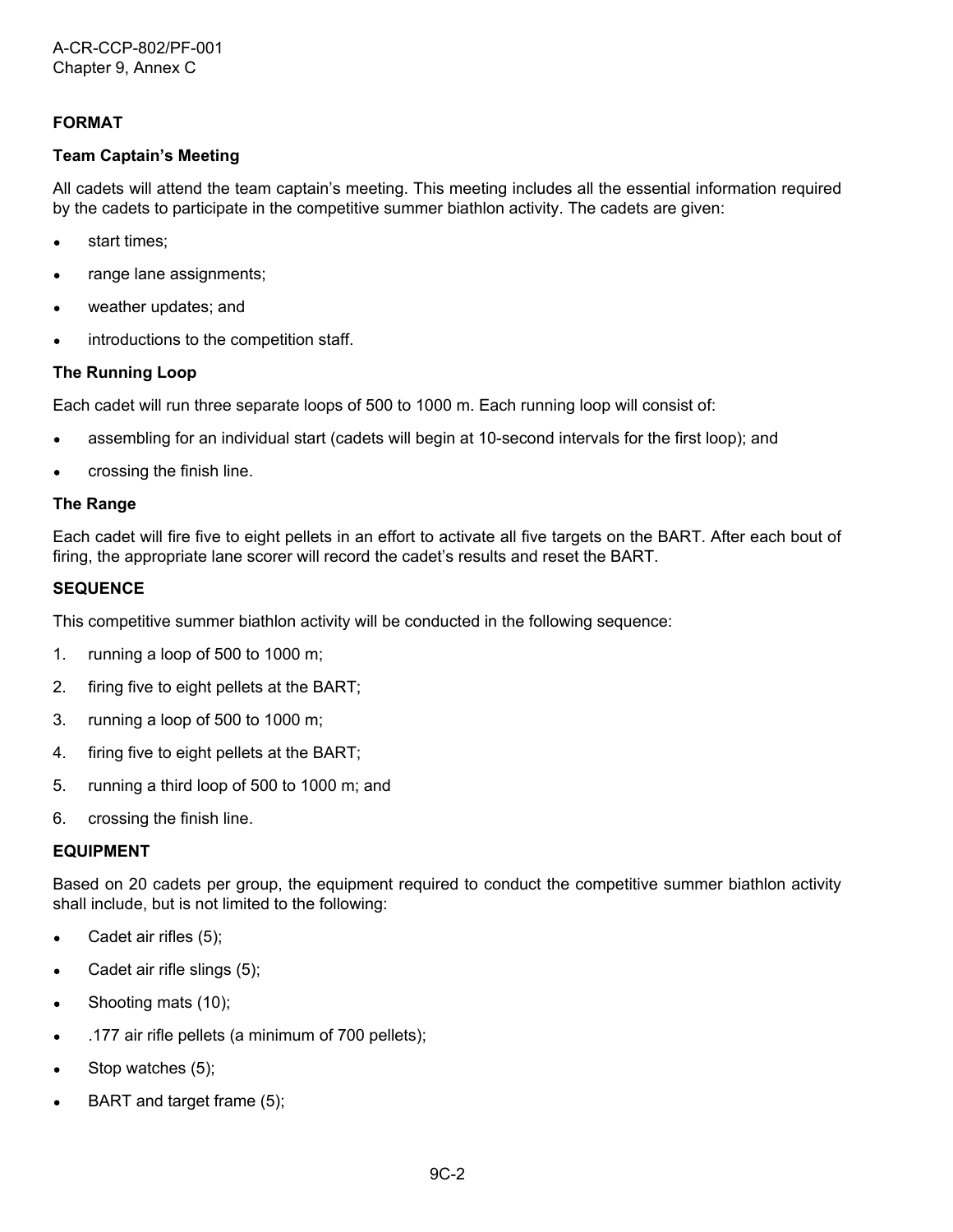- Safety glasses (8);
- Pens/pencils;
- Notice board;
- Biathlon scoresheets located at Annex D;
- Course control sheets located at Annex D; and
- Range recording sheets located at Annex D.

#### **DRESS**

Appropriate clothing according to the weather forecast.

#### RULES AND REGULATIONS

- Cadets must use the same firing lane for the duration of the activity.
- The run must be completed in the proper sequence and on the marked route.
- Rifles must be placed on the firing point by the range staff and will remain there for the duration of the activity.
- All firing will be done in the prone position.
- The cadet air rifle sling is the only firing aid that may be used.
- The rifle must be made safe upon completion of firing.
- An inoperable rifle will be replaced by the range staff, the target will be reset, and the cadet will fire five to eight shots with the new rifle.
- Safety infractions will result in time penalties.
- Missed targets will result in time penalties.

#### **SCORING**

Scoring will be calculated as follows:

- Time. The cadet's final time is the time from the start to the finish, plus any issued penalties.
- Firing. For each bout of firing, the number of missed targets will be recorded on the range recording sheet by the lane scorekeeper (located at Annex D). For each missed target, a one-minute penalty will be added to the cadet's total time.

### PENALTIES

Penalties will be added to the individual's time, to include:

- Each violation of the principles of fair play or good sportsmanship will result in a one-minute penalty, to include:
	- $\circ$ not giving way in an area of congestion;
	- $\circ$ pushing or shoving;
	- using profanity; and $\circ$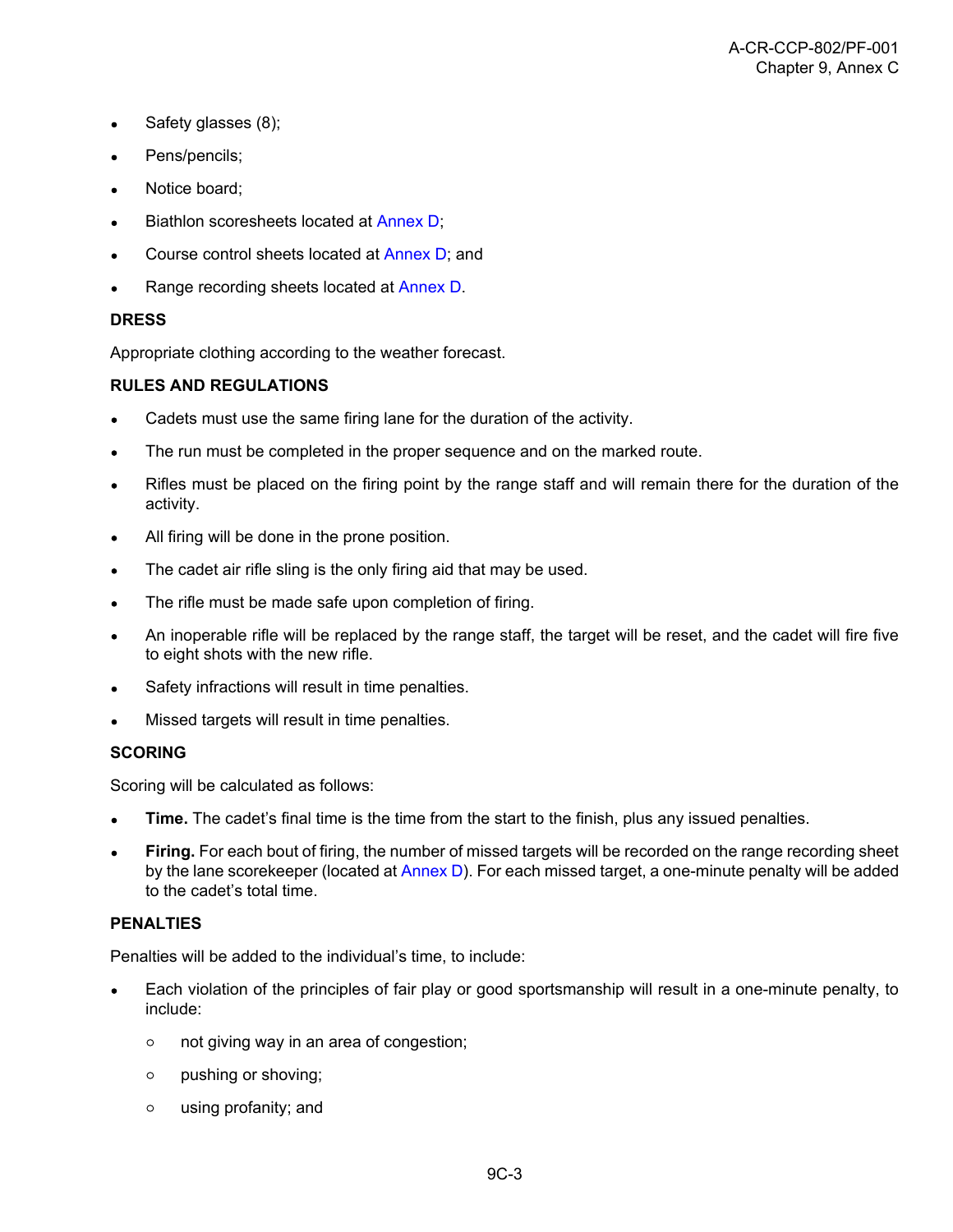- $\circ$ interfering with other competitors.
- Each missed target will result in a one-minute penalty.  $\bullet$
- A one-minute penalty will be issued for each safety infraction, to include:  $\bullet$ 
	- not keeping control of the cadet air rifle;  $\circ$
	- $\circ$ moving forward of the firing point; and
	- intentionally firing rounds at objects other than the BART.  $\circ$

#### OUT OF BOUNDS AREAS

Out of bounds areas are to be clearly identified prior to the start of the competitive summer biathlon activity.

#### AWARDS

Awards instructions are located at Annex F.

#### NOTES

- $\bullet$ Course control staff will record each time a cadet runs through a loop. See course control sheet located at Annex D.
- The start and finish line chief will keep records for each cadet. When the sheet is full or nearly full the  $\bullet$ runner will take the sheet to the chief of statistics. See scoresheet located at Annex D.
- Bibs may be used to identify cadets, if available. $\bullet$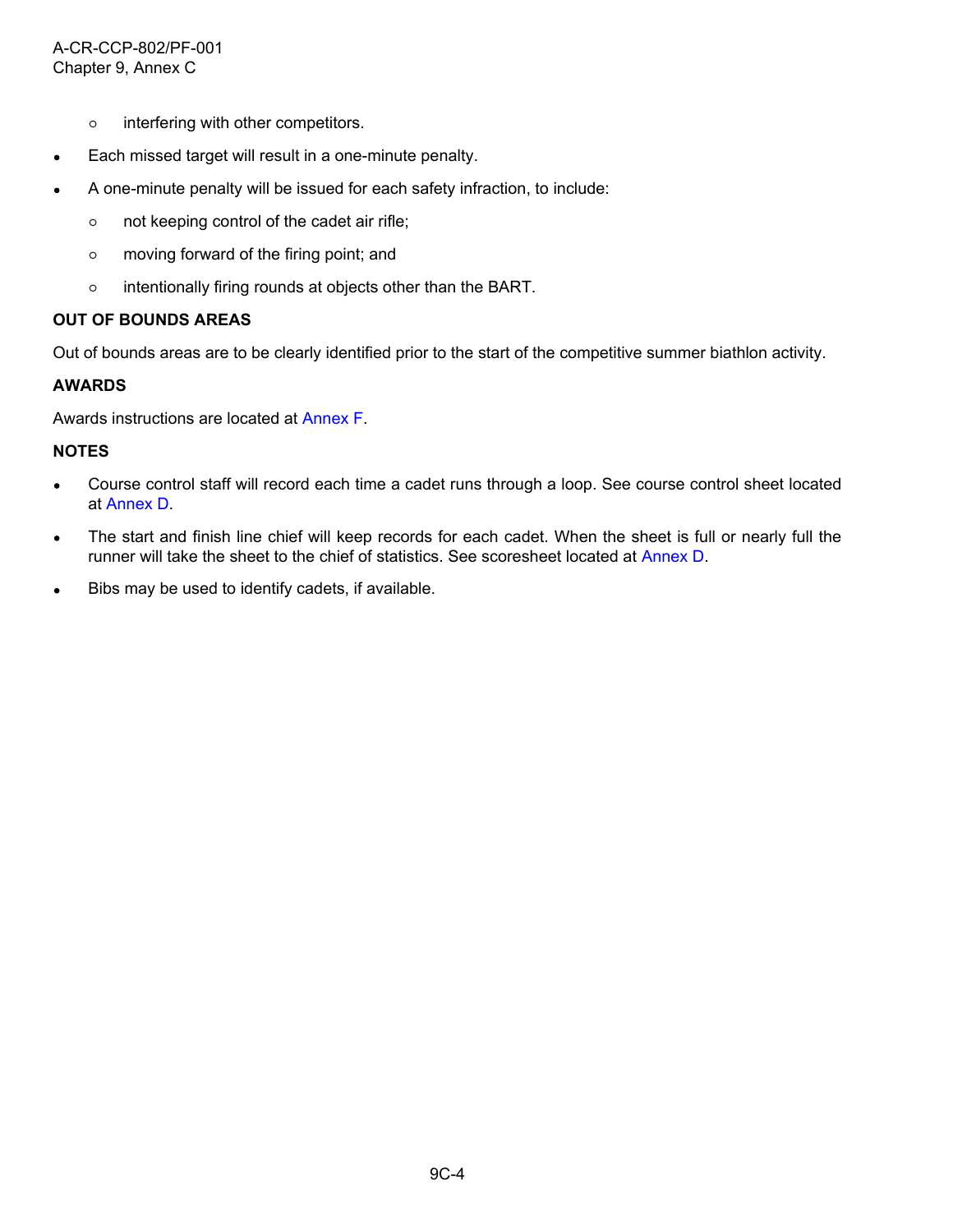#### COMPETITION GUIDELINES

## **COURSE CONTROL SHEET**

| <b>Cadet Name</b> | Loop 1<br>Verification | Loop 2<br>Verification | Loop 3<br>Verification |
|-------------------|------------------------|------------------------|------------------------|
|                   |                        |                        |                        |
|                   |                        |                        |                        |
|                   |                        |                        |                        |
|                   |                        |                        |                        |
|                   |                        |                        |                        |
|                   |                        |                        |                        |
|                   |                        |                        |                        |
|                   |                        |                        |                        |
|                   |                        |                        |                        |
|                   |                        |                        |                        |
|                   |                        |                        |                        |
|                   |                        |                        |                        |
|                   |                        |                        |                        |
|                   |                        |                        |                        |
|                   |                        |                        |                        |
|                   |                        |                        |                        |
|                   |                        |                        |                        |
|                   |                        |                        |                        |
|                   |                        |                        |                        |
|                   |                        |                        |                        |

D Cdts 3, 2006, Ottawa, ON: Department of National Defence Figure 9D-1 Course Control Sheet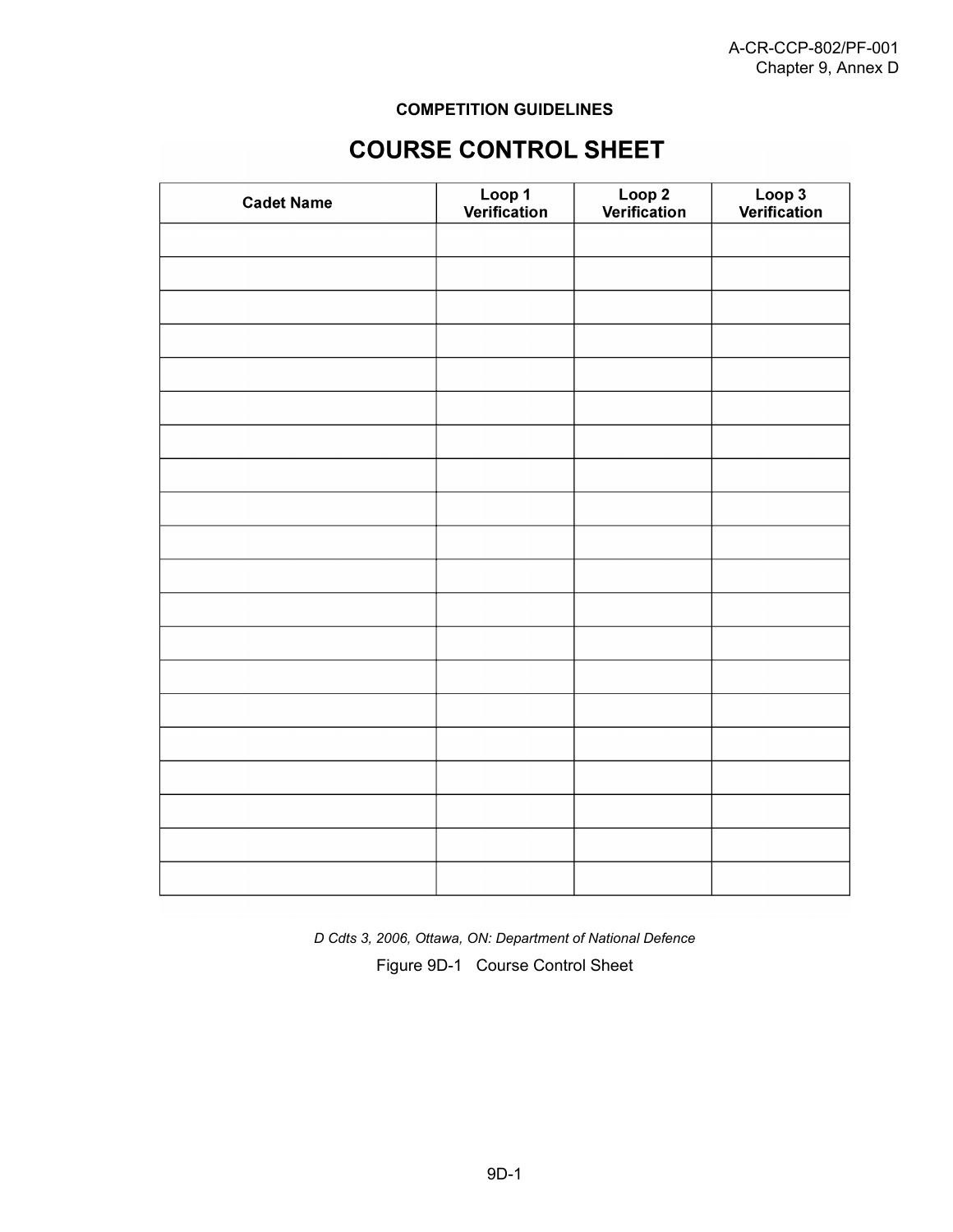| j |  |
|---|--|
|   |  |
|   |  |
|   |  |
|   |  |
|   |  |

| <b>Cadet Name</b> | Start<br>Time | Loop<br>One | Loop<br>Two | Loop<br>Three | End<br>Time | <b>Run/Safety</b><br>Penalties | Firing<br>Penalties | Total<br>Time |
|-------------------|---------------|-------------|-------------|---------------|-------------|--------------------------------|---------------------|---------------|
|                   |               |             |             |               |             |                                |                     |               |
|                   |               |             |             |               |             |                                |                     |               |
|                   |               |             |             |               |             |                                |                     |               |
|                   |               |             |             |               |             |                                |                     |               |
|                   |               |             |             |               |             |                                |                     |               |
|                   |               |             |             |               |             |                                |                     |               |
|                   |               |             |             |               |             |                                |                     |               |
|                   |               |             |             |               |             |                                |                     |               |
|                   |               |             |             |               |             |                                |                     |               |
|                   |               |             |             |               |             |                                |                     |               |

D Cdts 3, 2006, Ottawa, ON: Department of National Defence Figure 9D-2 Scoresheet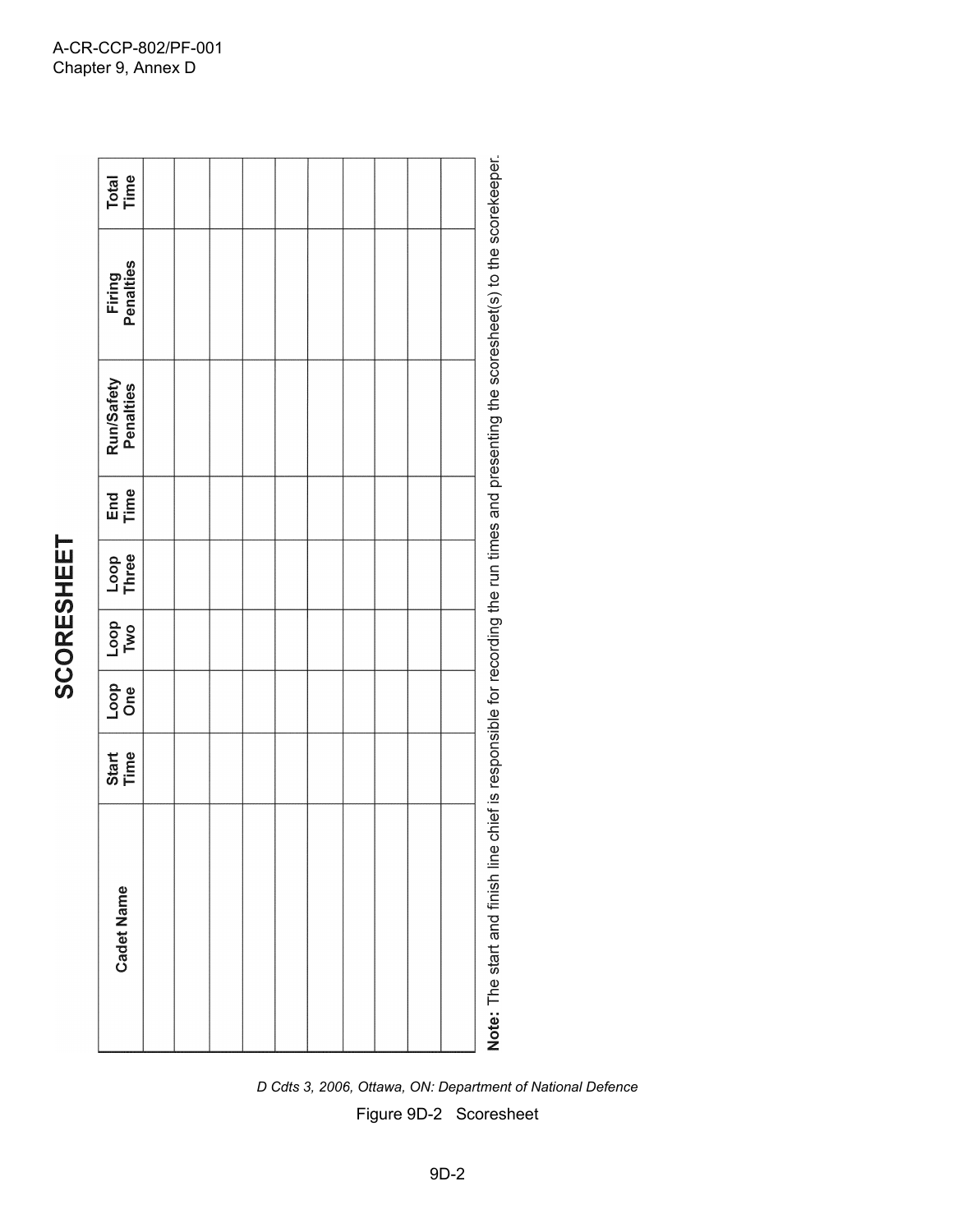Scorekeeper's Name:

RANGE RECORDING SHEET

| Cadet Name: | Lane | Shots Fired | $X =$ Miss  |                                      |            |        | Misses   Comments/Penalties |
|-------------|------|-------------|-------------|--------------------------------------|------------|--------|-----------------------------|
|             |      |             |             | $\widehat{\phantom{a}}$<br>$\bigcap$ | $\bigcirc$ |        |                             |
|             |      | 3 Spare     |             |                                      |            |        |                             |
| Cadet Name: | Lane | Shots Fired | $X =$ Miss  |                                      |            | Misses |                             |
|             |      |             |             |                                      |            |        |                             |
|             |      | 3 Spare     |             |                                      |            |        |                             |
| Cadet Name: | Lane | Shots Fired | $X =$ Miss  |                                      |            | Misses |                             |
|             |      |             | Ĩ,          |                                      |            |        |                             |
|             |      | 3 Spare     |             |                                      |            |        |                             |
| Cadet Name: | Lane | Shots Fired | $X = Miss$  |                                      |            | Misses |                             |
|             |      |             |             |                                      |            |        |                             |
|             |      | 3 Spare     |             |                                      |            |        |                             |
| Cadet Name: | Lane | Shots Fired | $X =$ Miss  |                                      |            | Misses |                             |
|             |      |             |             |                                      |            |        |                             |
|             |      | 3 Spare     |             |                                      |            |        |                             |
| Cadet Name: | Lane | Shots Fired | $X = W$ iss |                                      |            | Misses |                             |
|             |      |             |             | Ĩ.                                   |            |        |                             |
|             |      | 3 Spare     |             |                                      |            |        |                             |
| Cadet Name: | Lane | Shots Fired | $X = Miss$  |                                      |            | Misses |                             |
|             |      |             |             |                                      |            |        |                             |
|             |      | 3 Spare     |             |                                      |            |        |                             |
| Cadet Name: | Lane | Shots Fired | $X =$ Miss  |                                      |            | Misses |                             |
|             |      |             | Ť,          | r.                                   |            |        |                             |
|             |      | 3 Spare     |             |                                      |            |        |                             |
| Cadet Name: | Lane | Shots Fired | $X =$ Miss  |                                      |            | Misses |                             |
|             |      |             |             |                                      |            |        |                             |
|             |      | 3 Spare     |             |                                      |            |        |                             |
| Cadet Name: | Lane | Shots Fired | $X =$ Miss  |                                      |            | Misses |                             |
|             |      |             |             |                                      |            |        |                             |
|             |      | 3 Spare     |             |                                      |            |        |                             |

# $\perp$

A-CR-CCP-802/PF-001 Chapter 9, Annex D

D Cdts 3, 2006, Ottawa, ON: Department of National Defence Figure 9D-3 Range Recording Sheet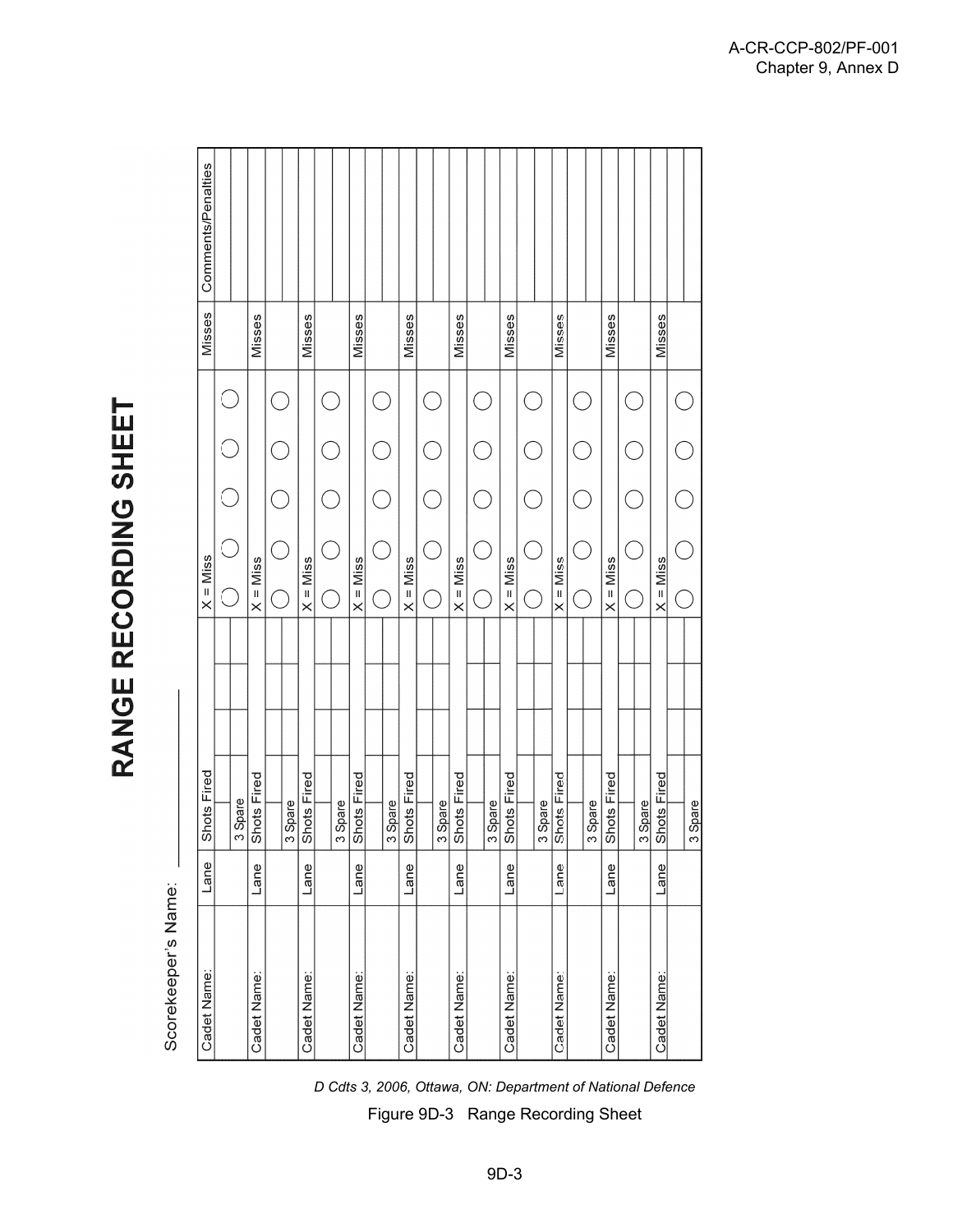THIS PAGE INTENTIONALLY LEFT BLANK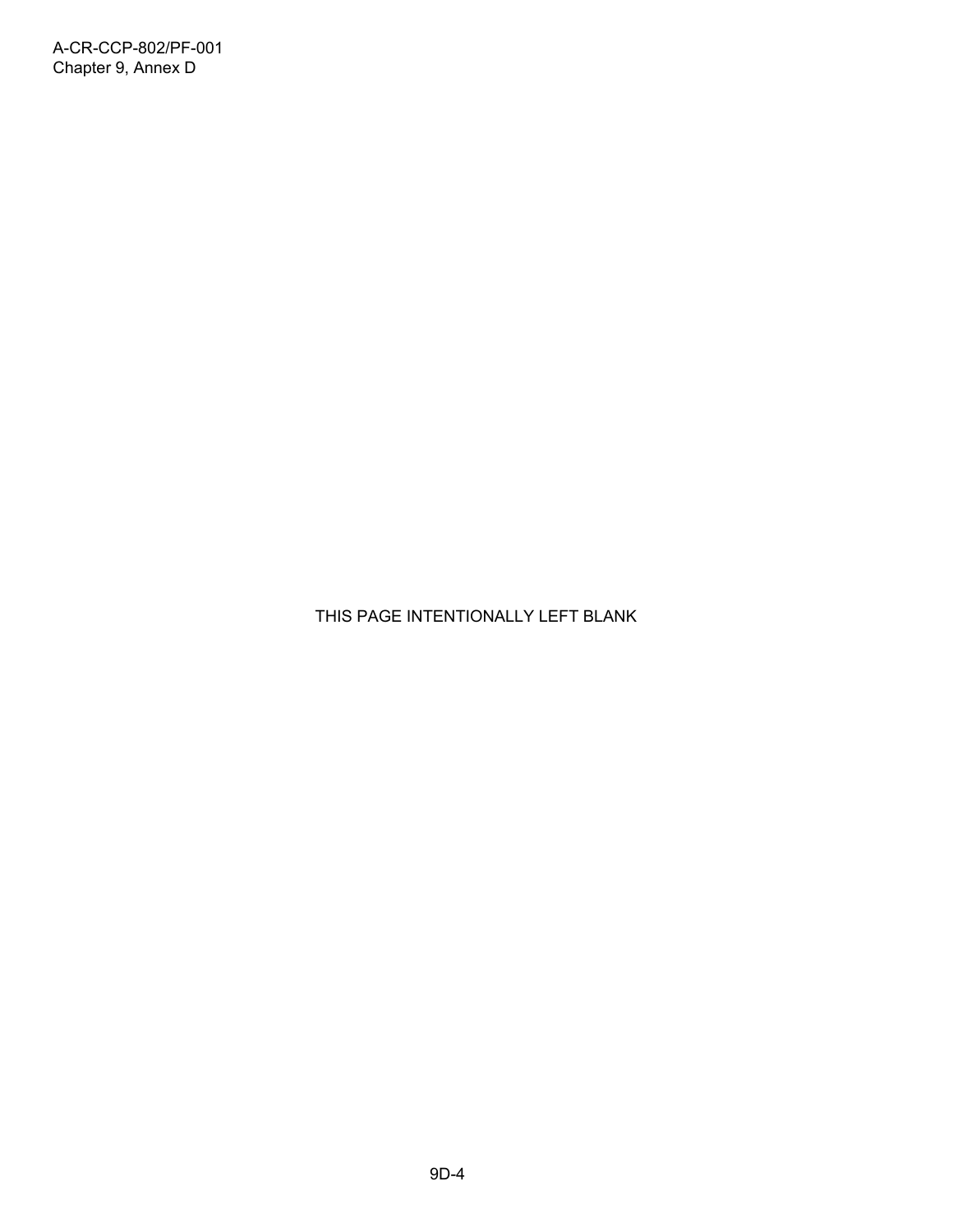#### INVITATION SAMPLE

### Squadron Competitive Summer Biathlon Activity

When:

| Where:        |                                                        |                                                                                                                                                                    |
|---------------|--------------------------------------------------------|--------------------------------------------------------------------------------------------------------------------------------------------------------------------|
| Eligibility:  |                                                        | <b>Proficiency Level Two Cadets</b>                                                                                                                                |
| <b>Rules:</b> |                                                        | Located at Annex C to PO 211, Instructional Guide.                                                                                                                 |
| Event:        | Individual                                             |                                                                                                                                                                    |
| Category:     |                                                        | Female: three loops of 500 to 1000 m, two relays of firing in the prone position<br>Male: three loops of 500 to 1000 m, two relays of firing in the prone position |
| Schedule:     | 0900hrs<br>1010hrs<br>$1055$ hrs<br>1200hrs<br>1300hrs | Coaches meeting<br>Start<br>Last cadet start<br>Last cadet finish<br>Awards<br><b>Note:</b> Times listed above are approximate.                                    |

### Contact Information:

#### Special Notes:

Additional squadron officers will be required to assist in running the competitive summer biathlon activity.

Parents and spectators are invited to observe the activity.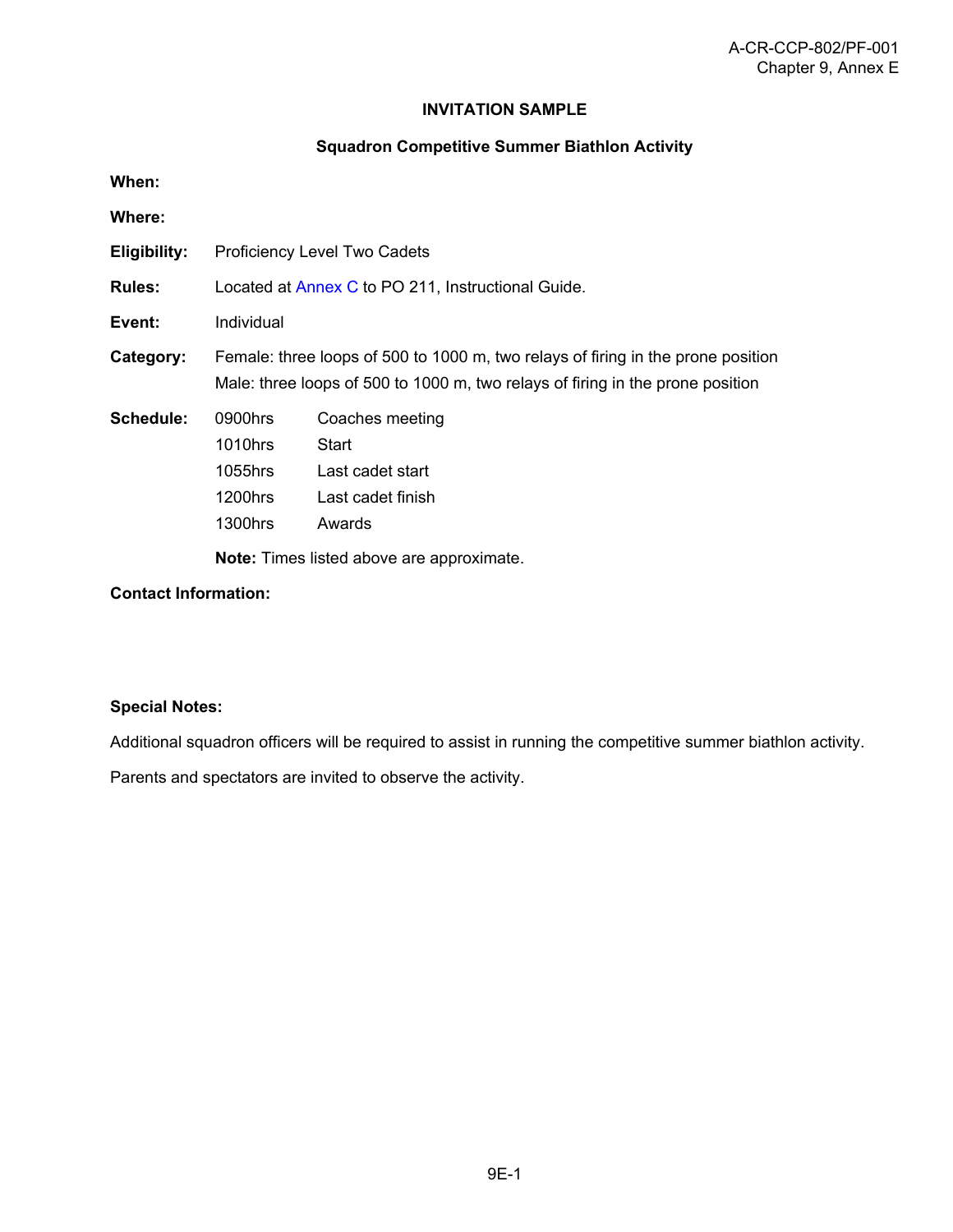THIS PAGE INTENTIONALLY LEFT BLANK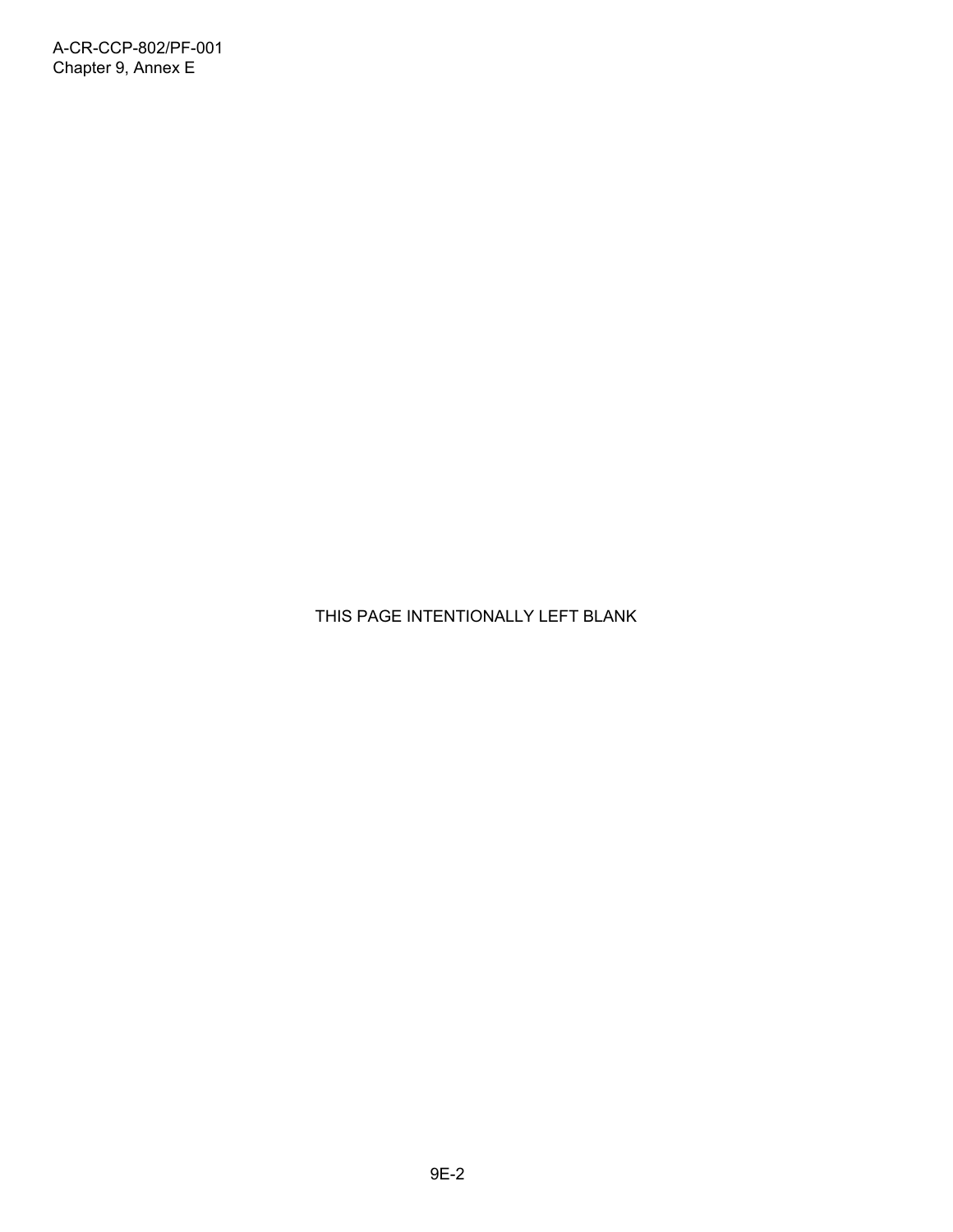#### AWARDS INSTRUCTIONS

#### AWARDS

All cadets shall be awarded with a certificate/ribbon for participation. The top three competitors from each gender shall be awarded with a certificate/ribbon/medal.

#### AWARD CEREMONY

The technical delegate shall organize the award ceremony for the competitive summer biathlon activity.

#### AWARD PRESENTATIONS

The hosting squadron Commanding Officer or other local VIP shall present awards to the winning cadets and certificates to all cadets.